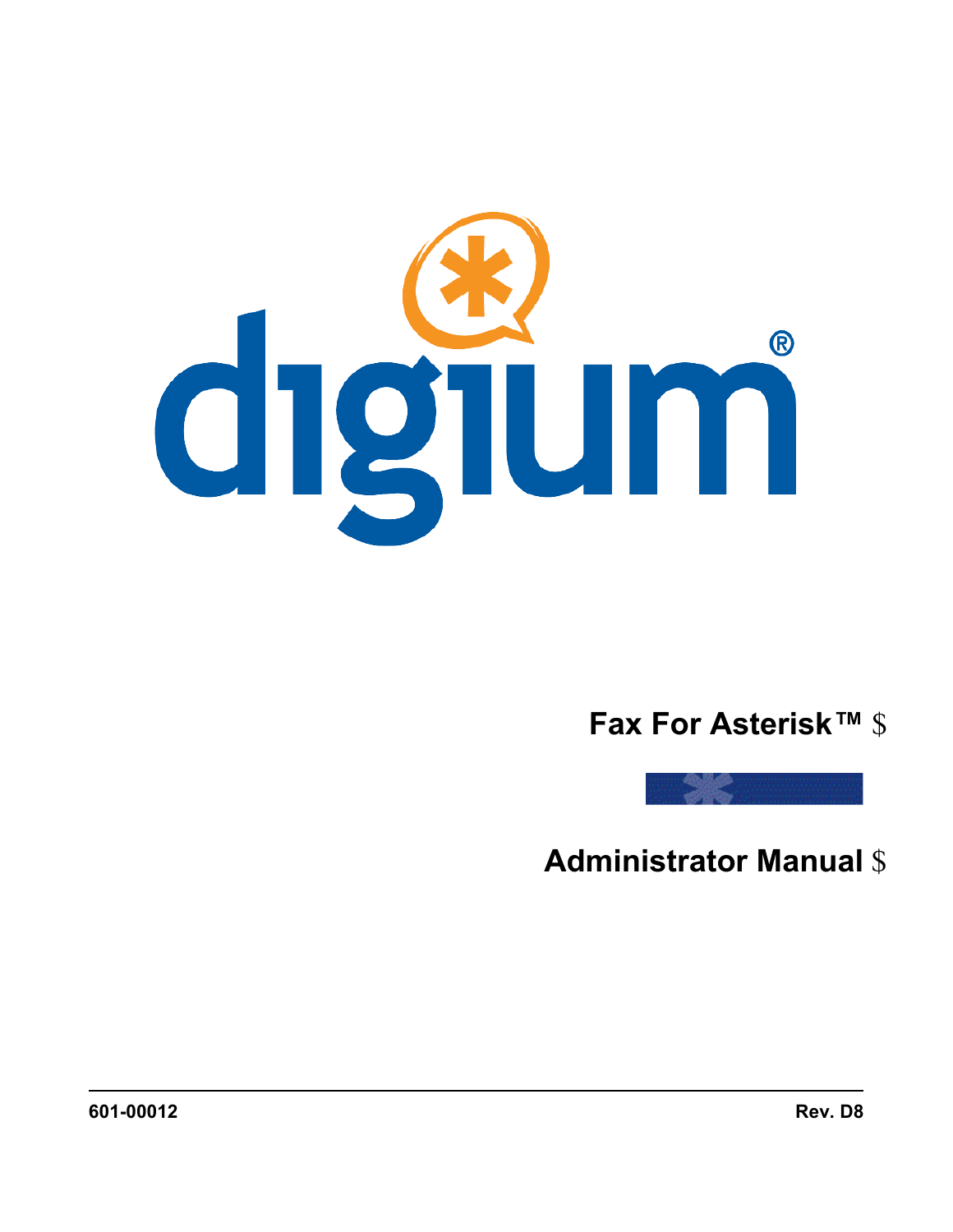

 445 Jan Davis Drive NW Huntsville, AL 35806 Main Number: 1.256.428.6000 Tech Support: 1.256.428.6161 U.S. Toll Free: 1.877.344.4861 Digium, Inc. United States Sales: 1.256.428.6262 *www.asterisk.org www.digium.com www.asterisknow.org* 

 © Digium® , Inc. 2014 All rights reserved.

 No part of this publication may be copied, distributed, transmitted, transcribed, stored in a retrieval system, or translated into any human or computer language without the prior written permission of Digium, Inc.

 Digium, Inc. has made every effort to ensure that the instructions contained in this document are adequate and error free. The manufacturer will, if necessary, explain issues which may not be covered by this documentation. The manufacturer's liability for any errors in the documents is limited to the correction of errors and the aforementioned advisory services.

 This document has been prepared for use by professional and properly trained personnel, and the customer assumes full responsibility when using it.

 Adobe and Acrobat are registered trademarks, and Acrobat Reader is a trademark of Adobe Systems Incorporated.

 Asterisk, Digium, Switchvox, and AsteriskNOW are registered trademarks and Asterisk Business Edition, AsteriskGUI, and Asterisk Appliance are trademarks of Digium, Inc.

Any other trademarks mentioned in the document are the property of their respective owners.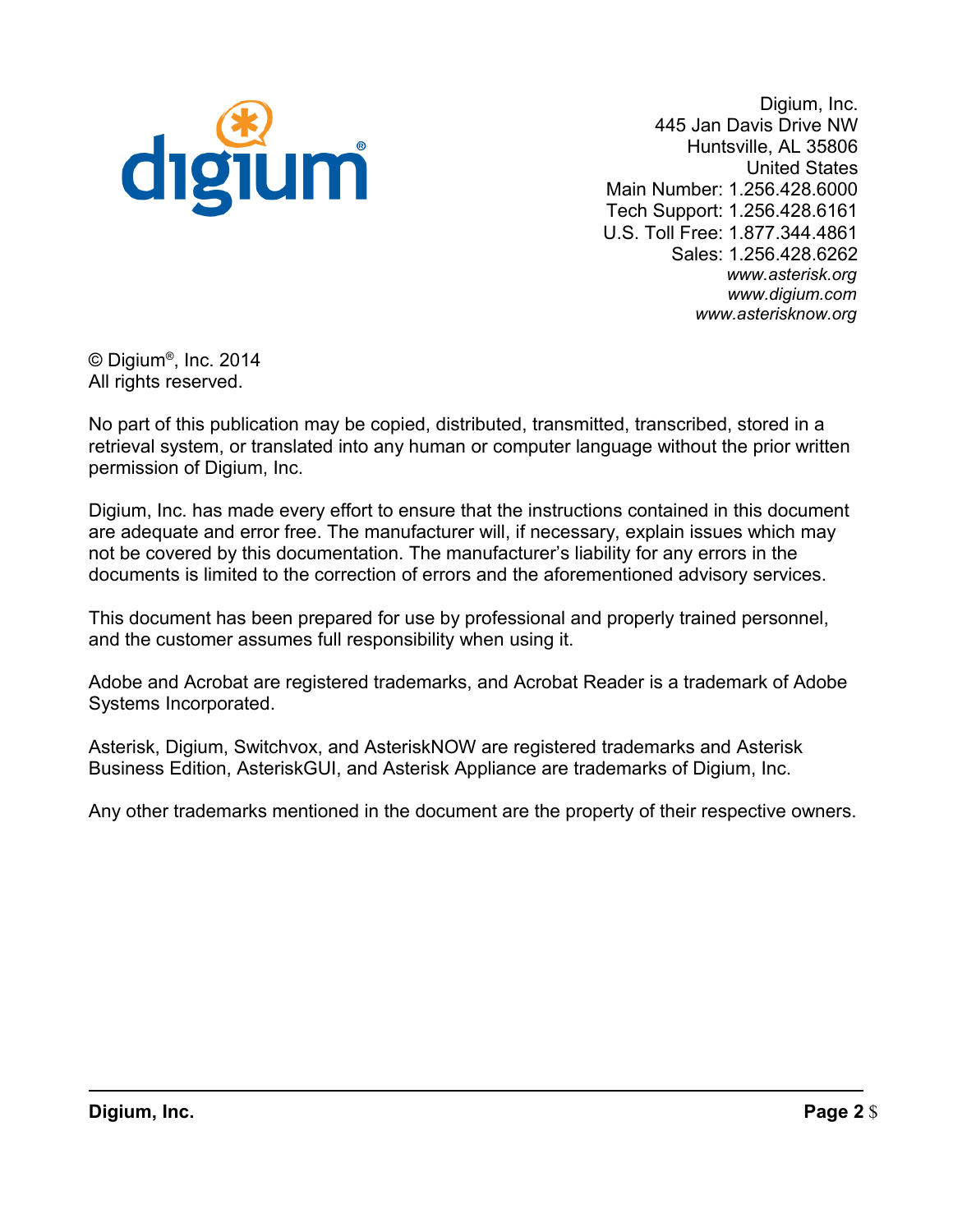# TABLE OF CONTENTS'

| .20' |
|------|
|      |
|      |
| .24' |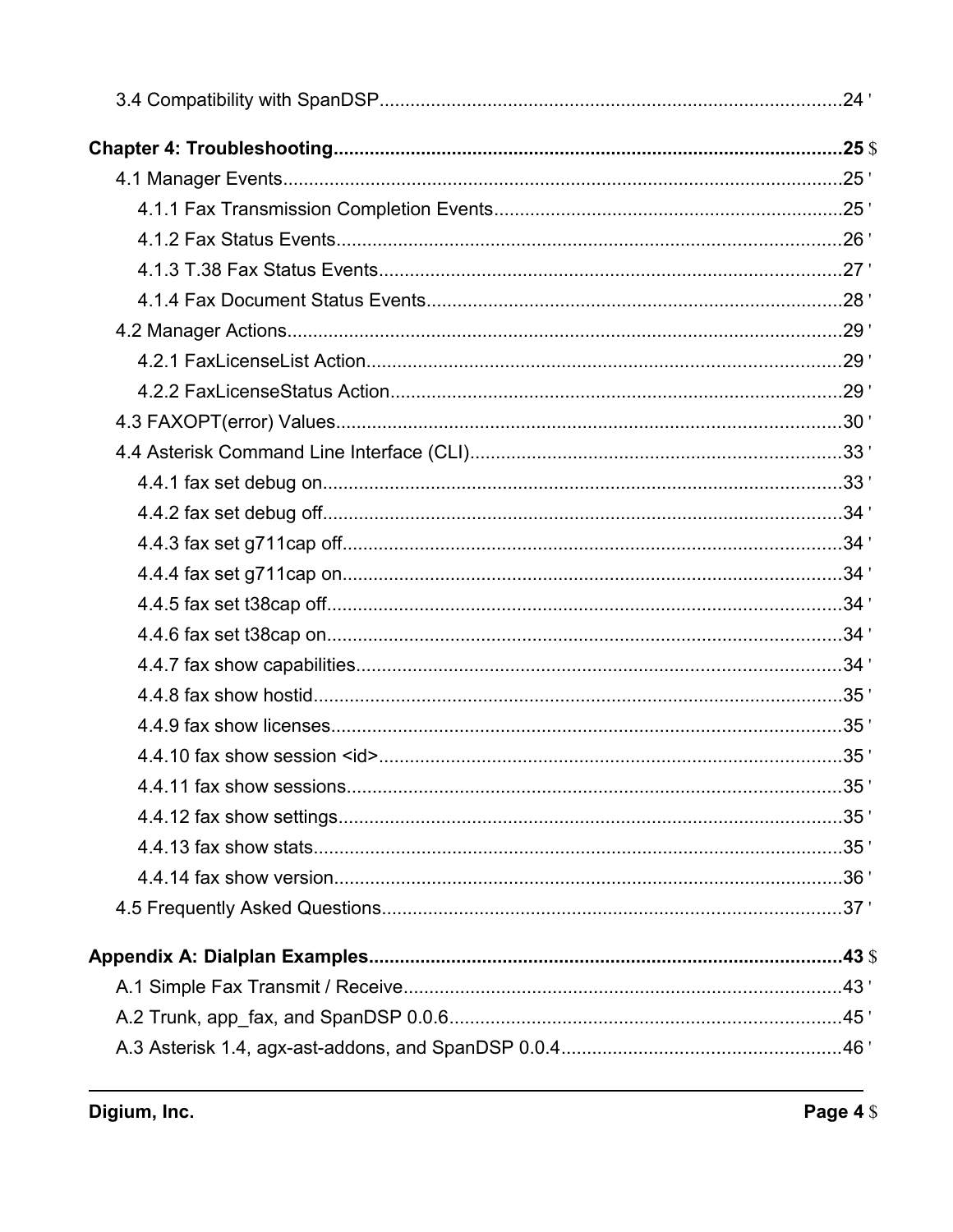| Appendix C: DIGIUM END-USER PURCHASE AND LICENSE AGREEMENT59 \$ |  |
|-----------------------------------------------------------------|--|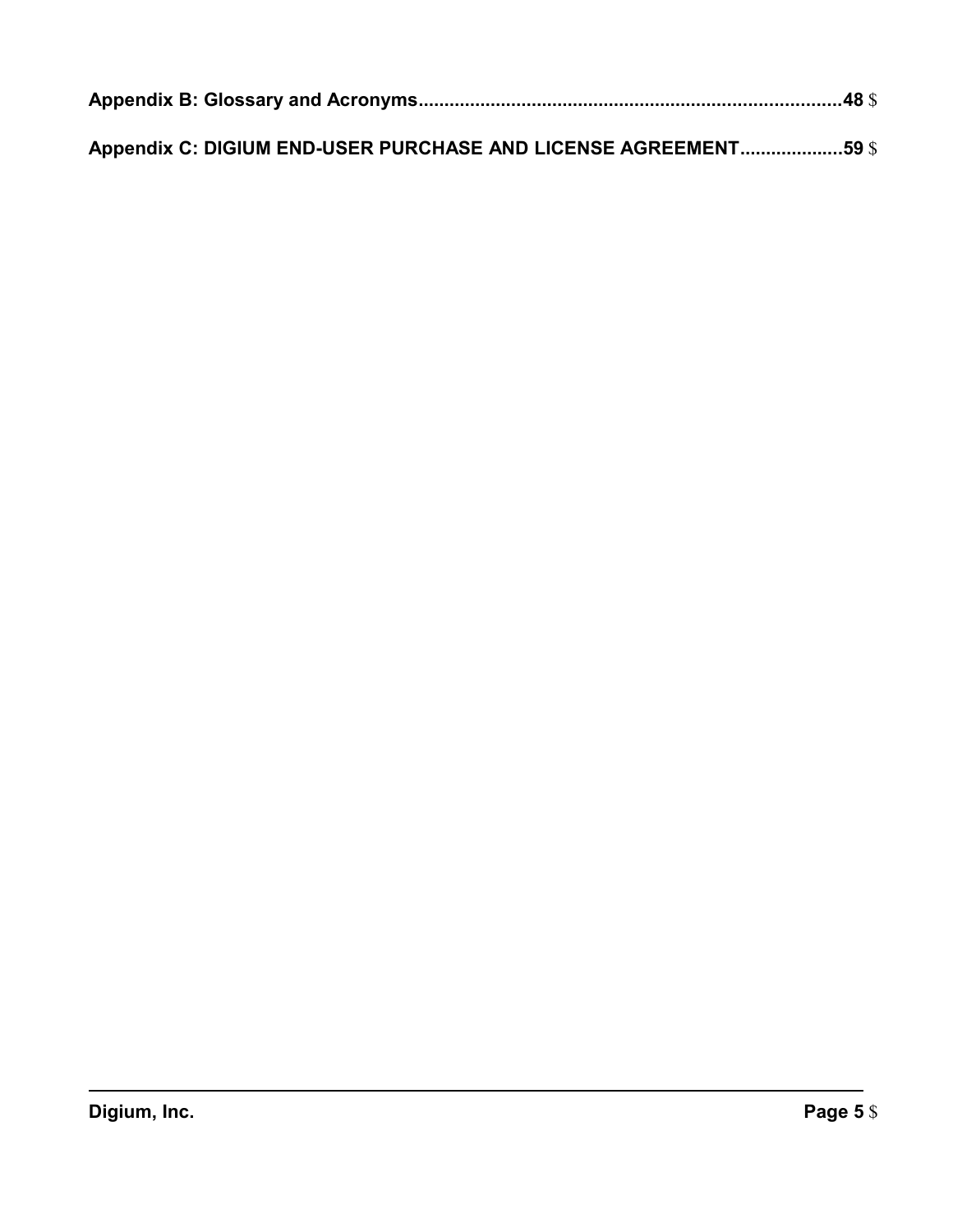Digium's Fax For Asterisk™ is a commercial facsimile (fax) termination and origination solution designed to enhance the capabilities of Open Source and commercial Asterisk, as well as Switchvox. Fax For Asterisk bundles a suite of user-friendly Asterisk applications and fax modem software. Fax For Asterisk provides low speed (14,400 bps) PSTN faxing via DAHDI-compatible telephony boards as well as VoIP faxing to T.38-compatible SIP endpoints and service providers. Licensed on a per-channel basis, Digium's Fax For Asterisk provides a complete, cost-effective, commercial fax solution for Asterisk users.

 Fax For Asterisk provides two components: res\_fax and res\_fax\_digium. The res\_fax Asterisk resource module adds fax termination and origination functionality in Asterisk. It provides the FAXOPT Asterisk dialplan function and the SendFAX and ReceiveFAX dialplan applications to enable the user to build highly-customizable fax solutions. The res\_fax\_digium Asterisk resource module provides core fax processing functionality in the form of T.38 support and several supported fax modems – V.21, V.27ter, V.29, and V.17 – which achieve speeds up to 14,400 bps.

 Fax For Asterisk provides the functionality to send and receive faxes to and from TDM and IP channels – TDM channels are established across Digium telephony boards, and IP channels using T.38 encapsulation. Faxes transmitted and received by Fax For Asterisk begin and end as TIFF image files. TIFF files may be readily converted into or from other formats using standard Linux command-line utilities.

 Digium's customers of Fax For Asterisk may purchase license keys coded for a specific number of channels. Each licensed channel allows Fax For Asterisk to initiate one modem session or process one fax session. As customers need to expand their fax capacity, they may purchase additional license keys to register on their existing Asterisk system. The aggregate number of channels across all registered license keys will be made available to Asterisk.

 Each open source or commercial Asterisk system is eligible to receive from Digium, a single channel of Fax For Asterisk, called Free Fax For Asterisk, for no cost. Free Fax For Asterisk is provided under license as-is, without technical support, and is available to all Asterisk users as a free, zero cost purchase from the Digium webstore. Only one channel of Free Fax For Asterisk may be used with an installation of Asterisk. If you require multiple channels of Fax capability or if you require Digium's technical support, you may purchase channels of Fax For Asterisk from *http://www.digium.com* .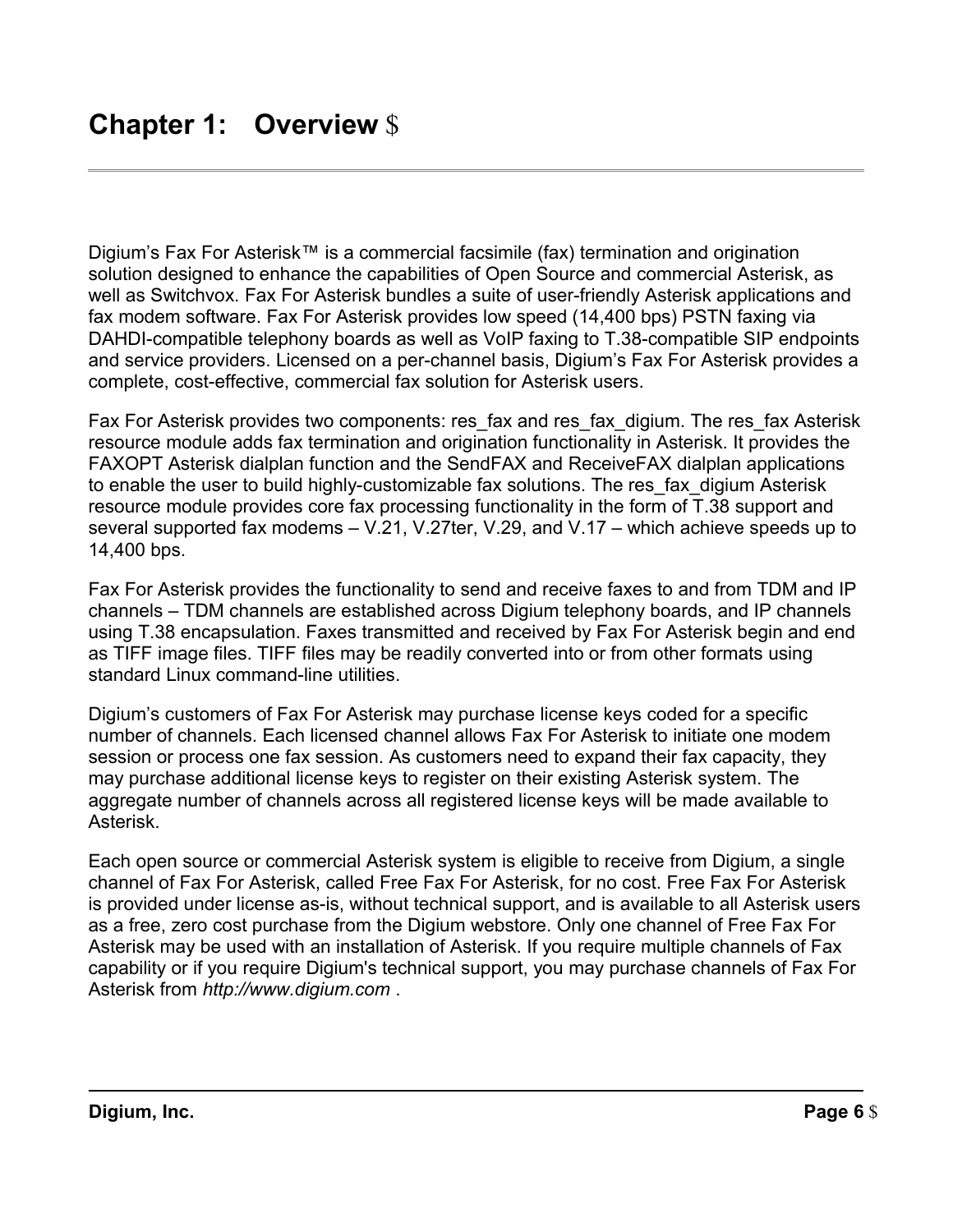# **1.1 What is Asterisk®?** \$

 Asterisk is the world's leading open source telephony engine and tool kit. Offering flexibility unheard of in the world of proprietary communications, Asterisk empowers developers and integrators to create advanced communication solutions...for free. Asterisk is released as open source under the GNU General Public License (GPL), and it is available for download free of charge. Asterisk is the most popular open source telephony software available, with the Asterisk Community being the top influencer in VoIP.

# **1.2 Asterisk as a Phone Switch (PBX)**

 Asterisk can be configured as the core of an IP or hybrid PBX, switching calls, managing routes, enabling features, and connecting callers with the outside world over IP, analog (POTS), and digital (T1/E1/J1/BRI) connections. Asterisk runs on a wide variety of operating systems including Linux, Mac OS X, OpenBSD, FreeBSD, and Sun Solaris. It provides all of the features you would expect from a PBX including many advanced features that are often associated with high end (and high cost) proprietary PBXs. Asterisk's architecture is designed for maximum flexibility and supports Voice over IP in many protocols, and can interoperate with almost all standards-based telephony equipment using relatively inexpensive hardware.

# **1.3 Asterisk as a Gateway**

 It can also be built out as the heart of a media gateway, bridging the legacy PSTN to the expanding world of IP telephony. Asterisk's modular architecture allows it to convert between a wide range of communications protocols and media codecs.

# **1.4 Asterisk as a Feature/Media Server**

 Need an IVR? Asterisk's got you covered. How about a conference bridge? Yep. It's in there. What about an automated attendant? Asterisk does that too. How about a replacement for your aging legacy voicemail system? Can do. Unified messaging? No problem. Need a telephony interface for your web site? Okay.

# **1.5 Asterisk in the Call Center**

 Asterisk has been adopted by call centers around the world based on its flexibility. Call center and contact center developers have built complete ACD systems based on Asterisk. Asterisk has also added new life to existing call center solutions by adding remote IP agent capabilities, advanced skills-based routing, predictive and bulk dialing, and more.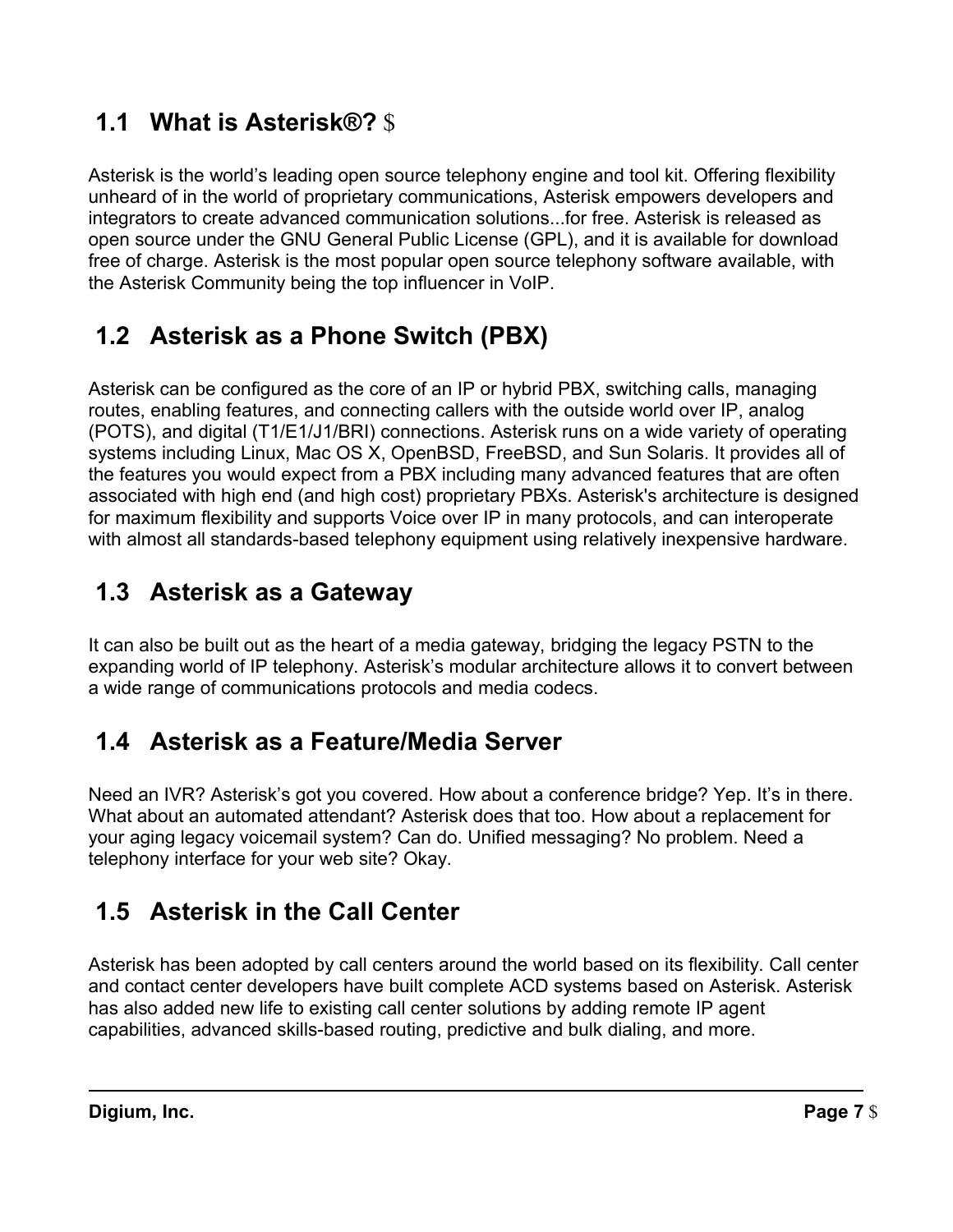# **1.6 Asterisk in the Network**

 Internet Telephony Service Providers (ITSPs), Competitive Local Exchange Carriers (CLECs) and even first-tier incumbents have discovered the power of open source communications with Asterisk. Feature servers, hosted services clusters, voicemail systems, and pre-paid calling solutions, all based on Asterisk have helped reduce costs and enabled flexibility.

# **1.7 Asterisk Everywhere**

 Asterisk has become the basis for thousands of communications solutions. If you need to communicate, Asterisk is your answer. For more information on Asterisk, visit *http://www.asterisk.org* or *http://www.digium.com*.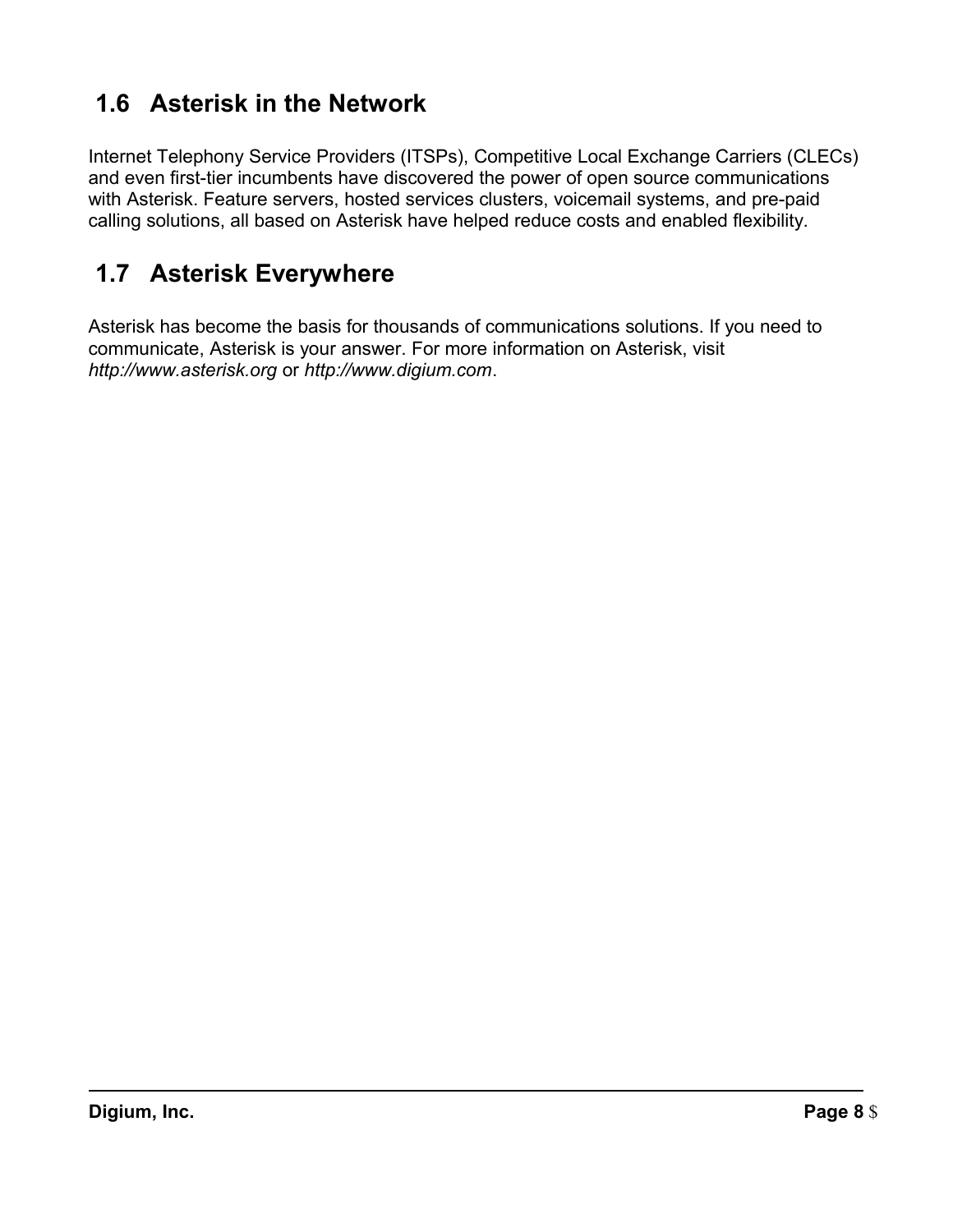This chapter will guide you through the necessary steps to install Digium's Fax For Asterisk.

- **Install Notes:** 
	- ◦ T.38 Termination is only available in the res\_fax and res\_fax\_digium modules for the Open Source Asterisk 1.6 (and later) releases. This is because the Open Source Asterisk 1.4 releases do not support T.38 Termination.
	- ◦ If you will be using an Open Source Asterisk 1.4 release, Digium recommends using Open Source Asterisk 1.4.22 or newer. Versions prior to 1.4.22 have not been tested.
	- ◦ If you will be faxing over TDM, Digium recommends using DAHDI 2.1.0.3 or newer. Versions prior to 2.1.0.3 have not been tested.
	- ◦ Digium recommends a minimum version for the various offerings of Asterisk. The recommendations are provided in the table shown below. Versions prior to those recommended have not been tested.

| <b>Asterisk</b>                   | <b>Recommended Minimum Version</b> |
|-----------------------------------|------------------------------------|
| Open Source Asterisk branch 1.4   | 1.4.22                             |
| Open Source Asterisk branch 1.6.2 | 1.6.2.0                            |
| Open Source Asterisk branch 1.8   | 1.8.0                              |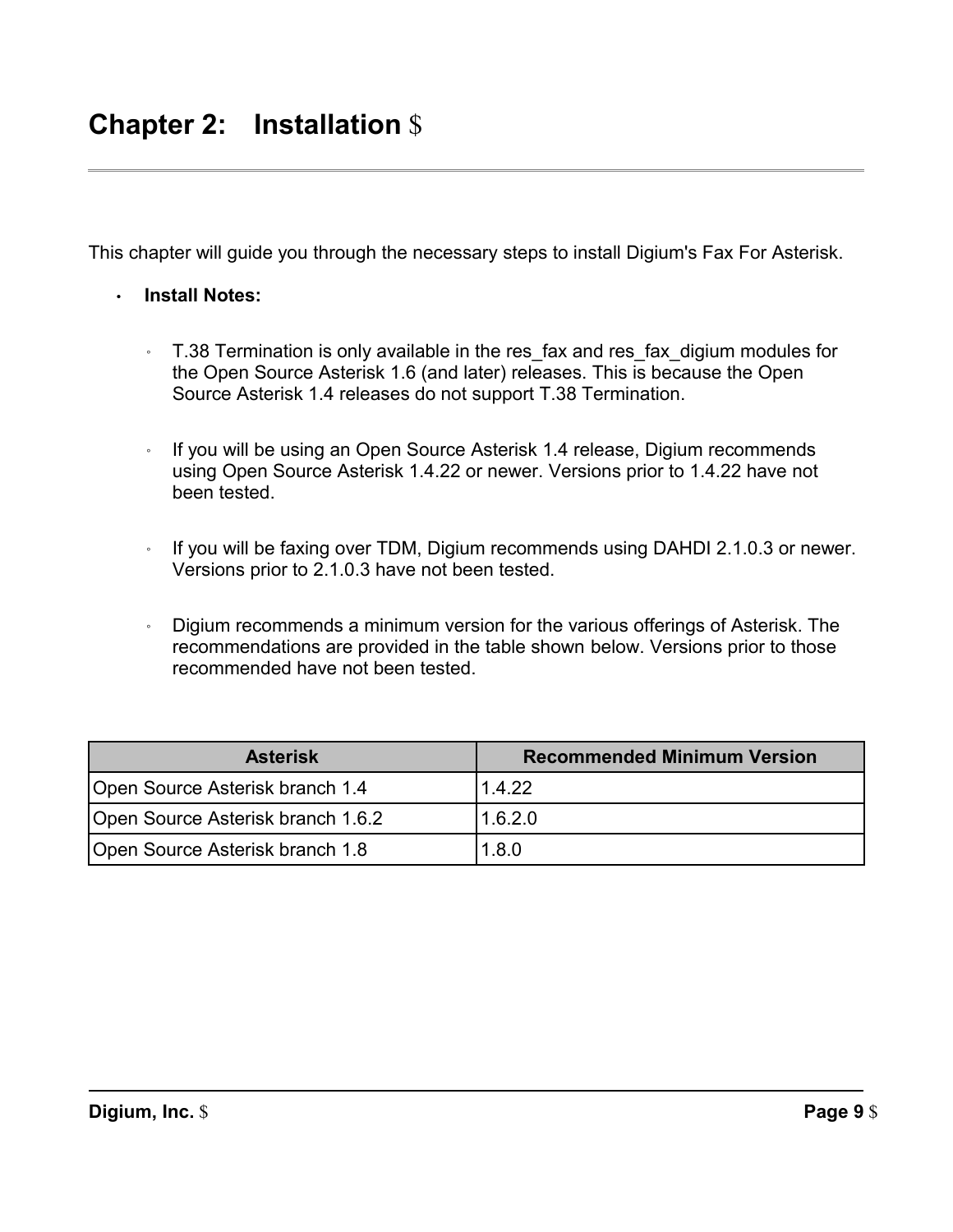#### $2.1$ **2.1 Installation Overview**

 Once you have your Fax For Asterisk license key, there are a few tasks to perform in order to install Fax For Asterisk.

- 1. Download and execute the *register* utility to generate a valid license.
- 2. Download and execute the *benchfax* utility to determine the optimum build.
- 3. Use the *Fax Selector* web utility to determine your required components.
- 4. Download and install the *res\_fax* binary that is built for your platform (Asterisk 1.4 and 1.6 only).
- 5. Download and install the *res\_fax\_digium* binary that is built for your platform.

 The register utility may be downloaded from: *http://downloads.digium.com/pub/register/* 

 The benchfax utility may be downloaded from: *http://downloads.digium.com/pub/telephony/fax/benchfax/* 

 The Fax Selector web utility may be accessed from: *http://www.digium.com/en/docs/FAX/faa-download.php* 

 The res\_fax binary may be downloaded from: *http://downloads.digium.com/pub/telephony/fax/res\_fax/* 

 *The res\_fax\_digium binary may be downloaded from: http://downloads.digium.com/pub/telephony/fax/res\_fax\_digium/* 

> **Note:** Supported software builds are provided for 32-bit and 64-bit x86 platforms, and are optimized for a variety of processor types. Choose the directory that closest matches your Asterisk version and processor type. Each of these directories contains TAR files which include the fax modules for each type of supported processor.

# **2.2 Register Fax For Asterisk**

 Registration of the Fax For Asterisk license key will be done using the Digium register utility in the same way as with other modules like Cepstral, HPEC, and G.729. The registration utility will prompt you for your Fax For Asterisk license key. An example for 32-bit Linux has been provided below. Be sure to log in as the user "root" before executing similar commands.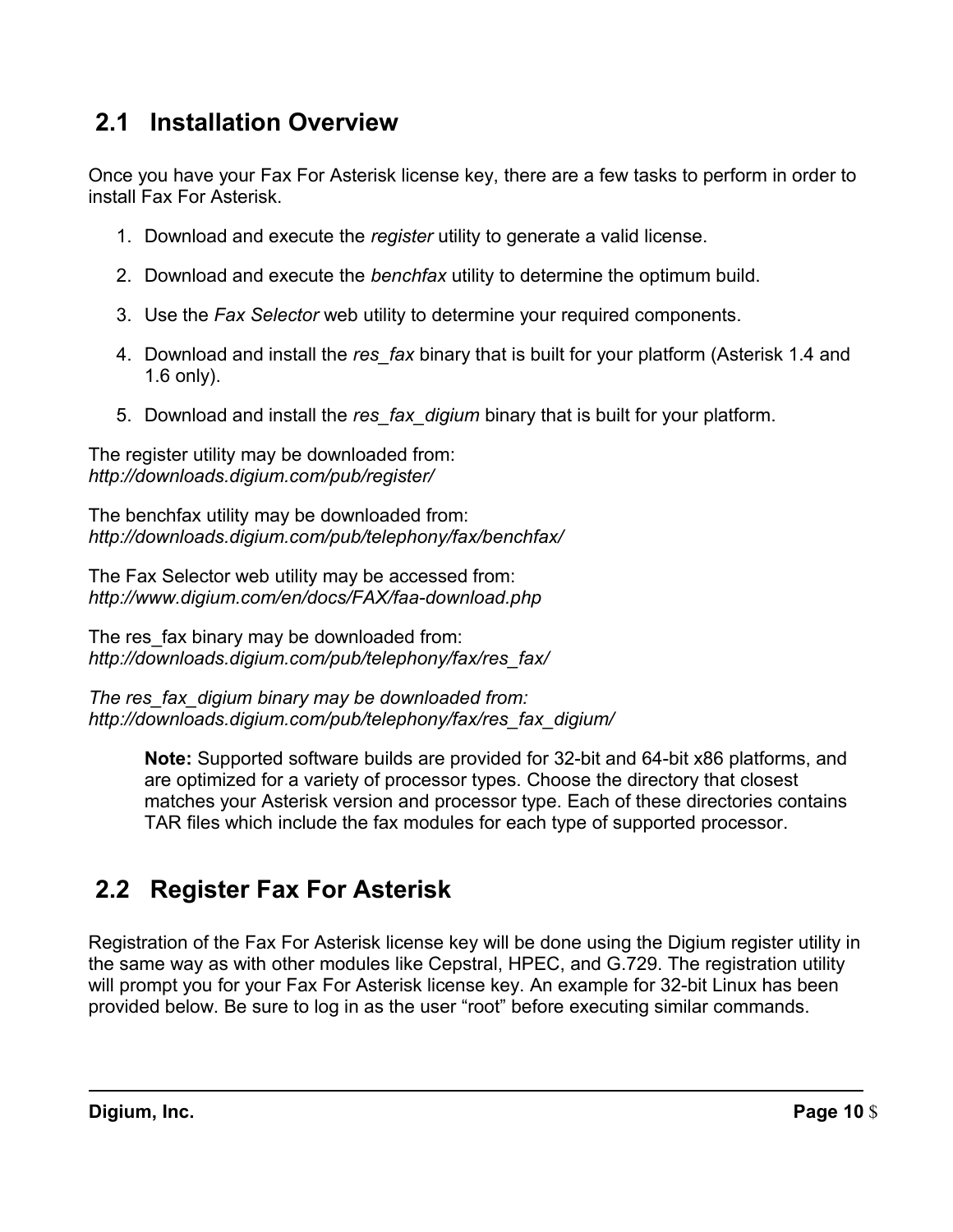```
# cd /root
```

```
# wget http://downloads.digium.com/pub/register/x86-32/register
```

```
# chmod 500 /root/register
```

```
# /root/register
```
# **Notes:**

- • Internet access is required from your Asterisk server in order to register your Fax For Asterisk key for licensed use. Outgoing network traffic on TCP port 443 (SSL) must be license server and complete the registration process. You must have at least one Ethernet device in your Asterisk server in order for the registration process to complete allowed in order for the register utility to successfully communicate with Digium's successfully.
- • Multiple Fax For Asterisk keys may be registered on the same Asterisk server. This will allow you to increase the total number of available Fax For Asterisk channels on your Asterisk server. New Fax For Asterisk keys may be registered to your Asterisk server using the same instructions provided above. There will be an additional Fax For Asterisk license file generated in the /var/lib/asterisk/licenses directory for each Fax For Asterisk key that is successfully registered to your Asterisk server. It is extremely important that you follow the instructions provided in section *2.9* whenever a new Fax For Asterisk key is successfully registered to your Asterisk server.
- • A Fax For Asterisk key must be re-registered if any of the Ethernet devices in your Asterisk server are changed, added, or removed. The unique Fax For Asterisk license file which is located in your /var/lib/asterisk/licenses directory is tied to the MAC address of all the Ethernet devices installed in your system. A Fax For Asterisk key can only be re-registered once without authorization from Digium. Digium must be contacted by phone in order to request authorization to have your Fax For Asterisk key incremented. Digium reserves the right to deny authorization for having a Fax For Asterisk key incremented. Please note that Digium will not provide assistance with Free Fax For Asterisk keys; support is only provided for paid Fax For Asterisk customers.

# **2.3 Determine Optimum Build**

 There are various optimized versions of the fax module available for different CPU types in x86-32 and x86-64 architectures. To determine which build of the module performs best on your system, the *benchfax* utility will run a series of tests, and report which fax module will maximize performance on your system. An example has been provided below.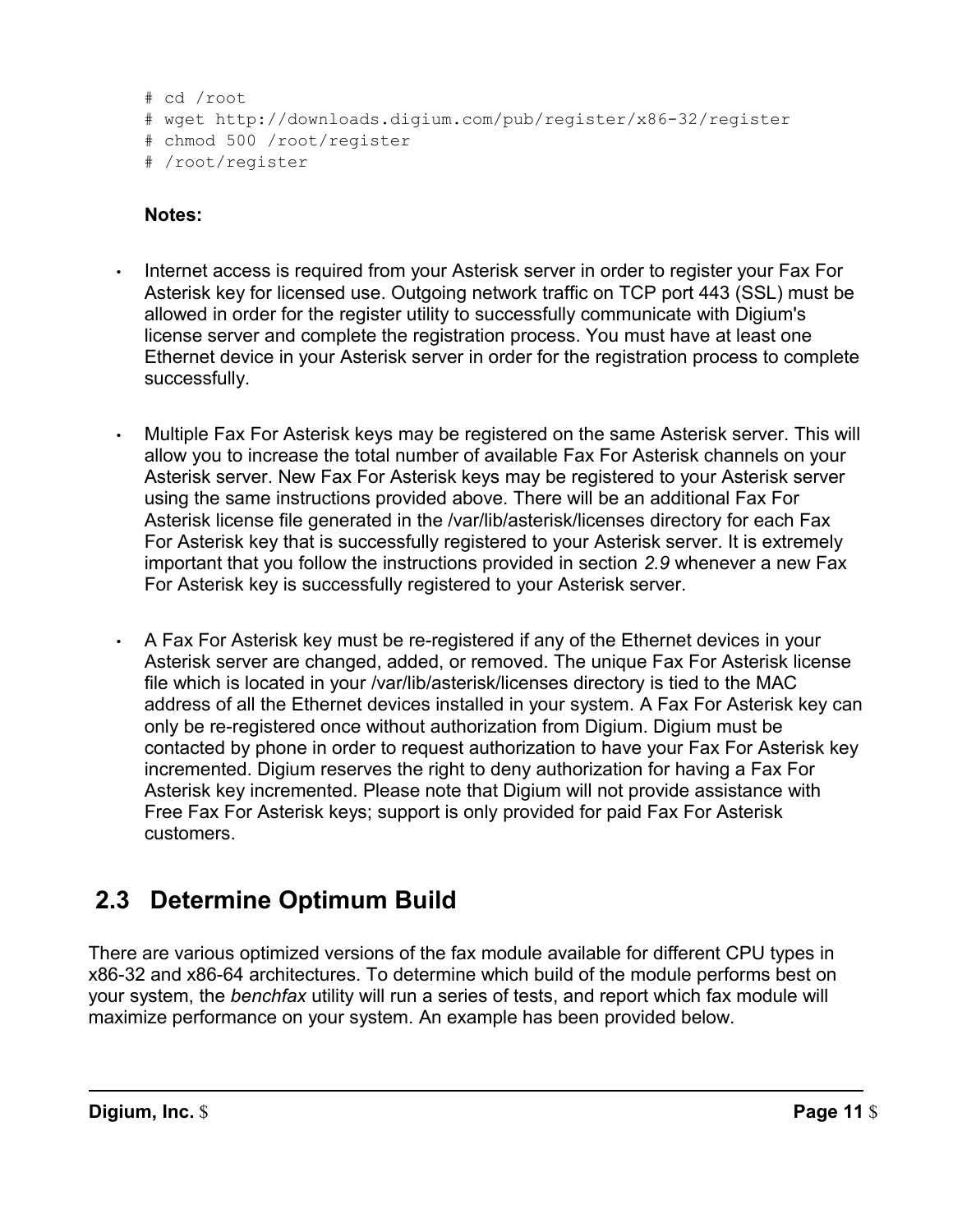```
# wget http://downloads.digium.com/pub/telephony/fax/benchfax/\
  x86-32/benchfax-1.1.0-x86_32 -O benchfax
```
- # chmod 500 /root/benchfax
- # /root/benchfax

# **2.4 Determine Required Components**

 Depending upon your version of Asterisk and processor architecture, different components are required for the use of Fax For Asterisk. Digium provides a *Fax Selector* web utility in order to assist with choosing the correct components. The *Fax Selector* web utility should be viewed using a standard web browser and may be accessed via the following URL:

*http://www.digium.com/en/docs/FAX/faa-download.php* 

 The files that the *Fax Selector* web utility informs you are required for your platform are the ones that you should use in place of the following installation examples.

# **2.5 Install res\_fax**

 Since Asterisk 1.8 (and later) comes prepackaged with *res\_fax*, this section applies only to Asterisk 1.4 and 1.6. There are different versions of *res\_fax* for various Asterisk releases; there is a single version for Asterisk 1.4.22 and above, and there are versions for Asterisk 1.6.2 releases. Take note that these modules are **not** loadable in prior releases of Asterisk, only the specific version they are designed to be used with. Please be sure that you download the correct version of *res\_fax* for your Asterisk version as recommended by the *Fax Selector*  web utility. Be aware that the *Fax Selector* web utility may indicate that your version of Asterisk does not require that you download and install the *res\_fax* module.

 If the *Fax Selector* web utility did not indicate that a *res\_fax* download is required for your system, please skip to section *2.6*.

 There are frequently updated builds of *res\_fax* posted, and each build has a *version number*. This version number is part of the filename, and is also included in the copyright/license message that is displayed when the module is loaded into Asterisk. In this document, build number *1.3.0* has been used as an example, but when you read this document the current build number may be different (higher).

 The *res\_fax* module must be extracted and placed in Asterisk's modules directory (default is /usr/lib/asterisk/modules). An example has been provided below.

# wget http://downloads.digium.com/pub/telephony/fax/res\_fax/\ asterisk-1.6.2/x86-32/res\_fax-1.6.2\_1.3.0-x86\_32.tar.gz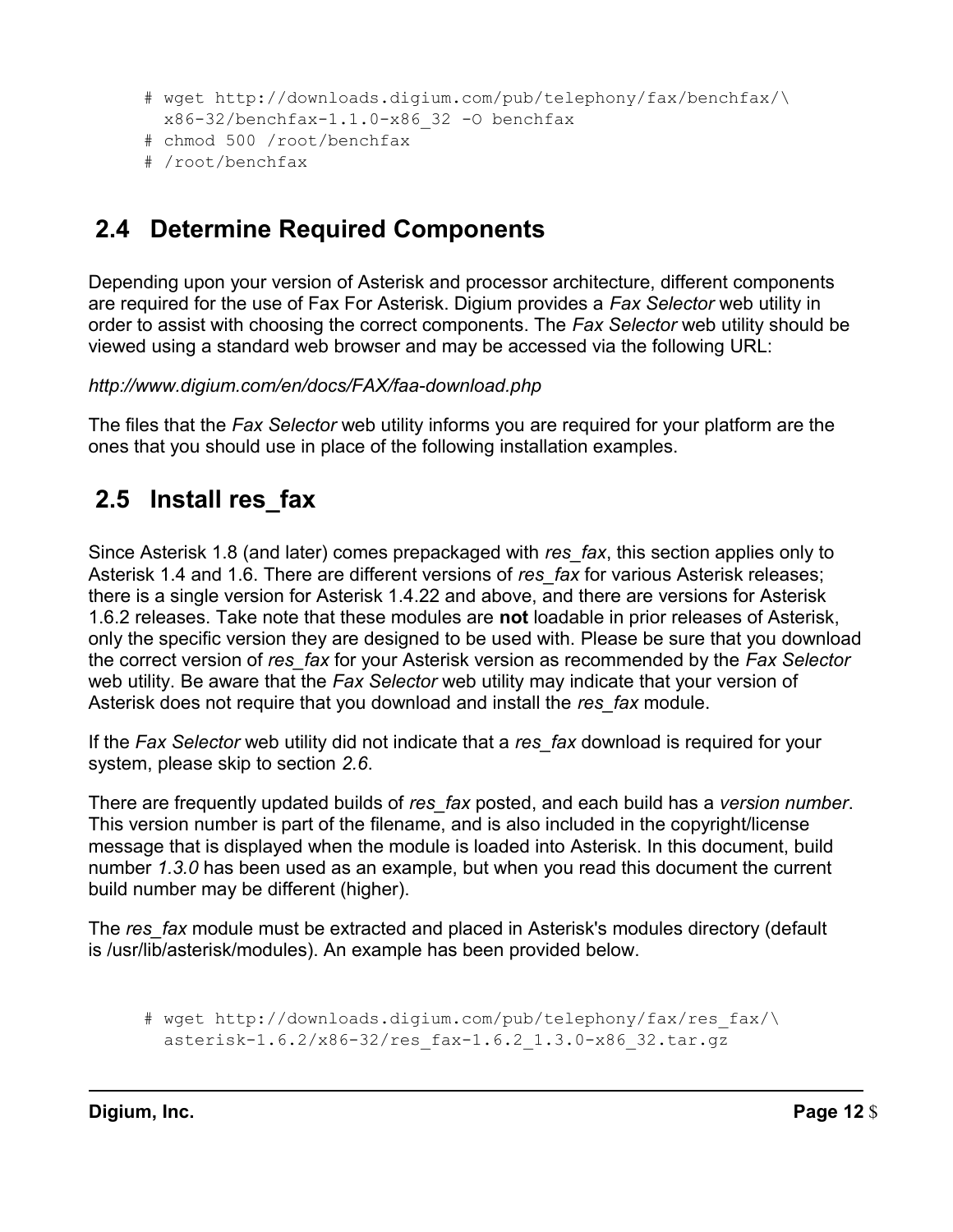```
# tar xzvf res_fax-1.6.2_1.3.0-x86_32.tar.gz 
# cp /root/res fax-1.6.2 1.3.0-x86 32/res fax.so \
   /usr/lib/asterisk/modules
```
# **2.6 Install res\_fax\_digium**

 There are different versions of *res\_fax\_digium* for various Asterisk releases; there is a single version for Asterisk 1.4.22 and above, and there are versions for Asterisk 1.6.2 releases and Asterisk 1.8.x point releases. Take note that these modules are **not** loadable in prior releases of Asterisk, only the specific version they are designed to be used with. Please be sure that you download the correct version of *res\_fax\_digium* for your Asterisk version as recommended by the *Fax Selector* web utility.

 There are frequently updated builds of *res\_fax\_digium* posted, and each build has a *version number*. This version number is part of the filename, and is also included in the copyright/license message that is displayed when the module is loaded into Asterisk. In this document, build number *1.3.0* has been used as an example, but when you read this document the current build number may be different (higher).

 The *res\_fax\_digium* module must be extracted and placed in Asterisk's modules directory (default is /usr/lib/asterisk/modules). An example has been provided below.

- # wget http://downloads.digium.com/pub/telephony/fax/res\_fax\_digium/\ asterisk-1.6.2/x86-32/res\_fax\_digium-1.6.2\_1.3.0-pentium4m.tar.gz
- # tar xzvf res fax digium-1.6.2 1.3.0-pentium4m.tar.gz
- # cp /root/res fax digium-1.6.2 1.3.0-pentium4m/res fax digium.so \ /usr/lib/asterisk/modules

# **2.7 Load Fax For Asterisk Modules**

 The res\_fax and res\_fax\_digium Asterisk resource modules must be loaded in Asterisk in order to use the Fax For Asterisk channels. An example is provided below.

```
*CLI> module load res_fax.so "
*CLI> module load res_fax_digium.so "
```
 If you already have res\_fax\_digium.so loaded and have registered a new license key to increase the number of Fax For Asterisk channels, simply reload the module by issuing the following command.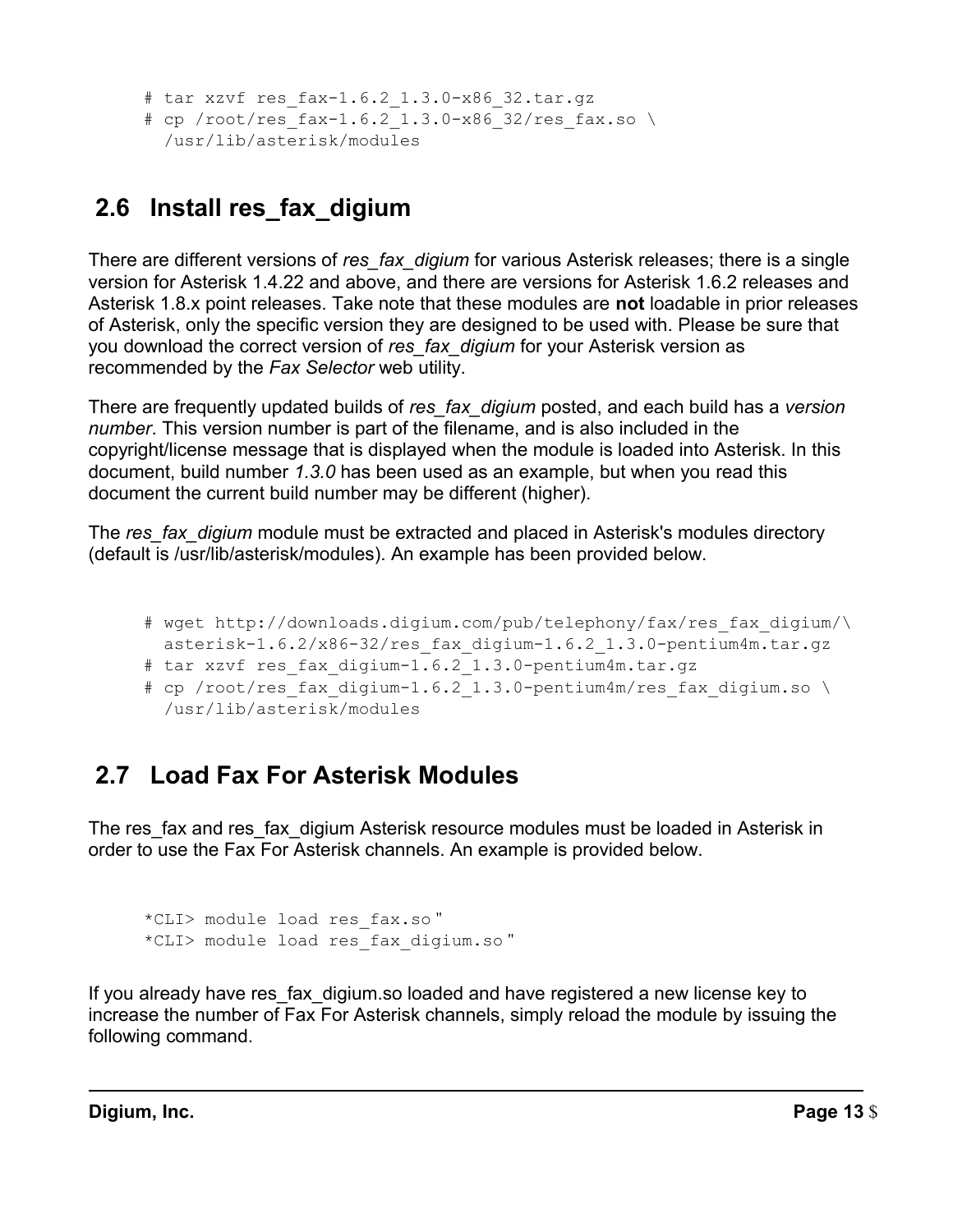\*CLI> module reload res\_fax\_digium.so "

 Reloading this module will only be successful if no fax sessions are in progress. If there are active fax sessions, you will either have to wait until they have completed to manually reload the module, or schedule Asterisk to restart once there are no active calls by executing the following command.

# asterisk -rx "restart when convenient"

# **2.7.1 app\_fax Conflict**

 If the SpanDSP library is installed on your system and you are using an Open Source Asterisk 1.6 release, it is possible that a conflicting Asterisk module by the name of app\_fax is located in your Asterisk modules directory. If this is the case, you will need to add the following line to the *[modules]* section of the /etc/asterisk/modules.conf file in order to properly load the res fax module.

 $noload \Rightarrow app$  fax.so

 If you already have app\_fax.so loaded, simply unload the module by issuing the following command.

\*CLI> module unload app\_fax.so

 Unloading this module will only be successful if no fax sessions are in progress. If there are active fax sessions, you will either have to wait until they have completed to manually unload the module, or schedule Asterisk to restart once there are no active calls by executing the following command.

# asterisk -rx "restart when convenient"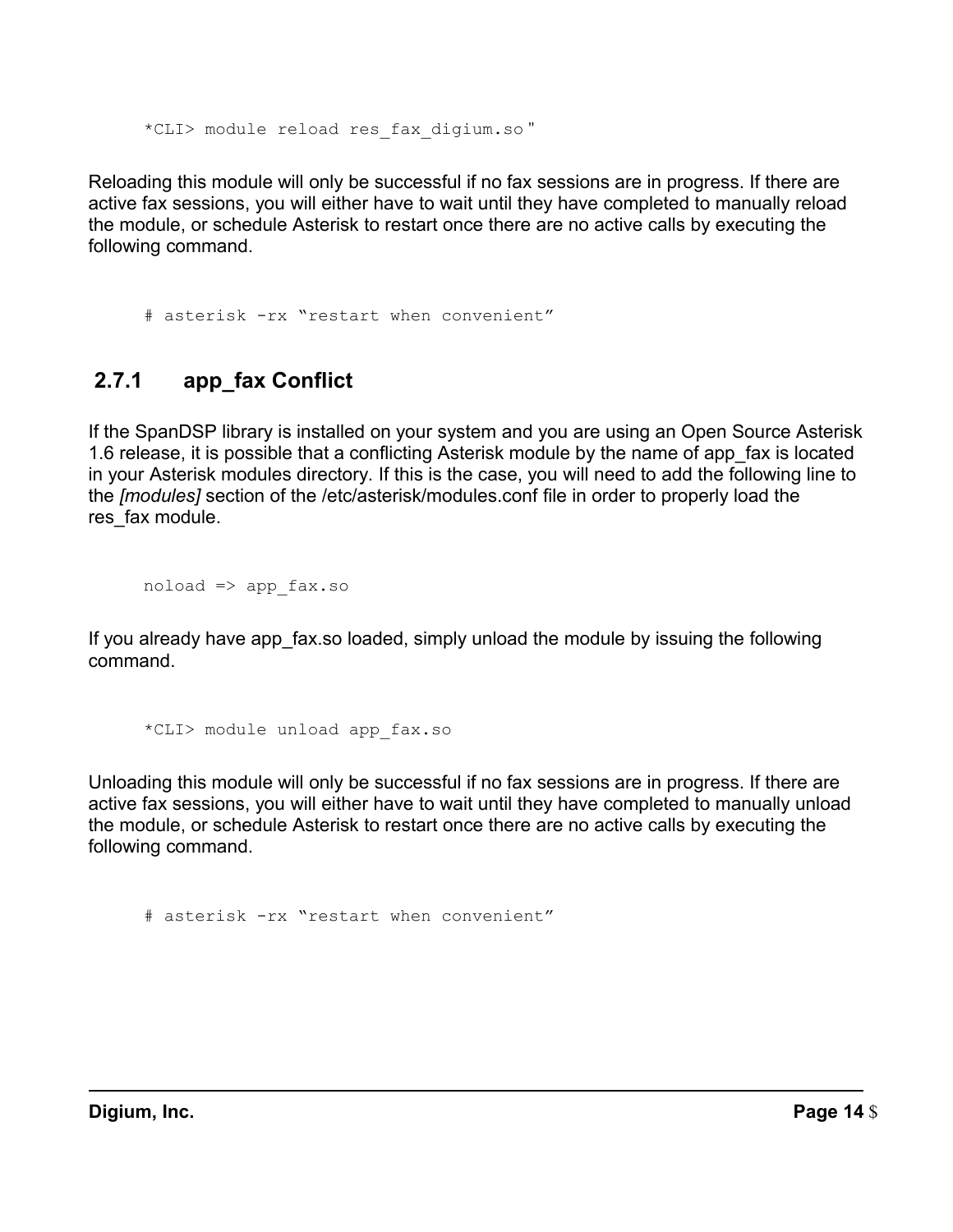# **2.8 Verify Installation**

 Verify that the number of Fax For Asterisk channels available to Asterisk matches the number of Fax For Asterisk channels that you purchased. This can be verified by issuing "fax show stats" in the Asterisk CLI. Take into consideration any previous Fax For Asterisk channels that you may have already had registered to your Asterisk server before verifying this number. An example is provided below.

```
 
Current Sessions : 0 

Transmit Attempts : 0 
    Failed Faxes : 0

Licensed Channels : 200 
    Max Concurrent : 0
    Success : 0

Canceled : 0 
    No Fax

Train Failure : 0 
                 \cdot 0

IO Partial : 0 
    IO Fail

Licensed Channels : 200 
    Max Concurrent : 0
    Success

Canceled : 0 
    No Fax \qquad \qquad : 0Partial : 0
# asterisk -rvvv 
*CLI> fax show stats 
    Fax Statistics: 
    ---------------
    Receive Attempts : 0 
    Completed Faxes : 0 
    Digium T.38 
    No Fax : 0
    Partial : 0
    Negotiation Failed : 0 
    Protocol Error
    IO Fail : 0 
    Digium G.711 
    Success : 0
    Switched to T.38 : 0
```
**Digium, Inc.** Page 15 \$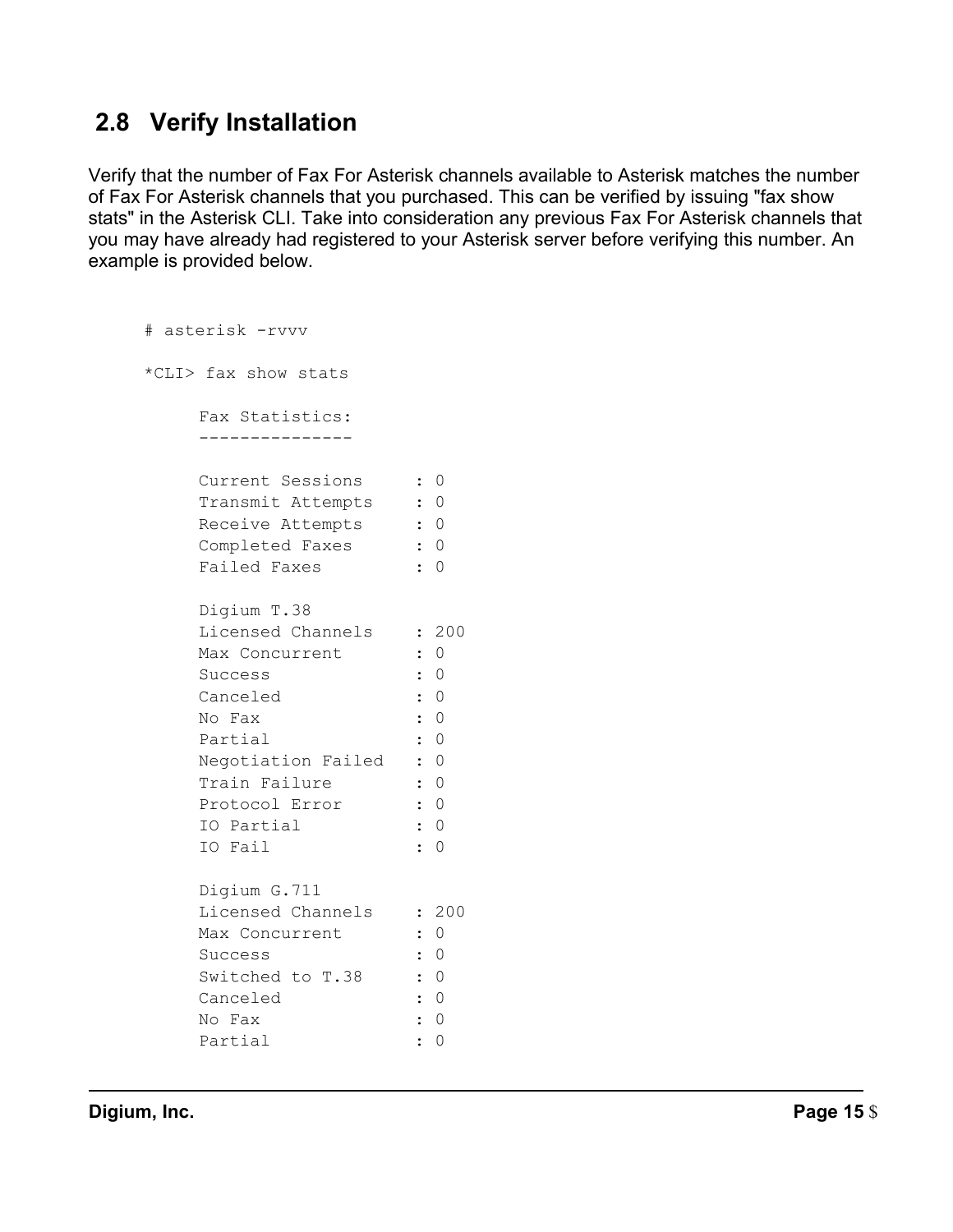| Negotiation Failed | $\colon 0$ |
|--------------------|------------|
| Train Failure      | $\colon 0$ |
| Protocol Error     | $\colon 0$ |
| IO Partial         | $\cdot$ 0  |
| IO Fail            | $\cdot$ 0  |

# **2.9 Backup License File**

 It is extremely important that you backup all of the files located in the /var/lib/asterisk/licenses directory. This directory contains the Host-ID specific license files for your system. These license files are tied to the MAC address of all the Ethernet devices installed in your system. Creating a backup of this directory will allow you to restore your Fax For Asterisk licenses in case you need to reinstall your operating system.

 **Note:** A Fax For Asterisk key must be re-registered if any of the Ethernet devices in your Asterisk server are changed, added, or removed. A Fax For Asterisk key can only be re-registered once without authorization from Digium. Digium must be contacted by phone in order to request authorization to have your Fax For Asterisk key incremented. Digium reserves the right to deny authorization for having a Fax For Asterisk key incremented. Please note that Digium will not provide assistance with Free Fax For Asterisk keys; support is only provided for paid Fax For Asterisk customers.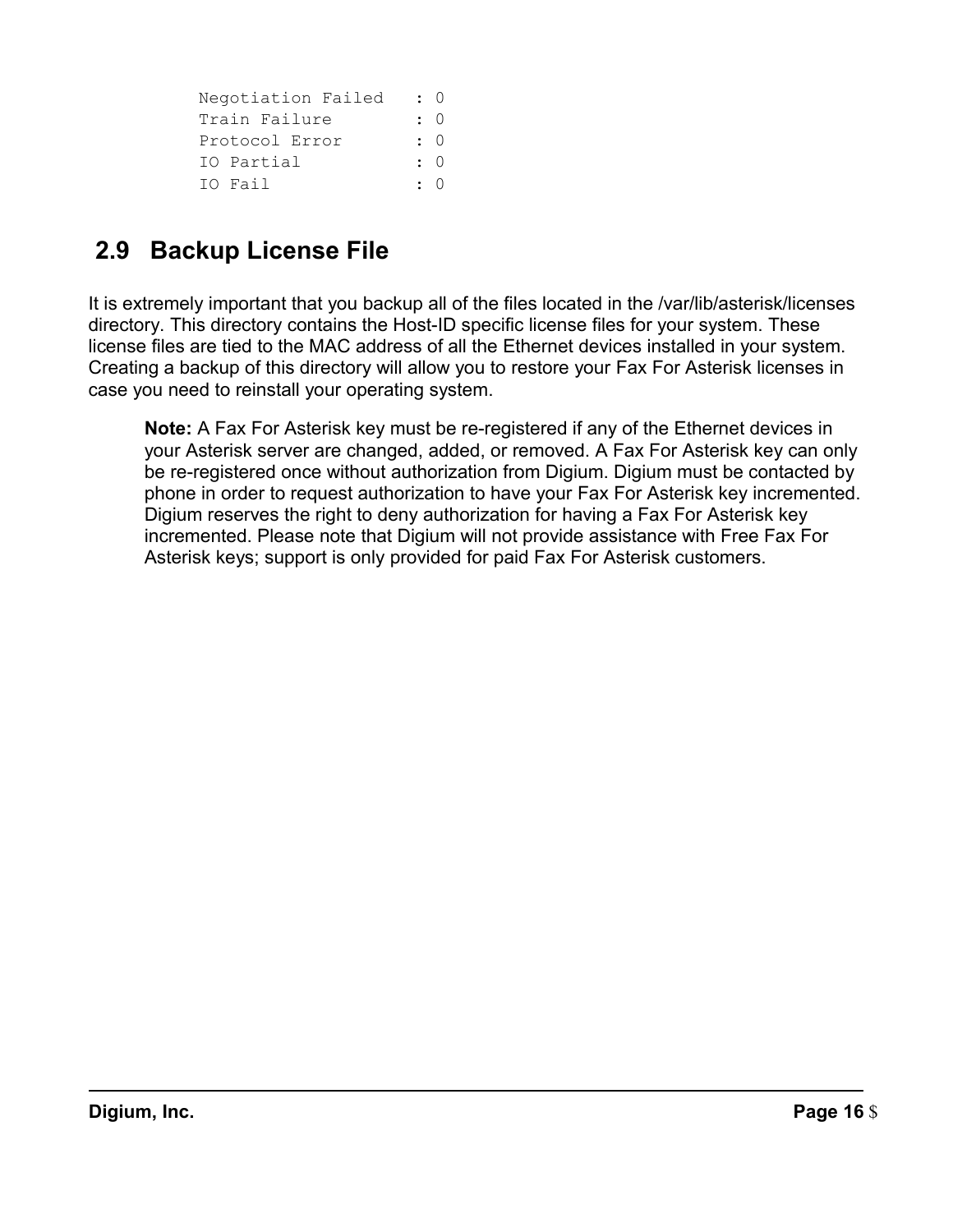Digium's Fax For Asterisk has a variety of configuration options. This chapter provides an explanation of the configuration options which are available.

#### $3.1$ **3.1 Application Interfaces**

 The FAXOPT dialplan function and the SendFAX and ReceiveFAX Asterisk applications provide fax interfaces to the Asterisk dialplan. Arguments are used to specify fax transmission details like input/output fax file and the enablement of debug or ECM. The following sections detail the options for the FAXOPT function and the fax applications.

# **3.1.1 FAXOPT Function**

 The FAXOPT dialplan function is used to set options to be used by the SendFAX and ReceiveFAX applications, and to read results after a SendFAX or ReceiveFAX application completes. The options available to FAXOPT are listed in the table below.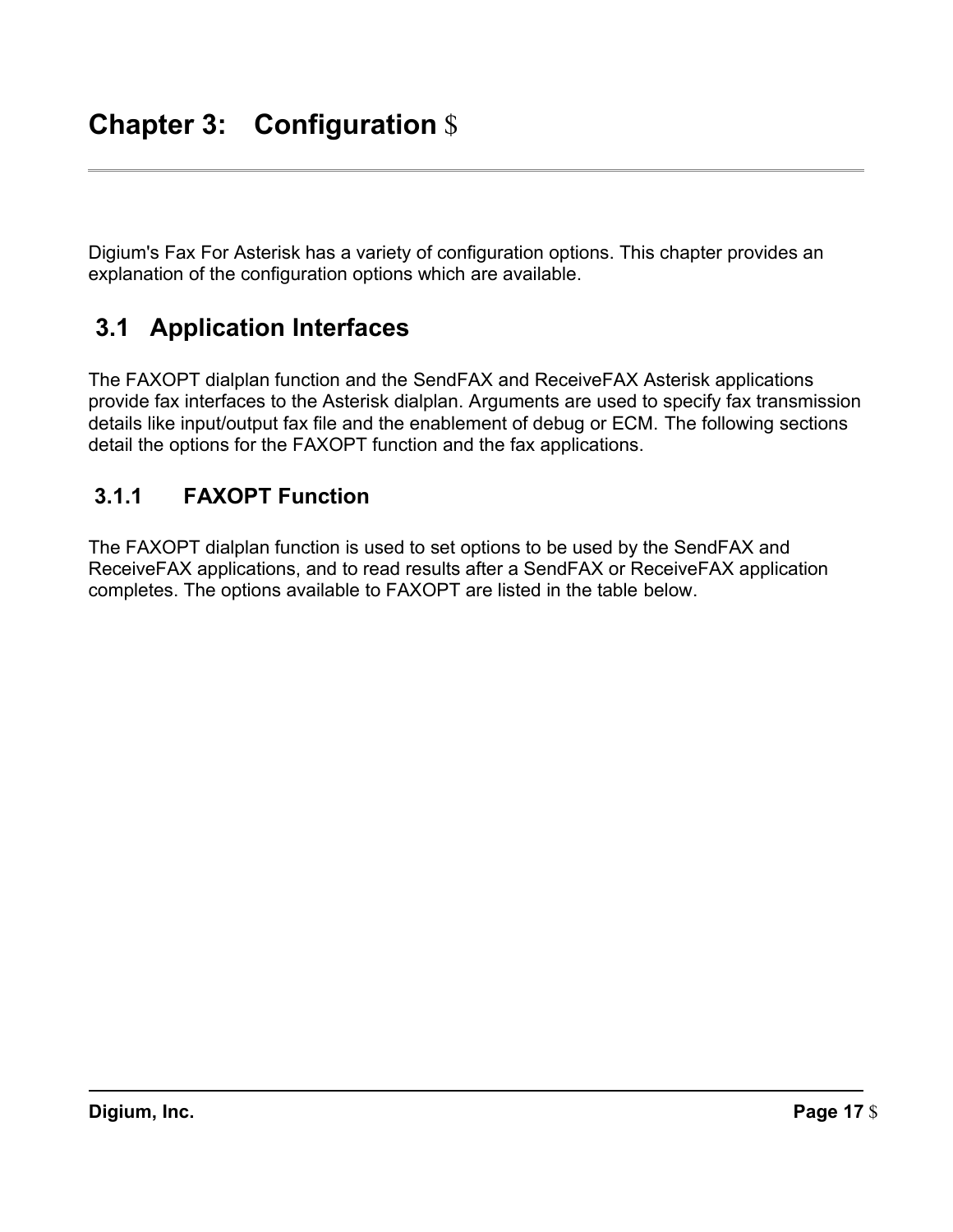| <b>Option</b>   | <b>Type</b>    | <b>Description</b>                                                                                                                                                                                  | <b>Values</b>                             |
|-----------------|----------------|-----------------------------------------------------------------------------------------------------------------------------------------------------------------------------------------------------|-------------------------------------------|
| ecm             | <b>RW</b>      | Specify the Error Correction Mode (ECM)                                                                                                                                                             | yes   no                                  |
| error           | RO.            | Read fax transmission failure reason                                                                                                                                                                | <error></error>                           |
| filename        | R <sub>O</sub> | Read the filename used during the fax transmission.<br>Limited to displaying a single filename.                                                                                                     | <filename></filename>                     |
| filenames       | R <sub>O</sub> | Read the filenames used during the fax<br>transmission. The output is comma separated.                                                                                                              | <filenames></filenames>                   |
| headerinfo      | <b>RW</b>      | Specify the fax header                                                                                                                                                                              | <string></string>                         |
| localstationid  | <b>RW</b>      | Specify the local station identification                                                                                                                                                            | <string></string>                         |
| maxrate         | <b>RW</b>      | Specify the maximum transfer rate to be used during<br>the fax transmission rate negotiation                                                                                                        | 2400   4800   7200   9600   12200   14400 |
| minrate         | <b>RW</b>      | Specify the minimum transfer rate to be used during<br>the fax transmission rate negotiation                                                                                                        | 2400   4800   7200   9600   12200   14400 |
| modem           | <b>RW</b>      | Specify the modem(s) capabilities for a session.<br>Specification of a single modem will force that<br>modem type. Specification is a comma-separated<br>list of one or more of the possible values | V17   V27   V29                           |
| pages           | R <sub>O</sub> | Read the number of pages transferred during the fax<br>transmission                                                                                                                                 | $int$                                     |
| rate            | R <sub>O</sub> | Read the negotiated fax transmission rate                                                                                                                                                           | 2400   4800   7200   9600   12200   14400 |
| remotestationid | R <sub>O</sub> | Read the remote station identification                                                                                                                                                              | <string></string>                         |
| resolution      | RO.            | Read the image negotiation                                                                                                                                                                          | <image resolution=""/>                    |
| status          | R <sub>O</sub> | Read the result status of the fax transmission                                                                                                                                                      | SUCCESS   FAILED                          |
| statusstr       | <b>RO</b>      | Read a verbose result status string of the fax<br>transmission                                                                                                                                      | <statusstr></statusstr>                   |

 FAXOPT options of RW (Read/Write) types are written before the fax transmission and are typically either readable after the fax transmission has completed or following a FAXOPT write operation. FAXOPT options of RO (Read Only) types can only be read following the completion of a SendFAX or ReceiveFAX application. FAXOPT options of WO (Write Only) types can only be written prior to the initiation of SendFAX or ReceiveFAX. Below are some descriptions of options that may not be intuitive.

- • **ecm**  Error Correction Mode (ECM) enable/disable option. This application argument is used to specify or override the current default configuration setting. The default setting is ECM enabled. See section *3.2* for a list of valid settings.
- **error**  See section *4.3* for a list of possible values.
- • **localstationid**  Local station identification. Text string that identifies the sender identification to the remote side of the fax transmission.
- • **maxrate**  Maximum transfer rate used during fax rate negotiation. See section *3.2* for a list of valid settings. The default maximum transfer rate is 14400.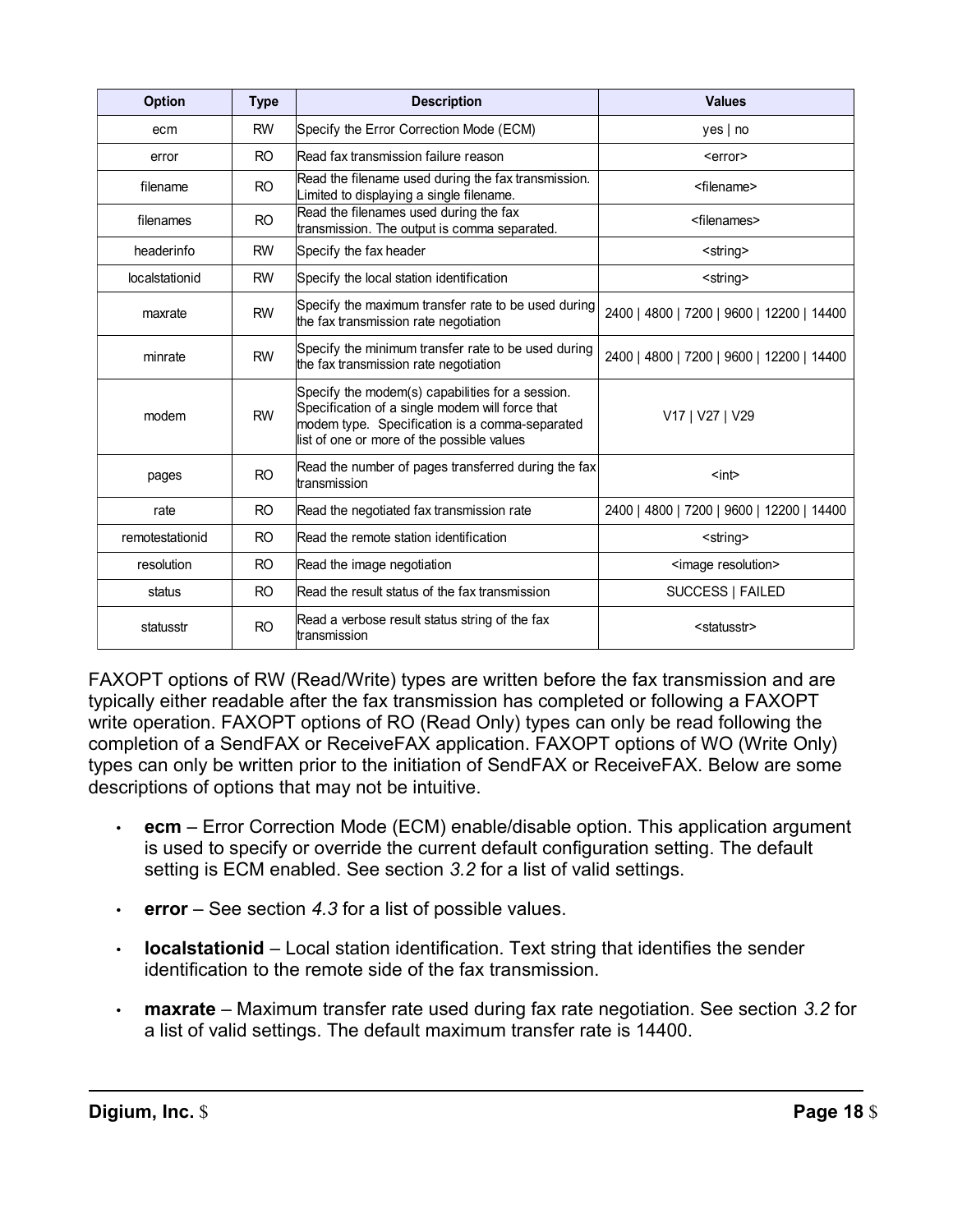- • **minrate**  Minimum transfer rate used during fax rate negotiation. See section *3.2* for a list of valid settings. The default minimum transfer rate is 2400.
- • **modem**  A comma separated list of one or more of the possible values. The default value is "V17,V27,V29". This option is intended to replace the deprecated FAX\_FORCE\_xx and FAX\_DISABLE\_xx channel variables.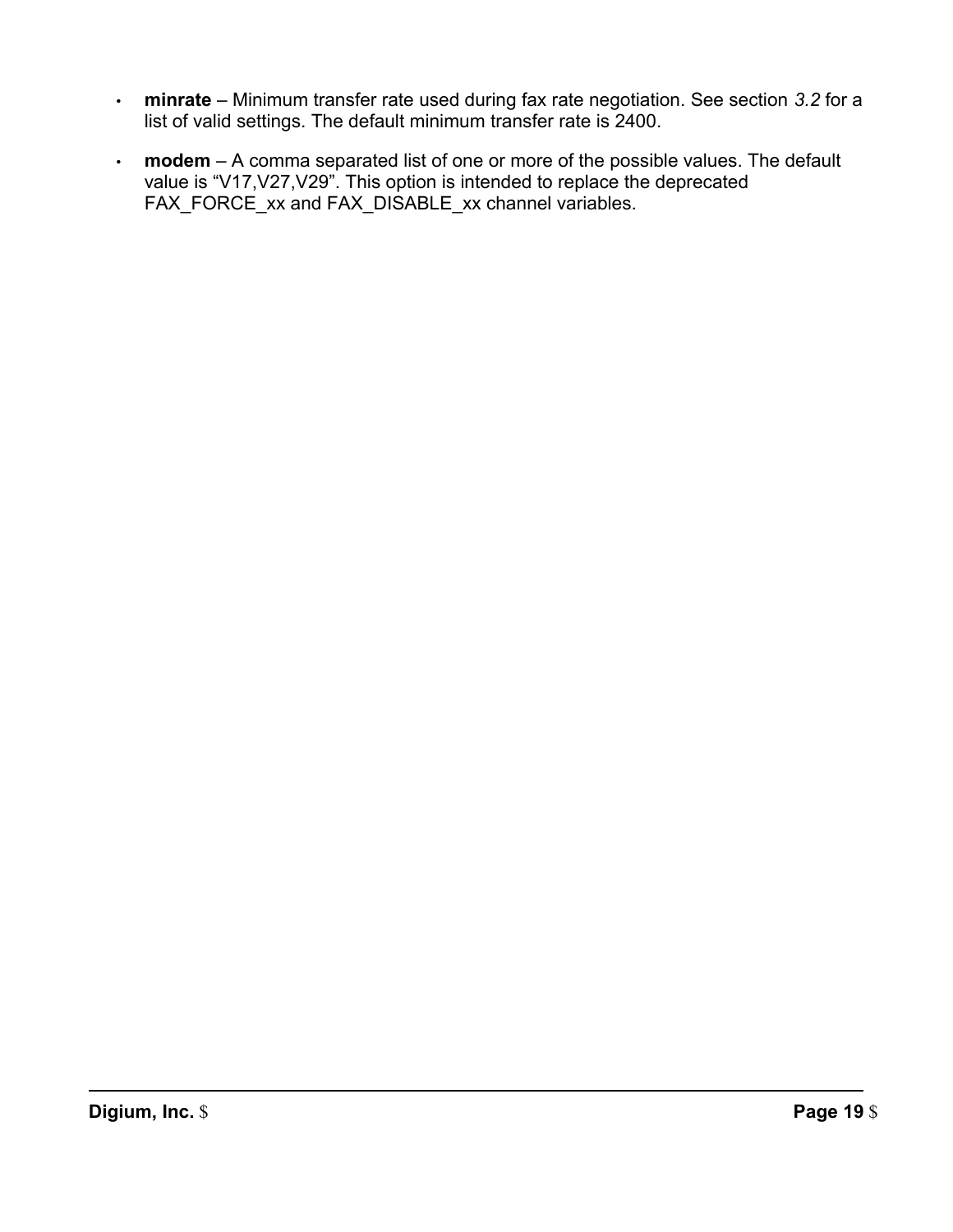# **3.1.2 SendFAX Application**

 The SendFAX application is the default application for sending one or more fax files. The 1.4 version of res\_fax provides a *rxtxappnames* configuration option that is intended to ease conversion to res\_fax from SpanDSP-based applications. Anywhere this document refers to *SendFAX* implies the optional use of *TxFAX* for the 1.4 version of res\_fax if /etc/asterisk/res\_fax.conf includes *rxtxappnames=yes*. The following section describes the SendFAX interface.

```
SendFAX(<filename[&filename2&filename3&...]>[,ad]) 
     <filename> : Full path to the TIFF image to transmit. If sending 
     multiple fax files, append each additional full path using the 
     ampersand (&). 
     'd' – Enables fax debug reporting. More granular event reporting will 
     be observed when 'verbose' logging is enabled in Asterisk. Manager 
     sessions will receive manager events for each granular fax session 
     event. This is an optional argument. (default: off) 
     'f' – Allow fax fallback to audio mode on T.38-capable channels 
     'z' – initiate a T.38 reinvite on the channel if the remote end does 
     not 
     's' – Send progress Manager events (overrides statusevents setting in 
     res_fax.conf)
```
 The following input channel variables are used by SendFAX for backwards compatibility with previous SpanDSP-based Asterisk applications. New development and dialplan creators should use the FAXOPT dialplan function. FAXOPT will override channel variables in the slim case that both FAXOPT and a channel variable were used for the same call to SendFAX or ReceiveFAX; *e.g.* FAXOPT(headerinfo) and LOCALHEADERINFO.

- • **LOCALSTATIONID**  Text string that identifies the sender identification to the remote side of the fax transmission.
- • **LOCALHEADERINFO**  Text string that becomes the fax header sent on each page. If this variable is not set, no header will be used.

 The 1.4 version of res\_fax supports the following channel variables for backwards compatibility, but it should be noted that these channel variables are deprecated and not supported in 1.6 or newer versions of res\_fax.

- **FAX\_DISABLE\_V17**  Set to '1' to disable V.17.
- **FAX\_FORCE\_V17**  Set to '1' to force V.17.
- **FAX\_FORCE\_V27**  Set to '1' to force V.27.
- **FAX\_FORCE\_V29**  Set to '1' to force V.29.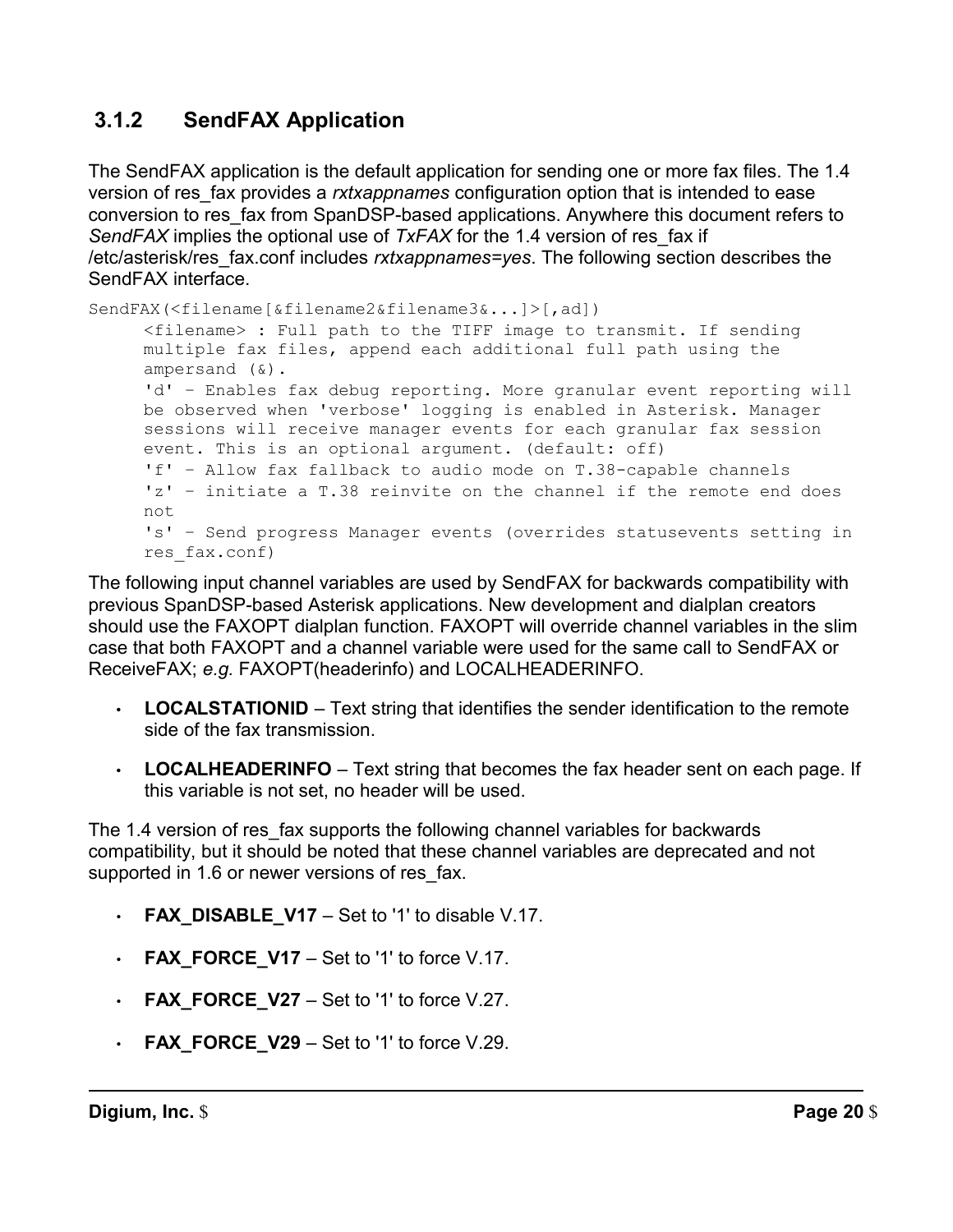- • **PHASEESTATUS**  This channel variable will always have the same value as the FAXSTATUS channel variable and is in only intended to ease conversion to res\_fax.
- FAXSTATUSSTRING channel variable and is only intended to ease conversion of • **PHASEESTRING** – This channel variable will always have the same value as the res fax.

The following output variables are set by SendFAX when the fax transmission completes.

- **FAXSTATUS**  The fax operation result.
- **FAXERROR**  The reason for a fax failure.
- **FAXSTATUSSTRING**  The fax operation result string.
- **REMOTESTATIONID**  Text string that identifies the remote station.
- **FAXPAGES**  The number of pages transferred during the fax transmission.
- **FAXBITRATE**  The transmission rate used for the fax transmission.
- **FAXRESOLUTION**  The fax image resolution used for the fax transmission.

# **3.1.3 ReceiveFAX Application**

 The ReceiveFAX application is the default application for receiving a fax file. The 1.4 version of res\_fax provides a *rxtxappnames* configuration option that is intended to ease conversion to res\_fax from SpanDSP-based applications. Anywhere this document refers to *ReceiveFAX*  implies the optional use of *RxFAX* for the 1.4 version of res\_fax if /etc/asterisk/res\_fax.conf includes *rxtxappnames=yes*. The following section describes the ReceiveFAX interface.

```
ReceiveFAX(<filename>[,cd]) 
     <filename> : Full path to the file to receive, overwrite if file 
     already exists 
     'd' – Enables fax debug reporting. More granular event reporting will 
     be observed when 'verbose' logging is enabled in Asterisk. Manager 
     sessions will receive manager events for each granular fax session 
     event. This is an optional argument (default: off) 
     'f' – Allow fax fallback to audio mode on T.38-capable channels 
     's' – Send progress Manager events (overrides statusevents setting in 
     res_fax.conf)
```
 The following input channel variables are used by ReceiveFAX for backwards compatibility with previous SpanDSP-based Asterisk applications. New development and dialplan creators should use the FAXOPT dialplan function. FAXOPT will override channel variables in the slim case that both FAXOPT and a channel variable were used for the same call to SendFAX or ReceiveFAX; *e.g.* FAXOPT(headerinfo) and LOCALHEADERINFO.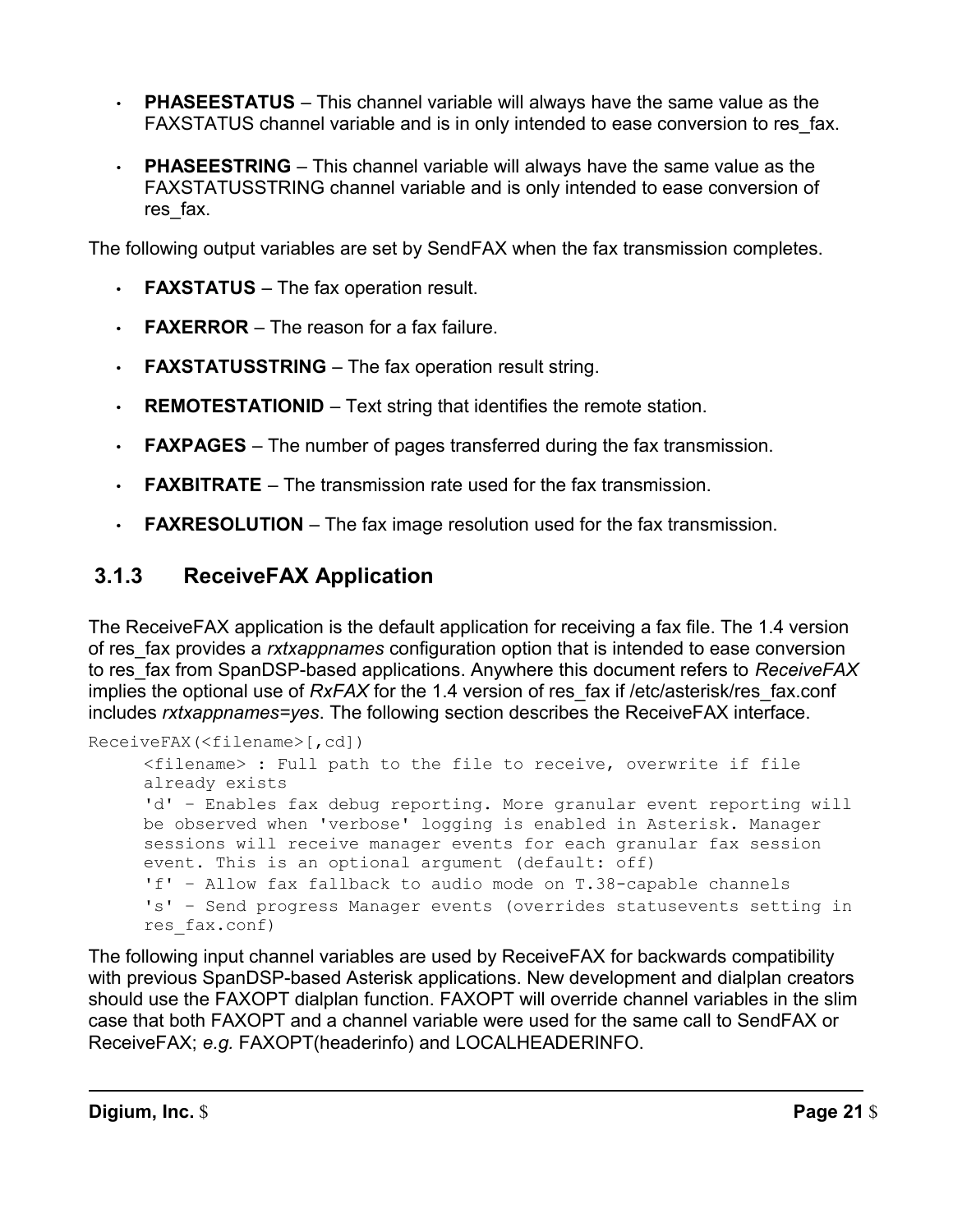- • **LOCALSTATIONID**  Text string that identifies the sender identification to the remote side of the fax transmission.
- • **LOCALHEADERINFO**  Text string that becomes the fax header sent on each page. If this variable is not set, no header will be used.

 The 1.4 version of res\_fax supports the following channel variables for backwards compatibility, but it should be noted that these channel variables are deprecated and not supported in 1.6 or newer versions of res\_fax.

- **FAX\_DISABLE\_V17**  Set to '1' to disable V.17.
- **FAX\_FORCE\_V17**  Set to '1' to force V.17.
- **FAX\_FORCE\_V27**  Set to '1' to force V.27.
- **FAX\_FORCE\_V29**  Set to '1' to force V.29.
- • **PHASEESTATUS**  This channel variable will always have the same value as the FAXSTATUS channel variable and is in only intended to ease conversion to res\_fax.
- • **PHASEESTRING**  This channel variable will always have the same value as the FAXSTATUSSTRING channel variable and is only intended to ease conversion to res fax.

The following output variables are set by ReceiveFAX when the fax transmission completes.

- **FAXSTATUS**  The fax operation result.
- **FAXERROR**  The reason for a fax failure.
- **FAXSTATUSSTRING**  The fax operation result string.
- **REMOTESTATIONID**  Text string that identifies the remote station.
- **FAXPAGES**  The number of pages transferred during the fax transmission.
- **FAXBITRATE**  The transmission rate used for the fax transmission.
- **FAXRESOLUTION**  The fax image resolution used for the fax transmission.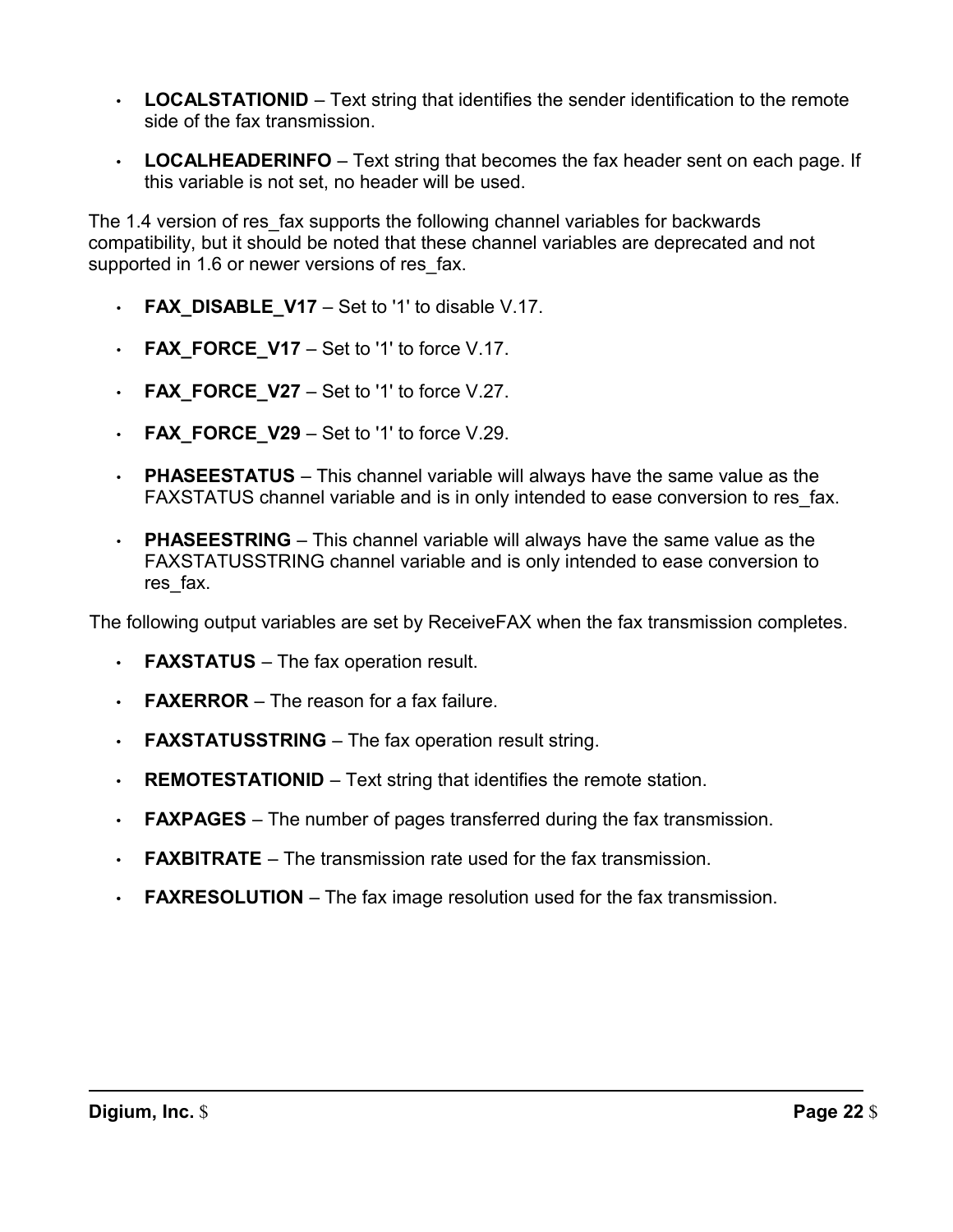# **3.2 res\_fax.conf**

 The res\_fax.conf file is optional and will support the configuration options listed in the table below. If the res\_fax.conf is not found at module load time, compile-time defaults will be used. The res\_fax module reads the *[general]* section of res\_fax.conf. In addition to the configuration file, refer to section *3.1.1* for ways to modify configuration settings via the dialplan or per-call operations.

| Parameter    | <b>Section</b> | <b>Definition</b>                                                                                                           | <b>Values</b>                              | <b>Default</b> |
|--------------|----------------|-----------------------------------------------------------------------------------------------------------------------------|--------------------------------------------|----------------|
| ecm          | qeneral        | Error Correction Mode (ECM) for G.711 fax sessions                                                                          | yes   no                                   | yes            |
| minrate      | qeneral        | Minimum fax transmission rate                                                                                               | 7200   9600   12200   14400<br>2400   4800 | 2400           |
| maxrate      | general        | Maximum fax transmission rate                                                                                               | 2400   4800   7200   9600   12200   14400  | 14400          |
| rxtxappnames | qeneral        | Use "RxFAX"/"TxFAX" application names instead of<br>$yes \mid no$<br>"ReceiveFAX"/"SendFAX" for the 1.4 version of res fax. |                                            | no             |
| statusevents | qeneral        | Enable reporting of fax transmission status events to<br>manager sessions with 'call' class permissions                     | $yes \mid no$                              | no             |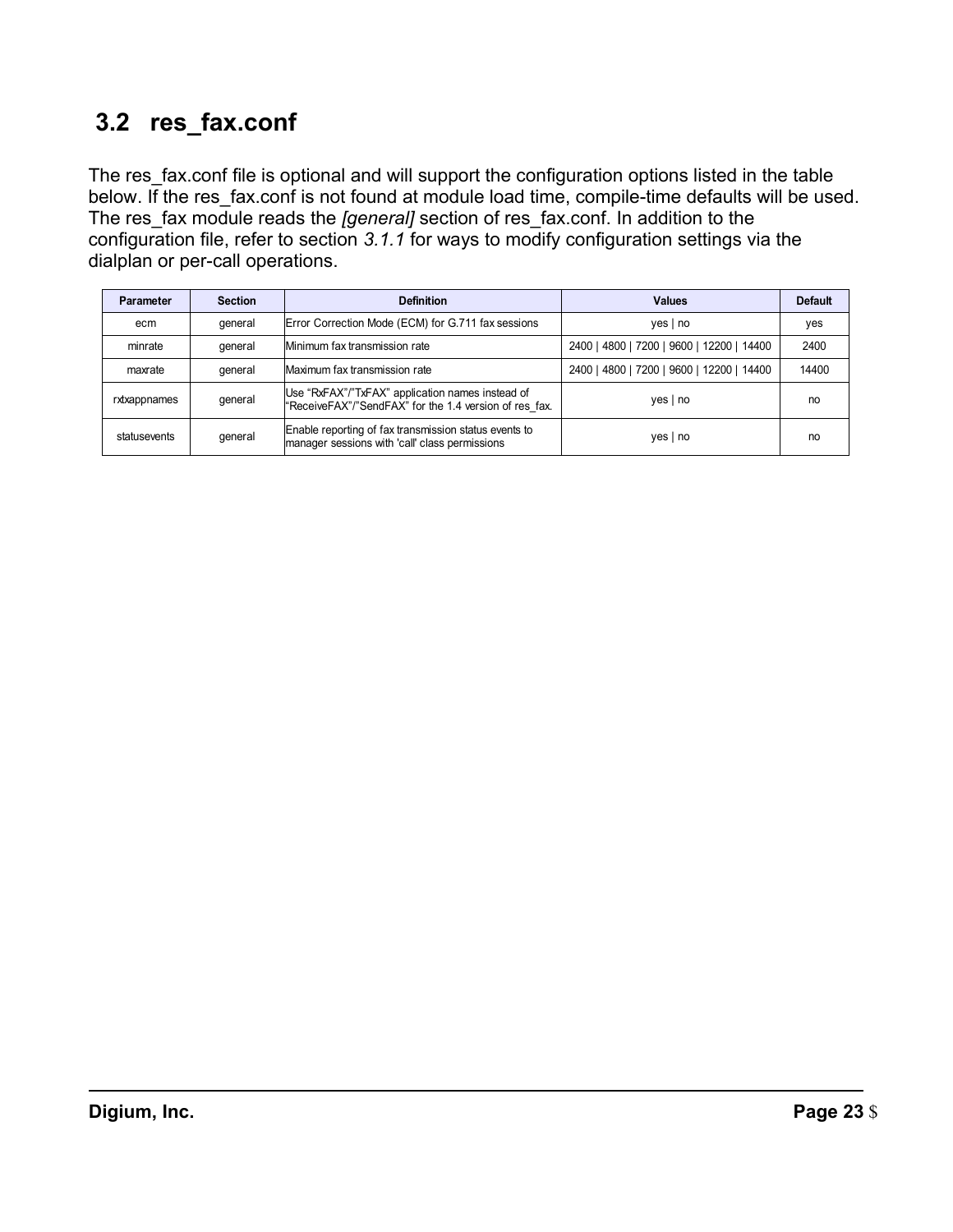# **3.3 res\_fax\_digium.conf**

 The res\_fax\_digium.conf file is optional and will support the configuration option(s) listed in the table below. If the res\_fax\_digium.conf is not found at module load time, compile-time defaults will be used. The res\_fax\_digium module reads the *[general]* section of res\_fax\_digium.conf. In addition to the configuration file, refer to section *3.1.1* for ways to modify configuration settings via the dialplan or per-call operations.

| <b>Parameter</b> | <b>Section</b> | <b>Definition</b>                                                                                                                                   | <b>Values</b> | <b>Default</b> |
|------------------|----------------|-----------------------------------------------------------------------------------------------------------------------------------------------------|---------------|----------------|
| maxdelav         | deneral        | Maximum expected T.38 delay is a measure in<br>milliseconds and is used to determine the default size of<br>T.38 packets sent to/from the fax stack | <int></int>   | 800            |

 **Note:** The maxdelay T.38-affecting parameter listed in the table above is not available in the Open Source Asterisk 1.4 releases. It is available in the Open Source Asterisk 1.6 (and later) releases.

# **3.4 Compatibility with SpanDSP**

 Efforts were taken to make res\_fax backwards compatible with previous Asterisk fax applications based on SpanDSP. Sections *A.2* and *A.3* provide information that may help a SpanDSP-based fax user move to res\_fax, or vice versa.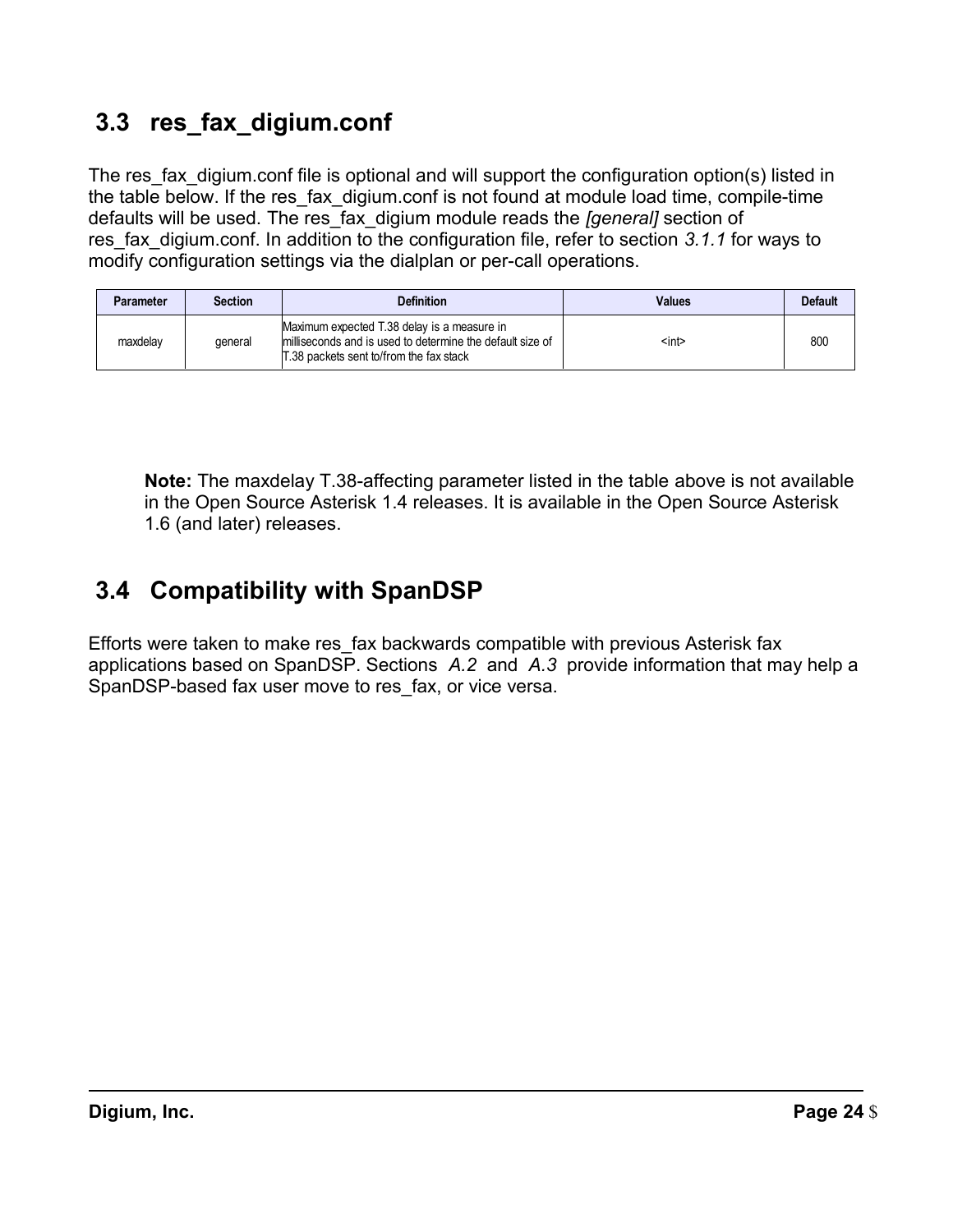This chapter provides various methods for obtaining the necessary information to troubleshoot most problems relating to Digium's Fax For Asterisk. Multiple resources are available to obtain more information about Asterisk and Digium products. These resources are listed on page 42.

#### **4.1 Manager Events**

 The fax modules are capable of sending various types of manager events to manager sessions that are capable of receiving *CALL* class manager events. The manager events listed below are sent by the fax modules and detailed in this section.

- Fax Transmission Completion Events
- Fax Status Events
- T.38 Fax Status Events
- Fax Document Status Events

# **4.1.1 Fax Transmission Completion Events**

 One fax transmission completion event is always sent at the end of each fax transmission, regardless of the outcome of the fax attempt. An example SendFAX transmission completion manager event is listed below.

| $\langle$ channel>                              |
|-------------------------------------------------|
| $<$ extension $>$ "                             |
| <caller identification="">"</caller>            |
| <remote identification="" station="">"</remote> |
| <local identification="" station="">"</local>   |
| <pages transferred="">"</pages>                 |
| <negotiated resolution=""></negotiated>         |
| <negotiated rate="">"</negotiated>              |
|                                                 |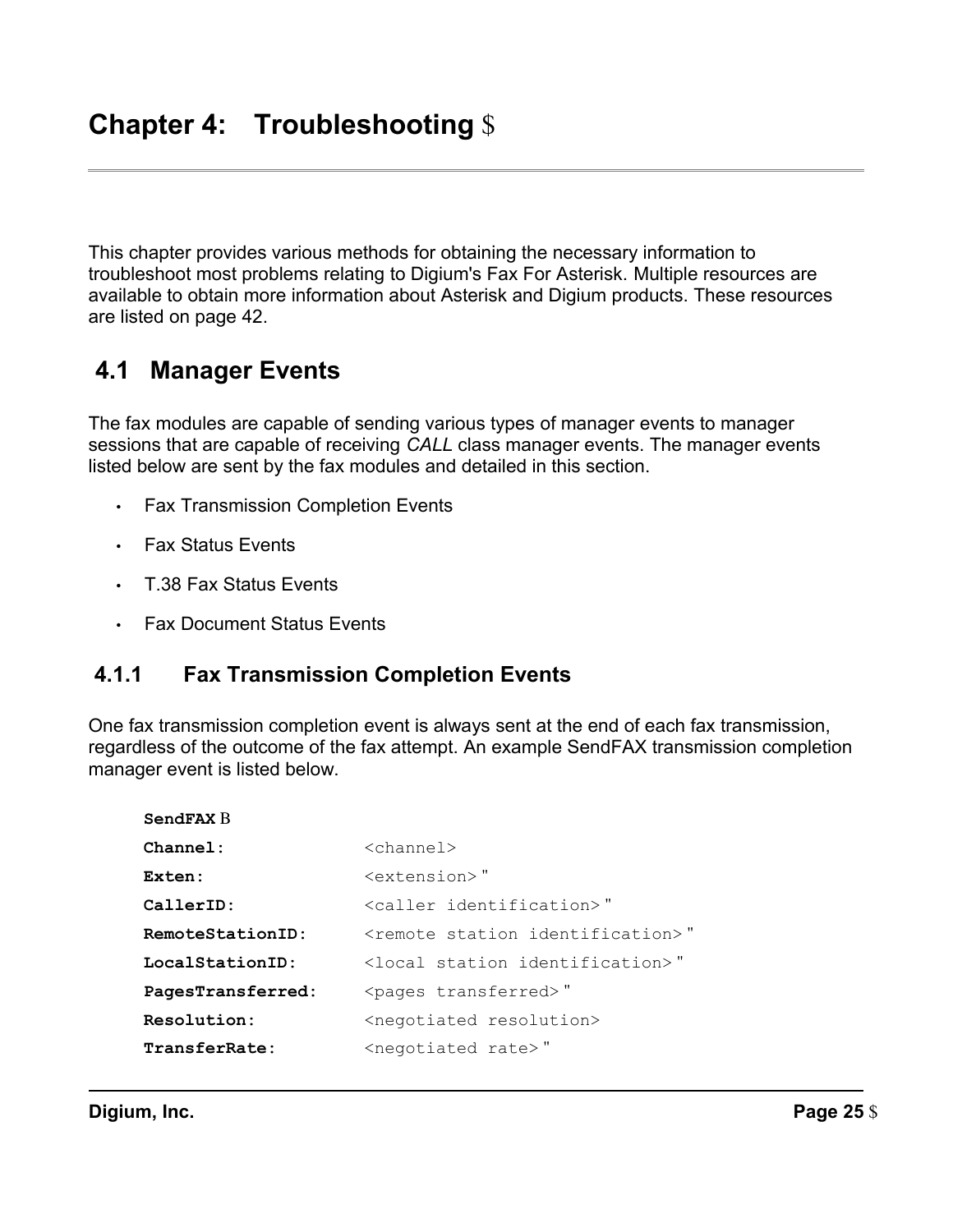FileName: B  $\leq$ filename>

**Note:** The ReceiveFAX event is identical, except for the event name.

# **4.1.2 Fax Status Events**

 Fax status events are sent to manager sessions when the *statusevents* configuration file option is enabled. Below is an example SendFAX status message.

| SendFAXStatus    |                                                                     |
|------------------|---------------------------------------------------------------------|
| Status:          | <status></status>                                                   |
| Channel:         | $\langle$ channel $\rangle$                                         |
| Exten:           | <extension></extension>                                             |
| CallerID:        | <caller identification=""></caller>                                 |
|                  | <b>LocalStationID:</b> <local identification="" station=""></local> |
| <b>FileName:</b> | $<$ file $>$                                                        |

**Note:** The ReceiveFAXStatus event is identical, except for the event name.

A description of the status messages and message purpose is listed below.

- **Allocating Resources**  Status message sent prior to the creation of the fax session.
- **No Available Resource**  Status message sent if the system failed to create a fax session. Possible reasons for this message would be:
	- 1. ' Request to create fax session exceeds the maximum number of licensed fax channels.
	- 2. ' No fax technology module registered with res\_fax has the required capabilities to fulfill the fax session request.
	- 3. ' System resource limitations prevented the allocation of system resources.
- • **Negotiating T.38**  Status message indicating a request to negotiate T.38 has been sent from the fax application to the channel driver. If a channel driver cannot support T.38, this request will be ignored and no event will be returned to the application. **This message is not used with the Open Source Asterisk 1.4 releases.**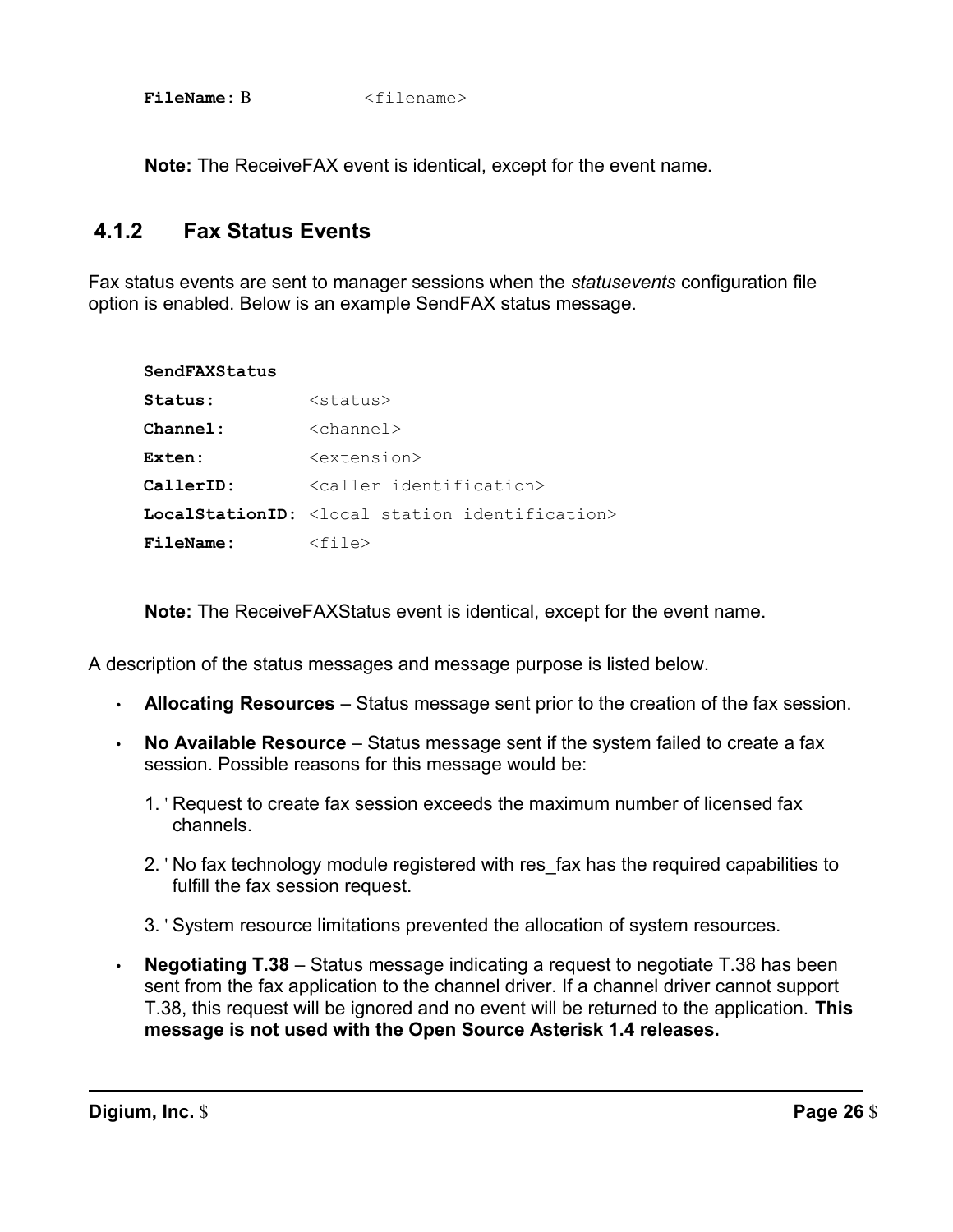- • **T.38 Negotiated**  Status message indicating a successful negotiation of T.38 and the creation of a T.38-capable fax session. **This message is not used with the Open Source Asterisk 1.4 releases.**
- **Starting Fax Transmission**  Status message indicating that successful initiation of the fax session. No more 'status' messages will be sent for the remainder of the fax transmission, but a completion event is always sent to manager sessions regardless of the *statusevents* configuration option.

# **4.1.3 T.38 Fax Status Events**

 T.38 fax status events are sent to manager sessions when the 'd' debug application argument is specified. T.38 Fax Status Events are not supported with the Open Source Asterisk 1.4 releases. Below is an example T.38 fax status event.

| $\langle$ channel $\rangle$                   |
|-----------------------------------------------|
| <fax identification="" session="">"</fax>     |
| <max in="" lag="" ms="">"</max>               |
| <total in="" lag="" ms="">"</total>           |
| <average lag="">"</average>                   |
| <total events="" t.38="">"</total>            |
| <session duration="" in="" sec="">"</session> |
| <num packets="" sent="">"</num>               |
| <num octets="" sent="">"</num>                |
| <average rate="">"</average>                  |
| <num packets="" received="">"</num>           |
| <num octets="" received="">"</num>            |
| <average received="">"</average>              |
| <overflows>"</overflows>                      |
| <min buffer="" space="">"</min>               |
| <unrecovered packets="">"</unrecovered>       |
|                                               |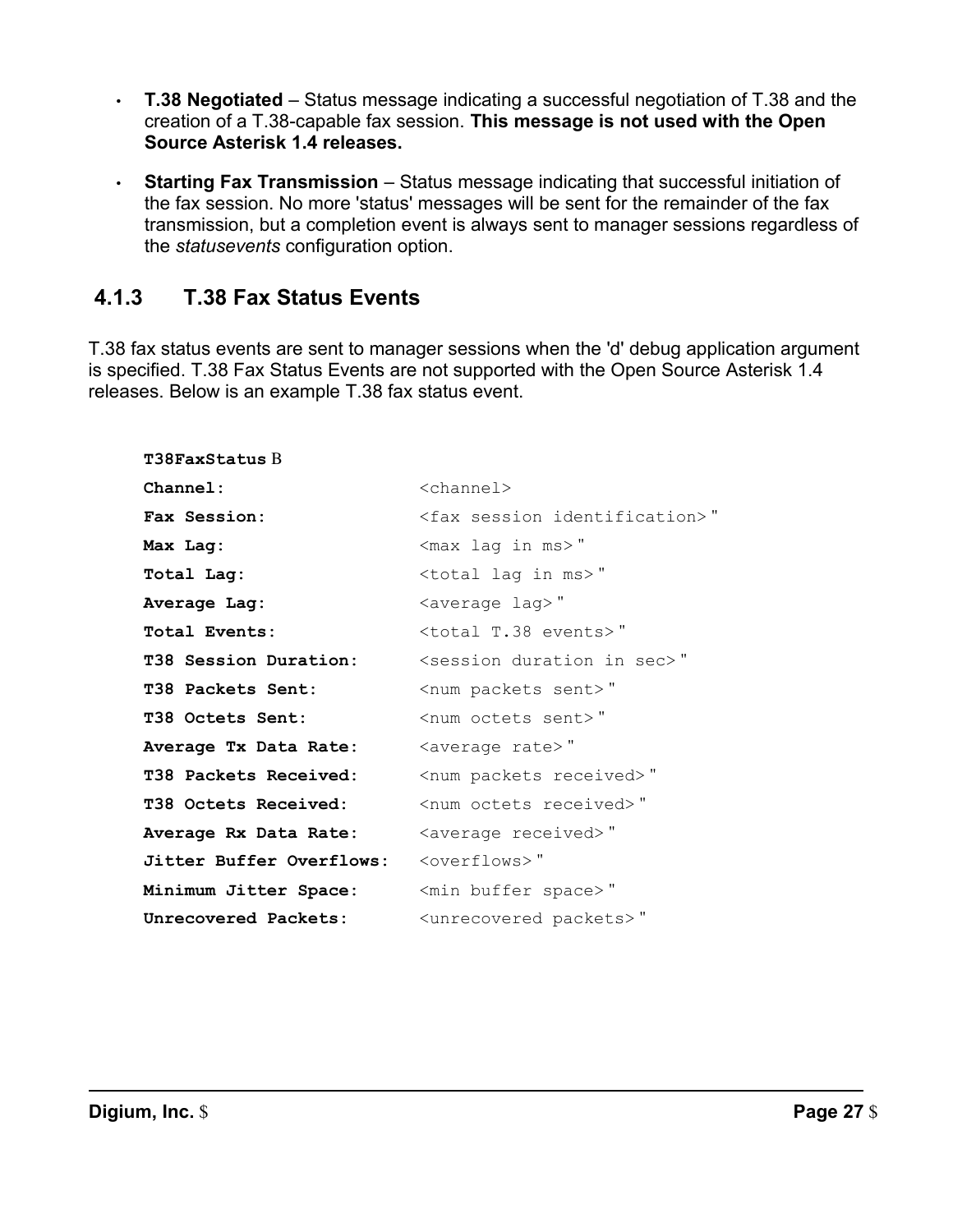# **4.1.4 Fax Document Status Events**

 Fax document status events are sent to manager sessions when the 'd' debug application argument is specified. Below is an example of a fax document status event.

| FaxDocumentStatus B                                 |                                                                   |
|-----------------------------------------------------|-------------------------------------------------------------------|
| Channel:                                            | <channel></channel>                                               |
| Fax Session:                                        | <fax identification="" session="">"</fax>                         |
| Document Number:                                    | <doc number="">"</doc>                                            |
| Processed Status:                                   | <status>"</status>                                                |
| Last Error:                                         | <last error="">"</last>                                           |
| Page Count:                                         | <page count="">"</page>                                           |
| Start Page:                                         | <start page="">"</start>                                          |
| Last Page Processed: <last page="">"</last>         |                                                                   |
|                                                     | Retransmission Count: <retransmission count="">"</retransmission> |
| Local NSF Length: <local length="" nsf="">"</local> |                                                                   |
| Remote NSF Length: < remote NSF length>"            |                                                                   |
| <b>Transfer PELS:</b>                               | <transfer pels="">"</transfer>                                    |
| <b>Transfer Rate:</b>                               | $\langle \text{rate} \rangle$ "                                   |
| <b>Transfer Duration:</b> <duration>"</duration>    |                                                                   |
| Bad Line Count:                                     | <bad lines="">"</bad>                                             |
| Document Time:                                      | <document time="">"</document>                                    |
| Local SID:                                          | <local sid="">"</local>                                           |
| Local NSF:                                          | <local nsf="">"</local>                                           |
| Local DIS:                                          | <local dis="">"</local>                                           |
| Remote SID:                                         | <remote sid="">"</remote>                                         |
| Remote NSF:                                         | <remote nsf="">"</remote>                                         |
| <b>Remote DIS:</b>                                  | <remote dis="">"</remote>                                         |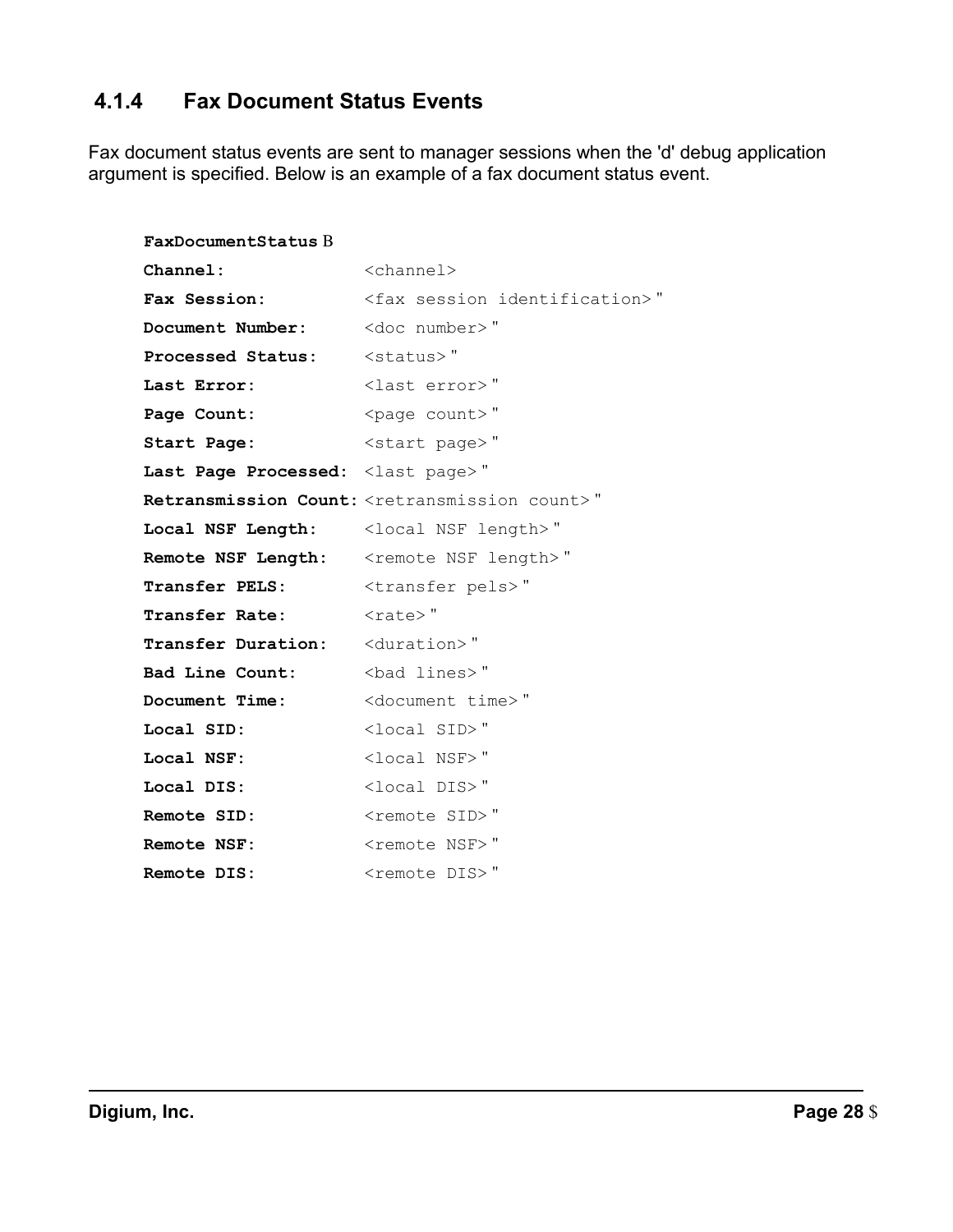# **4.2 Manager Actions** \$

 The manager actions listed below are provided by the fax modules and detailed in this section.

- FaxLicenseList
- FaxLicenseStatus

# **4.2.1 FaxLicenseList Action**

 Issuing the FaxLicenseList AMI action will display all Fax For Asterisk licenses and their loading status. Below is an example manager action using FaxLicenseList.

```
Action: FaxLicenseList 
Response: Success "
Message: License list will follow "
Event: FaxLicense 
File: FAX-EXAMPLE1.lic 
Key: FAX-EXAMPLE1 
Product: RESFAX 
Host-ID: ex:am:pl:e0:ex:am:pl:e0:ex:am:pl:e0:ex:am:pl:e0:ex:am:pl:e0 
Ports: 200 
Status: OK 
Event: FaxLicenseList complete
```
# **4.2.2 FaxLicenseStatus Action**

 Issuing the FaxLicenseStatus AMI action will display Fax For Asterisk license utilization. Below is an example manager action using FaxLicenseStatus.

```
Action: FaxLicenseStatus 
Response: Success "
PortsLicensed: 200 "
```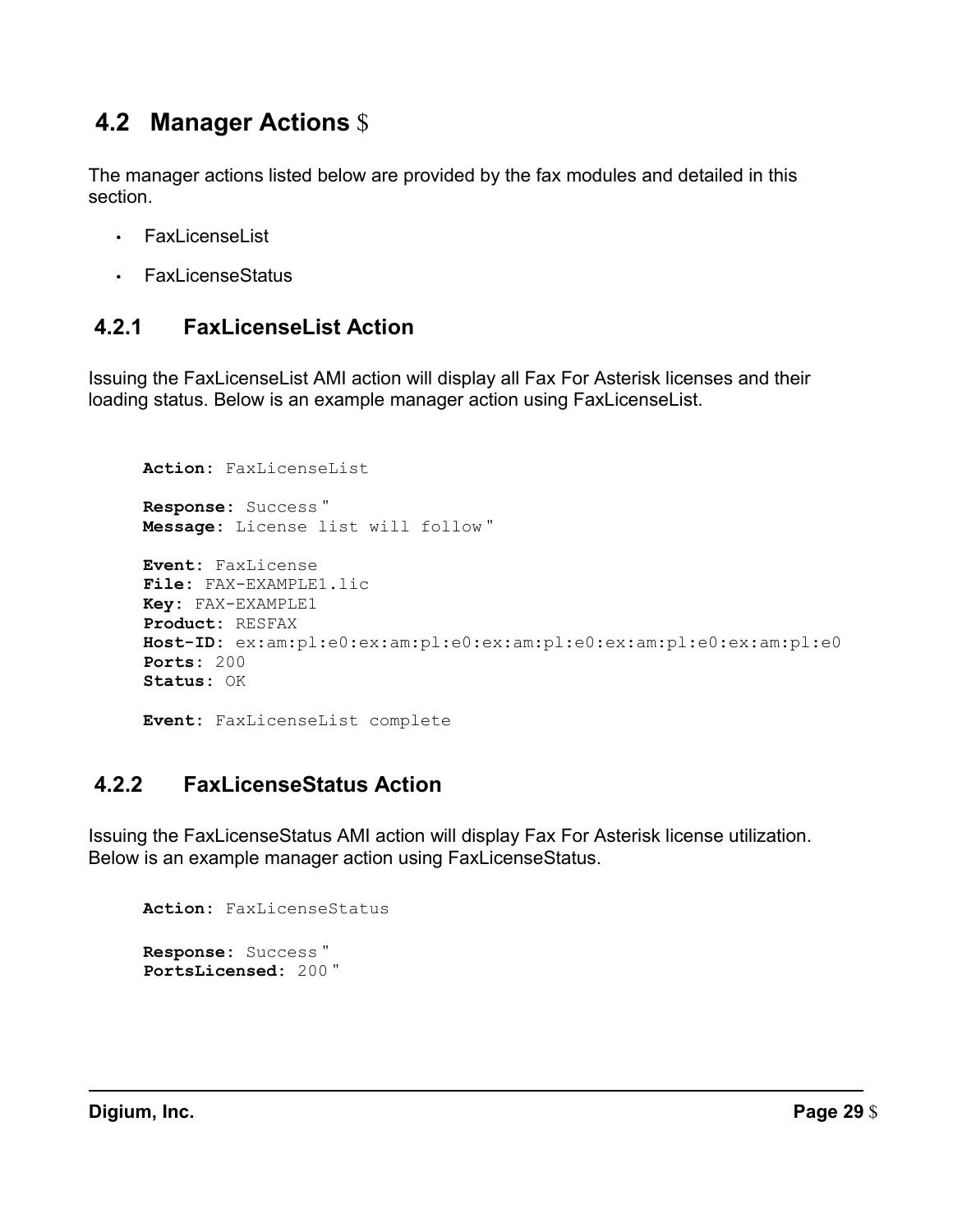# **4.3 FAXOPT(error) Values**

 FAXOPT(error) provides an indication as to why a fax session failed. A list of possible FAXOPT(error) values is provided below.

| Error                    | <b>Description</b>                                                                        | <b>Module</b>  |
|--------------------------|-------------------------------------------------------------------------------------------|----------------|
| FILE ERROR               | Error reading TIFF file                                                                   | res_fax        |
| <b>INIT ERROR</b>        | Error starting fax session                                                                | res_fax        |
| <b>INVALID ARGUMENTS</b> | Invalid application arguments                                                             | res fax        |
| MEMORY_ERROR             | Error allocating memory                                                                   | res_fax        |
| T38 NEG ERROR            | Error negotiating T.38                                                                    | res fax        |
| 3RD DIS RECEIVED         | Received a 3rd DIS frame, remote end can't hear us                                        | res_fax_digium |
| 3RD_FRM_CHECK_ERROR      | 3rd frame check error without good frame                                                  | res_fax_digium |
| 3RD T2 TIMEOUT           | 3rd timeout on Op Alert                                                                   | res fax digium |
| <b>BAD FILE FORMAT</b>   | File queued for transmit was not in TIFF-F format                                         | res fax digium |
| CANCELED                 | Session canceled by application                                                           | res fax digium |
| <b>CTC FAILURE</b>       | Operation stopped due to excessive ECM retransmissions                                    | res fax digium |
| DCS FROM DIS FAILED      | Valid DCS could not be constructed from DIS or DTC                                        | res_fax_digium |
| DOC MISSING              | Document was missing when transmission was attempted                                      | res fax digium |
| <b>ECM FAIL</b>          | Problem in ECM packet                                                                     | res_fax_digium |
| ECM GET BUFFER ERROR     | ECM error getting transmit buffer                                                         | res_fax_digium |
| ECM MODE INVALID         | Invalid ECM mode                                                                          | res fax digium |
| <b>ENCODING INVALID</b>  | Invalid encoding                                                                          | res_fax_digium |
| <b>ENCODING MISMATCH</b> | Failed due to mismatch in image encoding                                                  | res fax digium |
| FILE EOF                 | Unexpected end of file was encountered                                                    | res_fax_digium |
| FILE IO FAIL             | I/O error reading/writing a document                                                      | res fax digium |
| HS RX FAIL               | HS Modem receive started but did not complete                                             | res fax digium |
| HS TX FAIL               | HS Modem transmit failed to complete                                                      | res fax digium |
| HW FAIL                  | Unspecific hardware failure                                                               | res fax digium |
| HW INIT FAIL             | Modem could not be initialized                                                            | res_fax_digium |
| INTERNAL FAILURE         | Internal failure timer expired. Typically, a result of hardware failure.                  | res fax digium |
| INVLD_CTC_RESPONSE       | Invalid response to specific frame type. In most cases, the remote device is out of sync. | res_fax_digium |
| INVLD CTR RESPONSE       | Invalid response to specific frame type. In most cases, the remote device is out of sync. | res fax digium |
| <b>INVLD DCS</b>         | DCS did not match values in DIS                                                           | res fax digium |
| <b>INVLD DIS</b>         | Received DIS/DTC was invalid                                                              | res fax digium |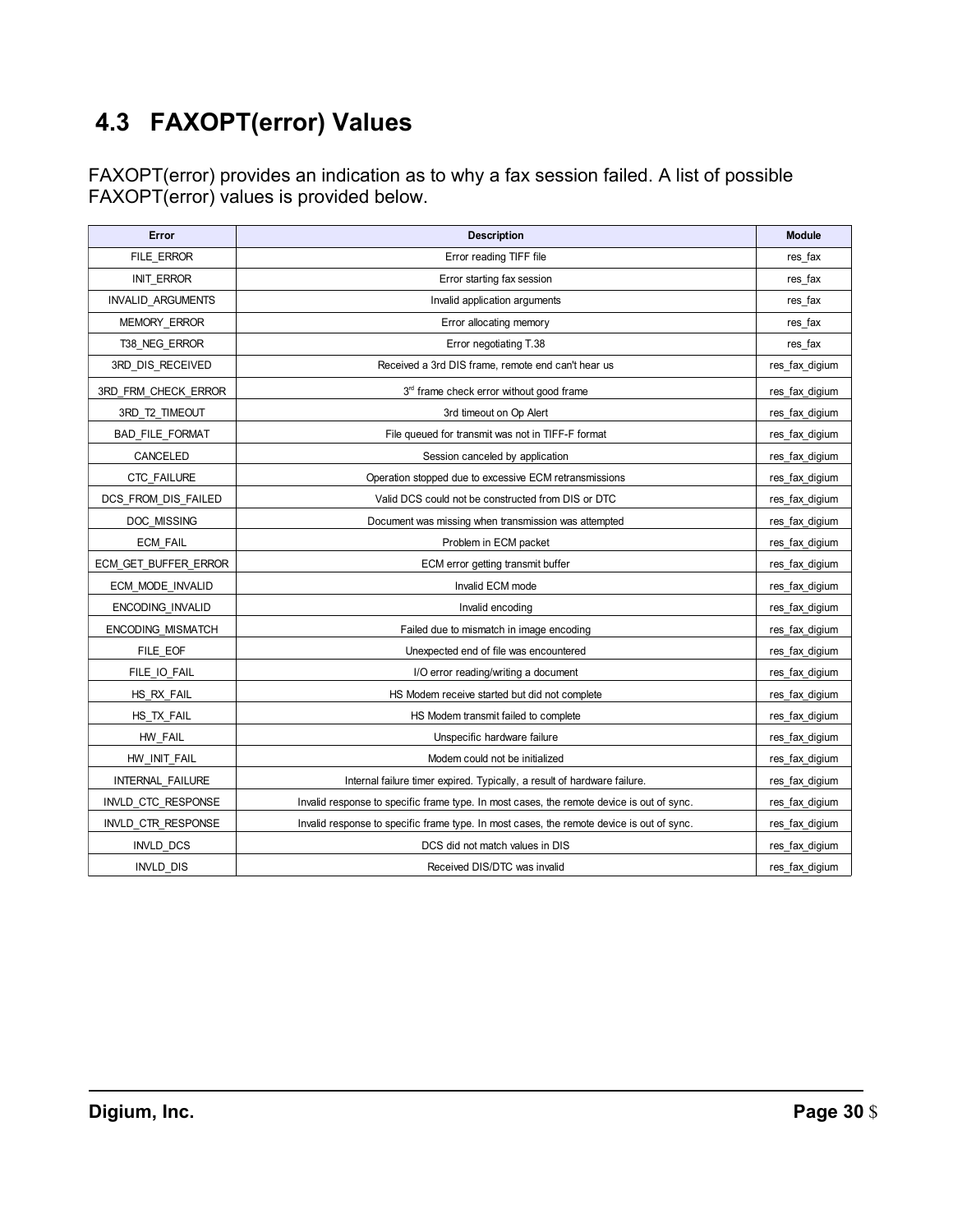| Error                   | <b>Description</b>                                                                        | <b>Module</b>  |
|-------------------------|-------------------------------------------------------------------------------------------|----------------|
| INVLD EOR RESPONSE      | Invalid response to specific frame type. In most cases, the remote device is out of sync. | res_fax_digium |
| <b>INVLD NSX</b>        | Recognized NSF/NSS/NSC was invalid                                                        | res_fax_digium |
| <b>INVLD PMC</b>        | Invalid/Unrecognized Post Message Command                                                 | res_fax_digium |
| <b>INVLD PMR</b>        | Invalid Post Message Response was received                                                | res_fax_digium |
| INVLD_PPS_RESPONSE      | Invalid response to specific frame type. In most cases, the remote device is out of sync. | res_fax_digium |
| INVLD_RMT_ID            | Failed due to missing ID from remote                                                      | res_fax_digium |
| INVLD RNR RESPONSE      | Invalid response to specific frame type. In most cases, the remote device is out of sync. | res fax digium |
| INVLD_RR_RESPONSE       | Invalid response to specific frame type. In most cases, the remote device is out of sync. | res_fax_digium |
| <b>INVLD TRAIN RESP</b> | Got invalid frame in response to TCF                                                      | res_fax_digium |
| LOSS_OF_HS_SYNC         | No valid EOL was detected for 5 seconds session disconnected                              | res_fax_digium |
| MODEM_MISMATCH          | Failed due to mismatch in available modems                                                | res_fax_digium |
| MODEM RATE INVALID      | Invalid modem rate                                                                        | res_fax_digium |
| NO_CARRIER              | No fax signal was detect for T1 seconds                                                   | res_fax_digium |
| NO_CTC_RESPONSE         | No response to specific frame type. In most cases, the other end disconnected.            | res_fax_digium |
| NO_CTR_RESPONSE         | No response to specific frame type. In most cases, the other end disconnected.            | res_fax_digium |
| NO_DCN_AFTER_EOP        | Session complete thru EOP-MCF, but no DCN                                                 | res_fax_digium |
| NO_DIS_DTC              | Carrier was detected but no DIS or DTC                                                    | res_fax_digium |
| NO EOR RESPONSE         | No response to specific frame type. In most cases, the other end disconnected.            | res_fax_digium |
| NO_ERROR                | No error occurred                                                                         | res_fax_digium |
| NO MEMORY               | Failed when attempting to allocate memory                                                 | res_fax_digium |
| NO PMC                  | No Post Message Command received                                                          | res_fax_digium |
| NO PMR                  | No Post Message Response received                                                         | res_fax_digium |
| NO PPS RESPONSE         | No response to specific frame type. In most cases, the other end disconnected.            | res_fax_digium |
| NO_RNR_RESPONSE         | No response to specific frame type. In most cases, the other end disconnected.            | res_fax_digium |
| NO_RR_RESPONSE          | No response to specific frame type. In most cases, the other end disconnected.            | res_fax_digium |
| NO TRAIN RESP           | Received no response to the TCF                                                           | res_fax_digium |
| OPERATION_MISMATCH      | Neither TX or RX was possible                                                             | res_fax_digium |
| OPERATOR_INTERUPT       | Session stopped for operation interrupt                                                   | res_fax_digium |
| OUT_OF_RATES            | Failure to train at all available rates                                                   | res fax digium |
| PAGE SIZE INVALID       | Invalid page size                                                                         | res_fax_digium |
| PAGE SIZE MISMATCH      | Failed due to mismatch in page size                                                       | res fax digium |
| PRI NO RESPONSE         | PRI-xx did not receive response after 3 tries                                             | res_fax_digium |
| RECORD LEN INVALID      | Invalid record length                                                                     | res_fax_digium |
| REMOTE_DISCONNECT       | Remote end disconnected                                                                   | res_fax_digium |
| RESOLUTION_INVALID      | Invalid resolution                                                                        | res_fax_digium |
| RESOLUTION_MISMATCH     | Failed due to mismatch in resolutions                                                     | res_fax_digium |
| RX_OPEN_FAIL            | Could not open document file for receiving                                                | res fax digium |
| T1 TIMEOUT              | Fax signals where present, but invalid                                                    | res_fax_digium |
| T2_TIMEOUT              | Timeout on Op Alert                                                                       | res_fax_digium |
| <b>T5 EXPIRED</b>       | Receiver failed to become ready before T5                                                 | res_fax_digium |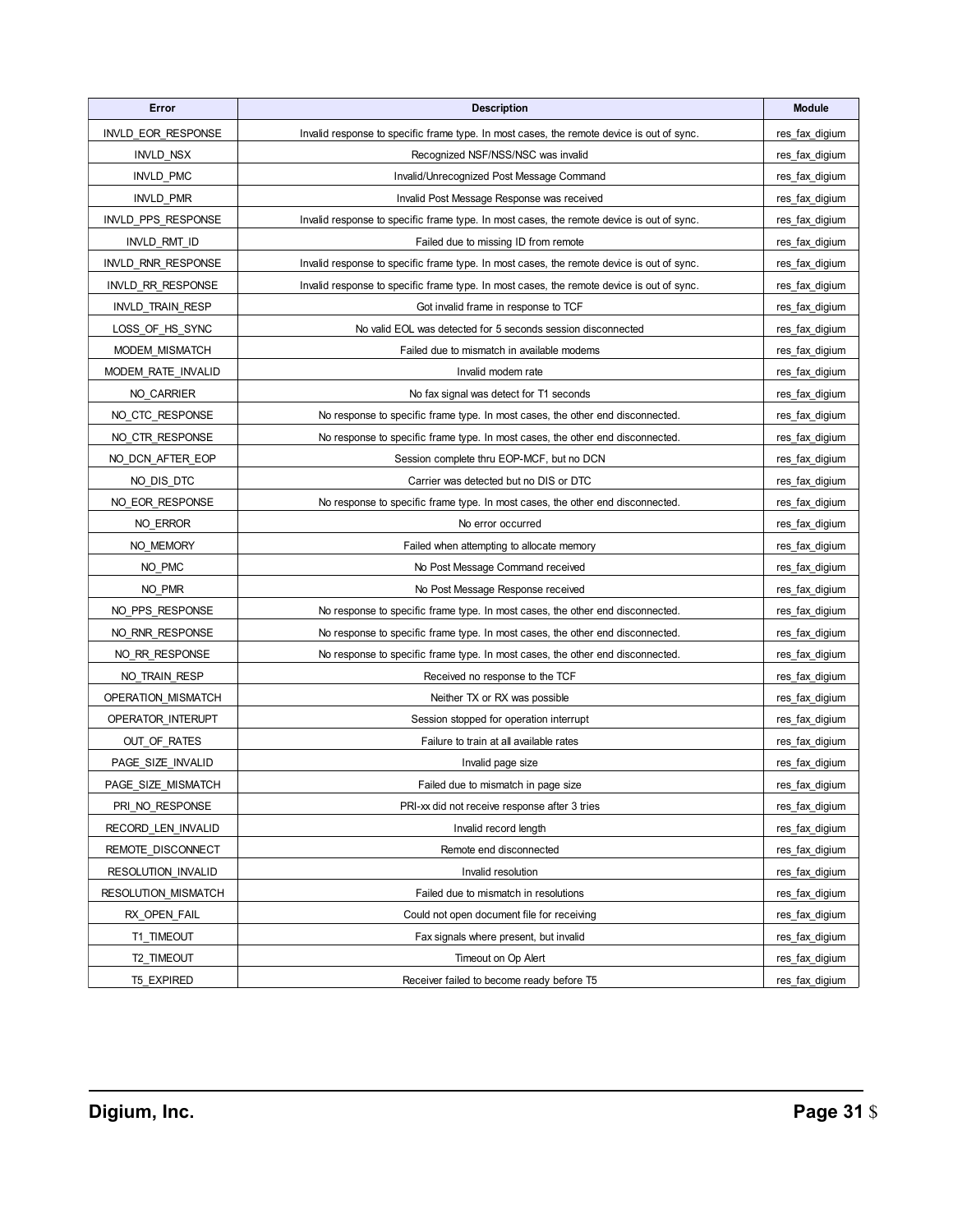| Error                | <b>Description</b>                                                 | <b>Module</b>  |
|----------------------|--------------------------------------------------------------------|----------------|
| TIO EARLY EOF        | TIFF file ended early, ending page not found                       | res fax digium |
| TIO GENERAL ERROR    | Unspecified TIO error                                              | res fax digium |
| TIO PAGE NOT FOUND   | Starting page not found in TIFF                                    | res_fax_digium |
| TRAIN FAILED         | Train was attempted at all available speeds and was not acceptable | res fax digium |
| UNEXPECTED CONDITION | Unexpected condition                                               | res fax digium |
| V21 RX FAIL          | V21 Receive started, but did not complete                          | res fax digium |
| V21 TX FAIL          | V21 Transmission failed                                            | res_fax_digium |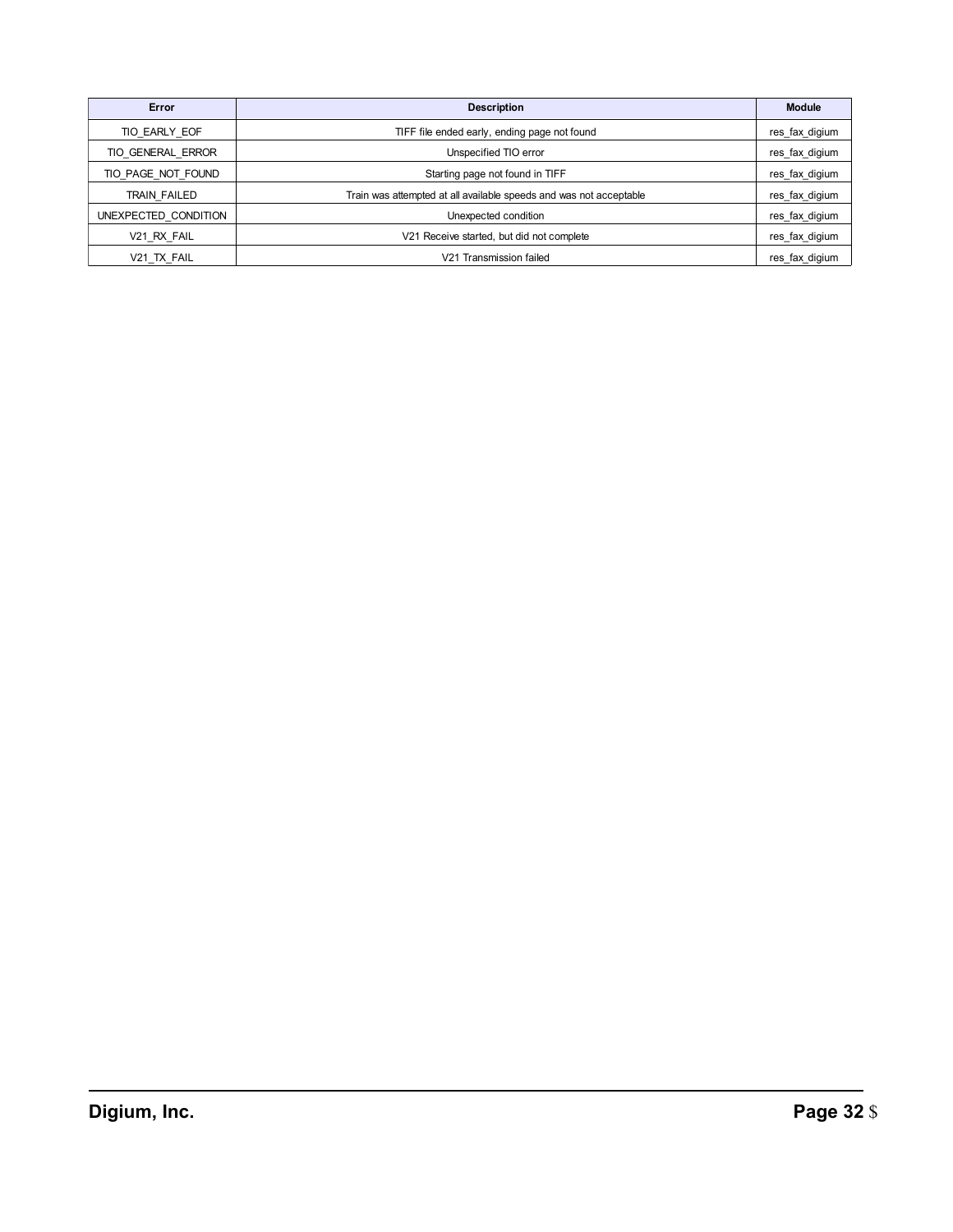# **4.4 Asterisk Command Line Interface (CLI)**

The Asterisk CLI provides the operations in the list below:

- fax set debug on
- fax set debug off
- fax set g711cap off
- fax set g711cap on
- fax set t38cap off
- fax set t38cap on
- fax show capabilities
- fax show hostid
- fax show licenses
- fax show session  $\leq$ id $\geq$
- fax show sessions
- fax show settings
- fax show stats
- fax show version

# **4.4.1 fax set debug on**

 This CLI operation enables fax debugging on all sessions created after this operation is used. Sessions that are already active when this CLI operation was executed will not have debugging enabled unless the 'd' application argument was used. Fax debugging results in the extra manager events described in section *4.1*.

 The res\_fax\_digium module logs granular fax events when system verbosity is greater than '4'.

 G.711 Fax sessions will also have frame payloads scanned for silence/energy in the direction of channel-to-stack and stack-to-channel. This output has been very useful for the detection of audio underruns and/or gaps of silence in the audio stream that cause faxes to fail due to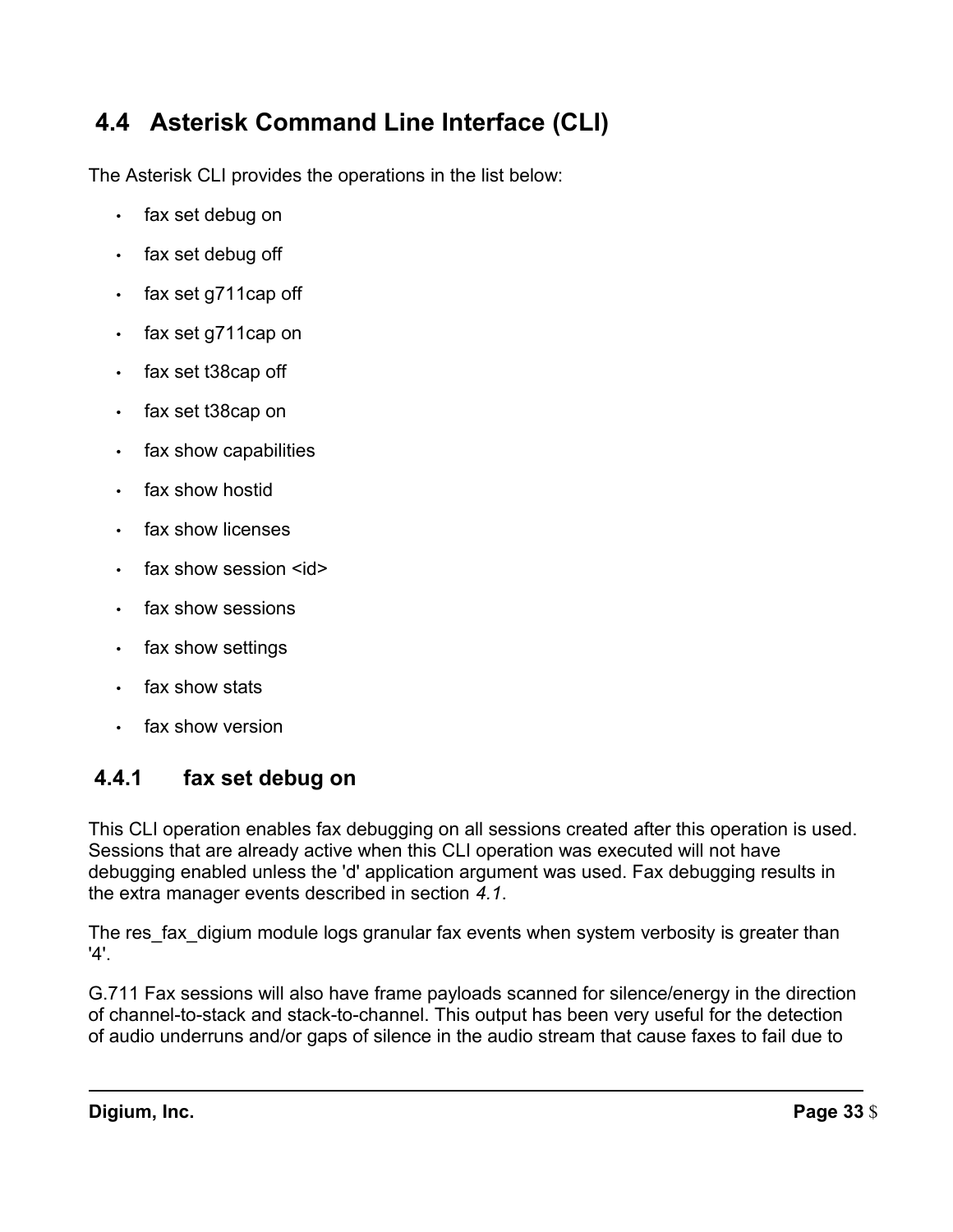carrier loss. Payload scanning results are only logged when verbosity is greater than '5'.

# **4.4.2 fax set debug off**

 This CLI operation disables fax debugging on all sessions created after this operation is executed. The only sessions that will have debugging enabled after this operation is executed are fax sessions that are started with the 'd' application argument.

# **4.4.3 fax set g711cap off**

This CLI operation disables the creation of audio capture files for G.711 fax sessions.

# **4.4.4 fax set g711cap on**

 This CLI operation enables the creation of audio capture files for G.711 fax sessions. Each session will be stored in a file named with the channel's unique ID and located in the 'g711cap' subdirectory of the Asterisk log directory (set via astlogdir in asterisk.conf). The file will be a stereo WAV file in signed linear (8 KHz sample rate, 16-bit samples) with the left channel being the audio from the remote endpoint and the right channel being the audio from Asterisk.

# **4.4.5 fax set t38cap off**

This CLI operation disables the creation of packet capture files for T.38 fax sessions.

# **4.4.6 fax set t38cap on**

 This CLI operation enables the creation of packet capture files T.38 fax sessions. Each session will be stored in a file named with the channel's unique ID and located in the 't38cap' subdirectory of the Asterisk log directory (set via astlogdir in asterisk.conf). The packets in the capture file will appear to be between two endpoints at the IP address 127.0.0.1, with packets from the remote endpoint sent to Asterisk originating from port '1' and packets from Asterisk originating from port '2'.

# **4.4.7 fax show capabilities**

 This CLI operation displays the "Type" and "Description" for all registered fax technology modules when this operation is executed.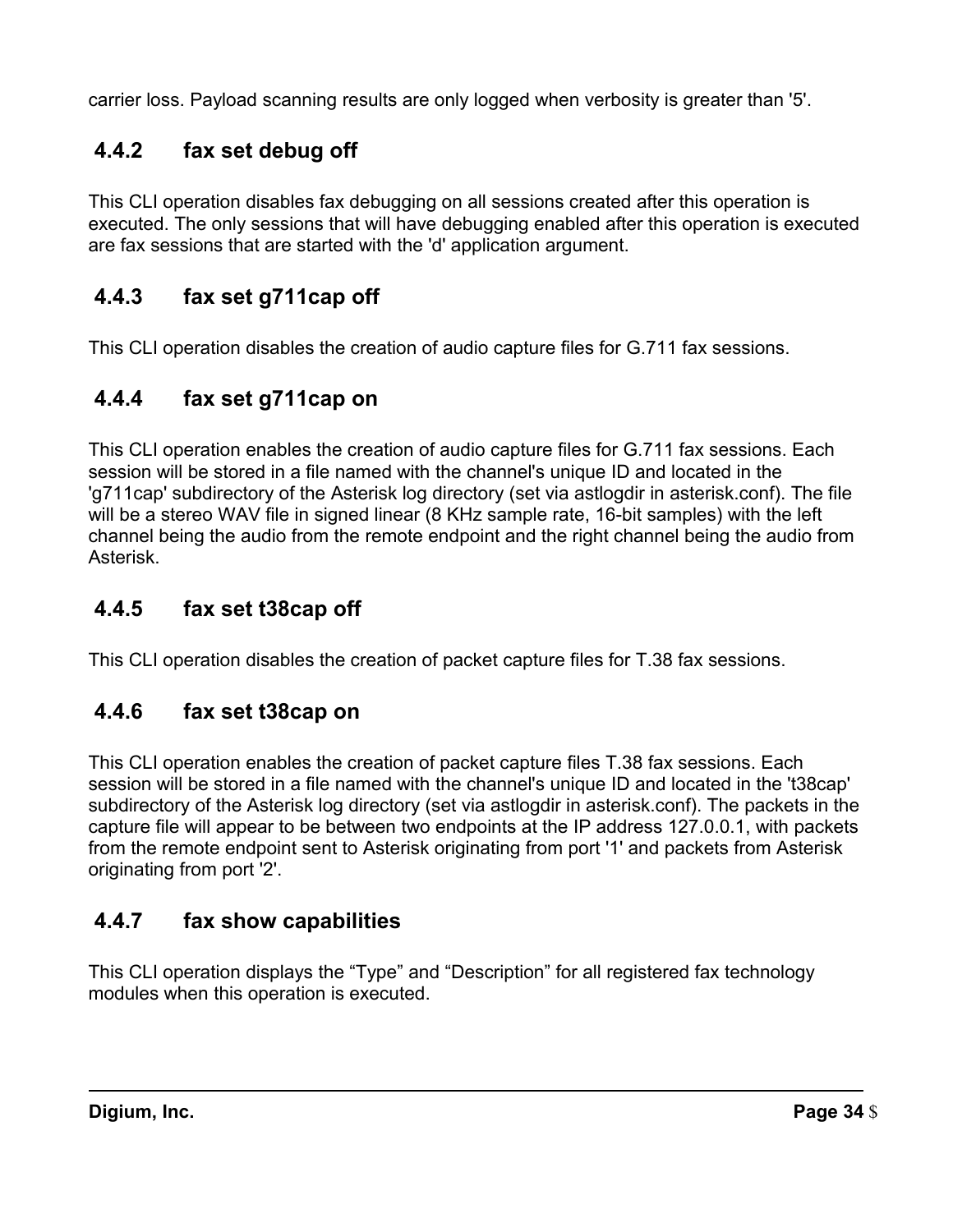# **4.4.8 fax show hostid**

This CLI operation displays the Fax For Asterisk Host-ID.

# **4.4.9 fax show licenses**

This CLI operation displays the Fax For Asterisk licensing information.

# **4.4.10 fax show session <id>**

 This CLI operation displays detailed information about a fax session identified by its fax session id.

# **4.4.11 fax show sessions**

 This CLI operation displays basic information about all the current fax sessions. This basis information includes the channel, technology type, Fax ID, fax type, operation mode, current state, and filename(s) for each fax session.

# **4.4.12 fax show settings**

 This CLI operation displays the global settings and defaults of both the Fax core and technology modules.

# **4.4.13 fax show stats**

 This CLI operation displays general statistics about fax attempts, successes, and failures. All statistics are recorded from the last time the Fax For Asterisk modules were loaded.

The first section of output from *fax show stats* reports the following statistics.

- **Current Sessions**  the number of active fax sessions
- **Receive Attempts** the number of receive attempts
- **Transmit Attempts**  the number of transmit attempts
- • **Completed Faxes**  the number of fax sessions that were completed (both successful and failed sessions)
- **Failed Faxes**  the number of faxes that failed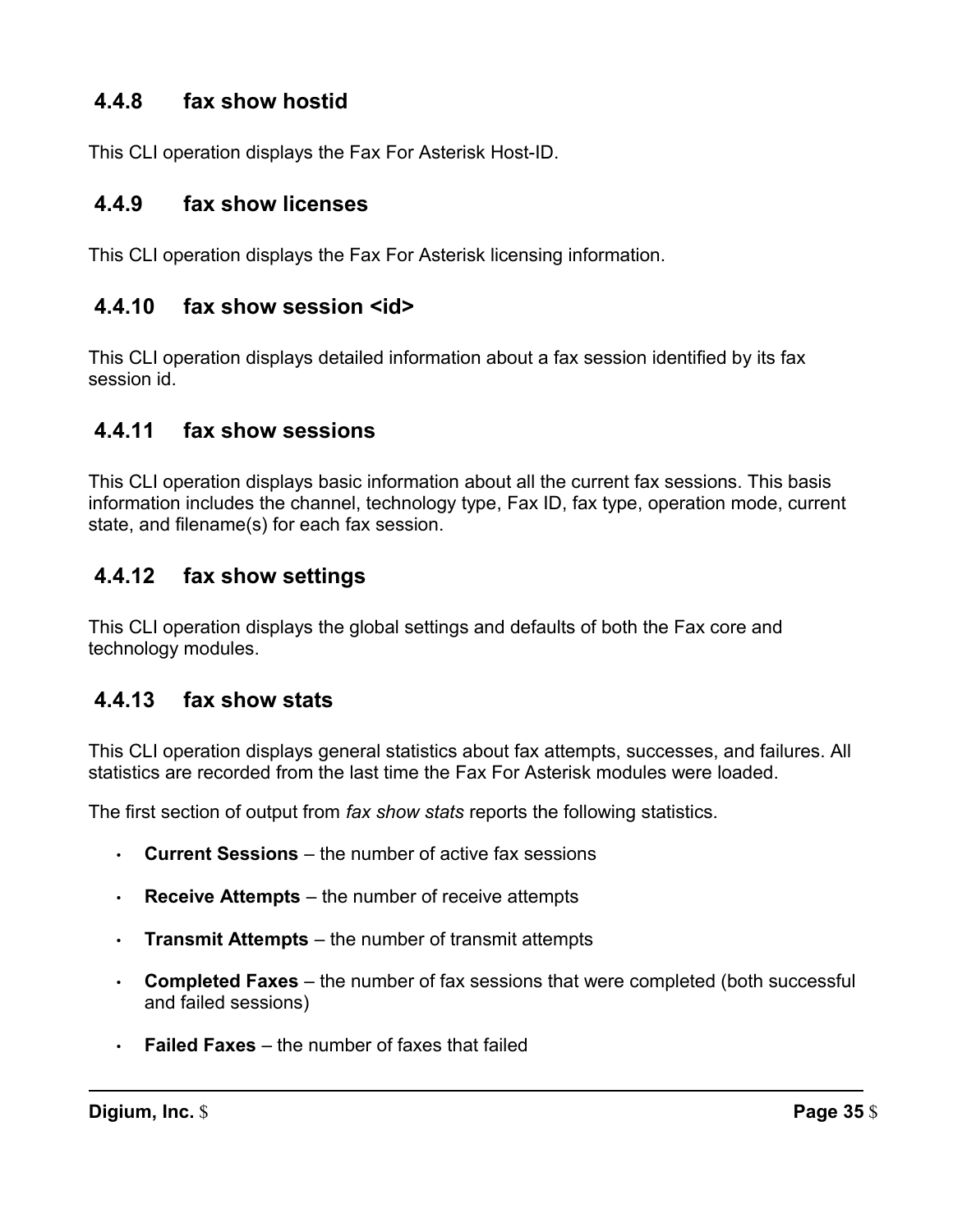The next two sections of output from *fax show stats* report the same set of statistics for G.711 faxes and T.38 faxes respectively. These statistics detail a count for the following described metrics.

- • **Licensed Channels**  the number of channels for which a license is installed on this system
- • **Max Concurrent**  the highest number of concurrent faxes that have existed since the last time the module was loaded
- **Success**  the number of successful faxes
- **Switched to T.38**  the number of faxes that have switched to T.38 mode from G.711 mode (only exists for G.711 faxes)
- **Canceled**  the number of faxes that have been canceled (not currently used)
- **No Fax**  the number of times that no fax was seen while attempting to receive a fax
- • **Partial**  the number of faxes that transferred some data, but failed while sending or receiving
- **Negotiation Failed**  the number of times that a fax transfer could not be negotiated
- • **Train Failure**  the number of times that a fax failed to train (usually caused by poor line conditions)
- • **Protocol Error**  the number of times a fax protocol error occurred and no data was transferred
- • **IO Partial**  the number of times that a given TIFF file did not contain the specified number of pages, but the pages that were found were sent
- **IO Fail**  the number of times that there was a problem reading a given TIFF file

# **4.4.14 fax show version**

This CLI operation displays the version of the fax modules which are loaded.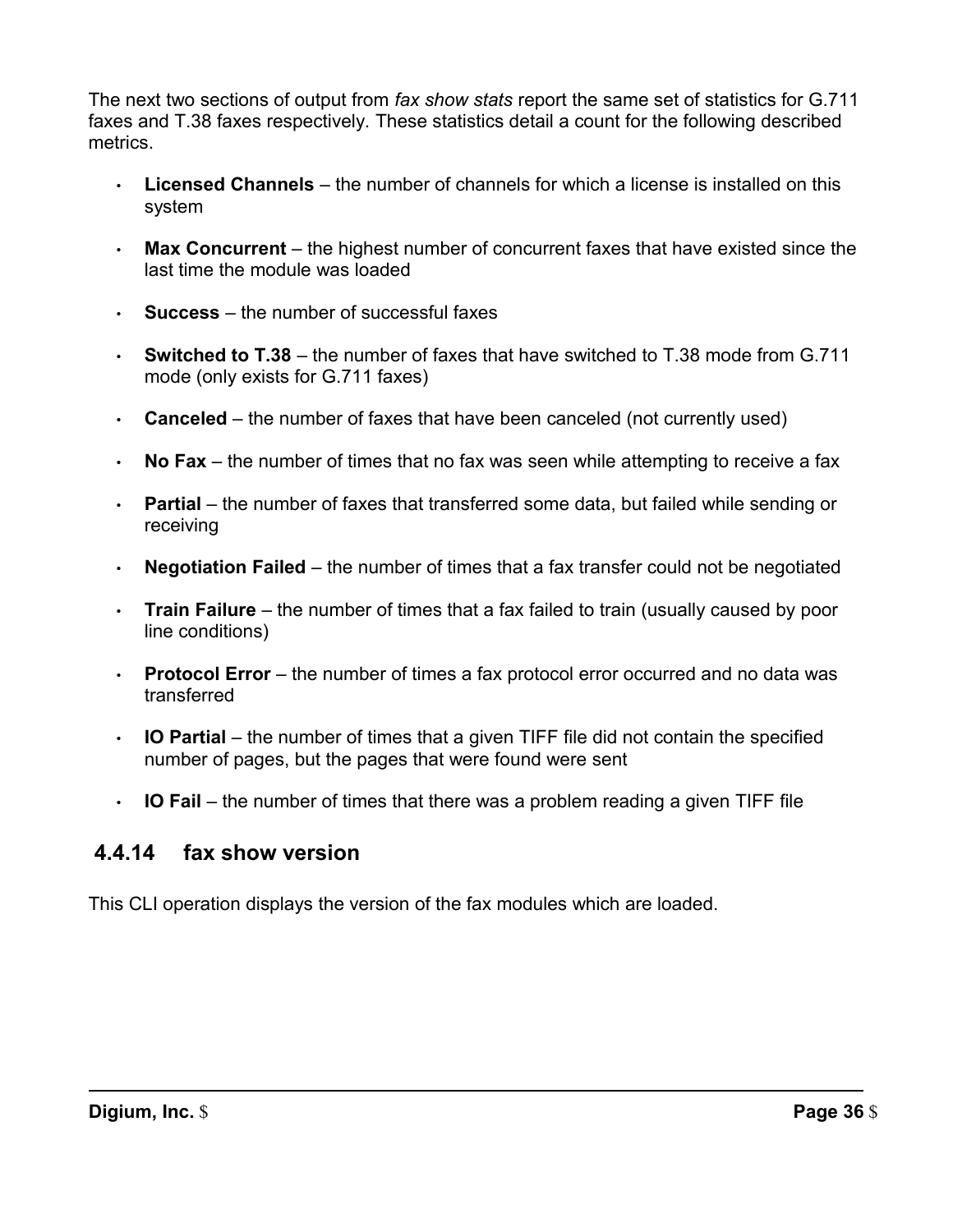# **4.5 Frequently Asked Questions**

 This section provides frequently asked questions and resolutions as identified by Digium Technical Support and Engineering.

# **Are multi-page faxes supported for send and receive?**

 Yes, multi-page faxes are supported for send and receive. A standards compliant (RFC-2306) multi-page TIFF will be generated when a fax with multiple pages is received using ReceiveFAX.

# **Which configuration files must be modified?**

 The /etc/asterisk/res\_fax.conf and /etc/asterisk/res\_fax\_digium.conf are optional configuration files. They only needs to be used when the compile-time default settings need to be changed.

 The /etc/asterisk/chan\_dahdi.conf file needs to be modified if *faxdetect* functionality is required.

 The /etc/asterisk/sip.conf file should be modified to enable T.38 or *faxdetect* functionality. To enable T.38 support, uncomment *'t38pt\_udptl = yes'*. To enable *faxdetect* functionality,  uncomment *'faxdetect = yes'*.

**Note:** SIP *faxdetect* functionality is available only in Asterisk 1.6 and later.

To modify UDPTL settings (used in T.38 negotiation), modify the /etc/asterisk/udptl.conf file.

### **Should I add a load line for res\_fax and/or res\_fax\_digium to my /etc/asterisk/modules.conf file?**

 It is not required or recommended to specify a load line in the /etc/asterisk/modules.conf for the res\_fax.so or res\_fax\_digium.so files. Asterisk will automatically load them using the autoload option. The autoload option is enabled by default.

# **Where can I find knowledge base articles for Fax For Asterisk?**

 Please visit the Fax For Asterisk category of the Digium Knowledge Base: *http://kb.digium.com/?CategoryID=263*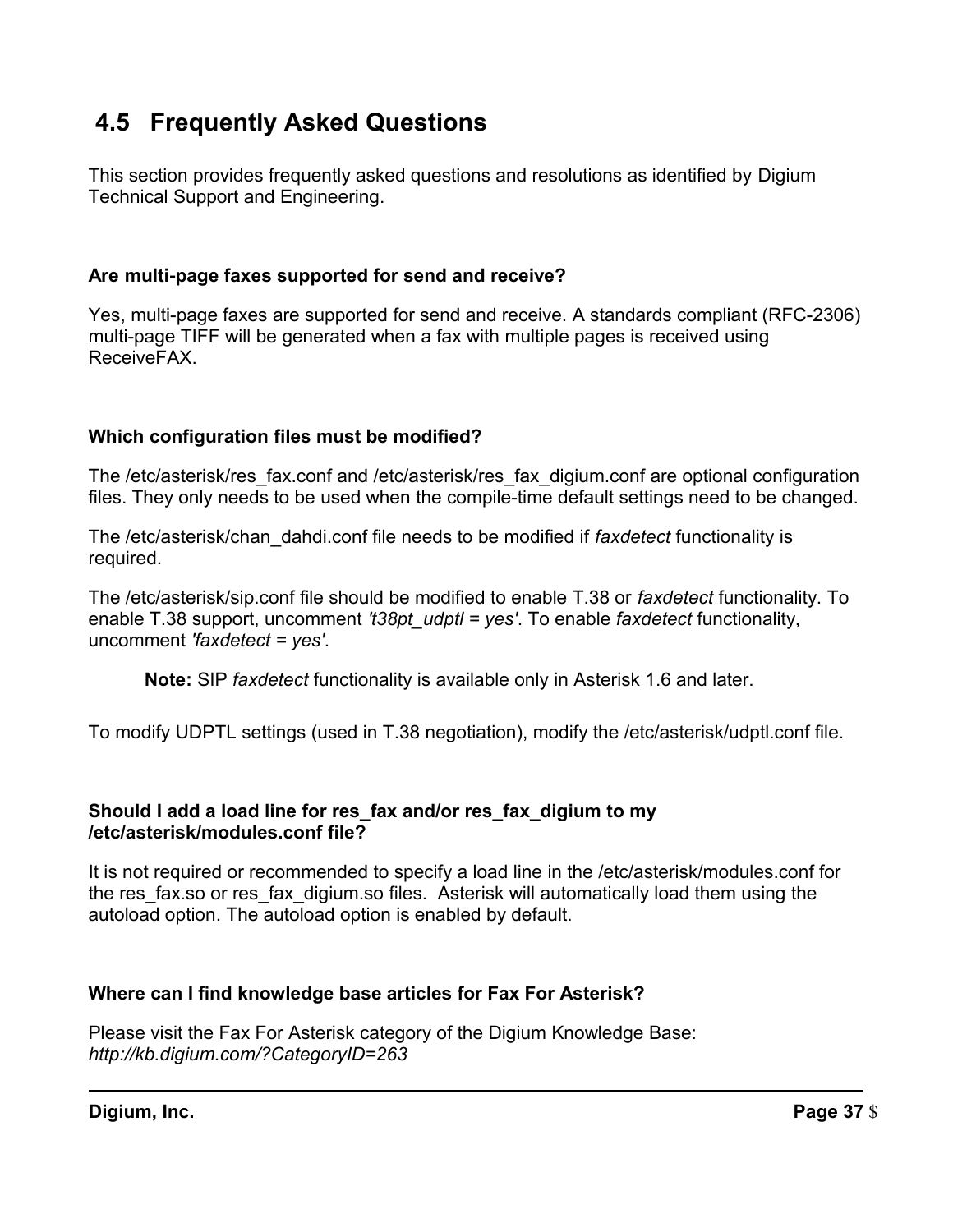### **Why can't I send or receive T.38 faxes using the res\_fax modules with an Open Source Asterisk 1.4 release?**

 The Open Source Asterisk 1.4 releases do not support T.38 Termination. If you need T.38 Termination support with an Open Source Asterisk release, you must use an Open Source Asterisk 1.6 (or later) release.

### **If I am using an Open Source Asterisk 1.4 release, which version of Open Source Asterisk is recommended?**

 Digium recommends using Open Source Asterisk 1.4.22 or newer. Versions prior to 1.4.22 have not been tested.

# **If I am faxing over TDM, which version of DAHDI is recommended?**

 Digium recommends using DAHDI 2.1.0.3 or newer. Versions prior to 2.1.0.3 have not been tested.

### **What are the compatibility differences between res\_fax and SpanDSP-based modules?**

See sections *A.2* and *A.3* for more information.

### **How do I create a TIFF file?**

 There are many tools to create a TIFF file. One of the most common is the ghostscript utility, available from *http://www.ghostscript.com*.

 Using the command-line ghostscript utility, a Letter-size (8.5" x 11") PDF can be converted to a TIFF file using the following command:

```
# gs -q -dNOPAUSE -dBATCH -sDEVICE=tiffg4 -sPAPERSIZE=letter 
-sOutputFile=<dest.tiff> <src.pdf>
```
To create a TIFF from an A4-size (210mm x 297mm) PDF file, use the following command:

# gs -q -dNOPAUSE -dBATCH -sDEVICE=tiffg4 -sPAPERSIZE=a4 " -sOutputFile=<dest.tiff> <src.pdf>"

 When PDF files are created by document scanners, they are sometimes created with a larger-than-standard paper size, e.g. 8.6" x 12". In these cases, ghostscript does not adjust

**Digium, Inc.** Page 38 \$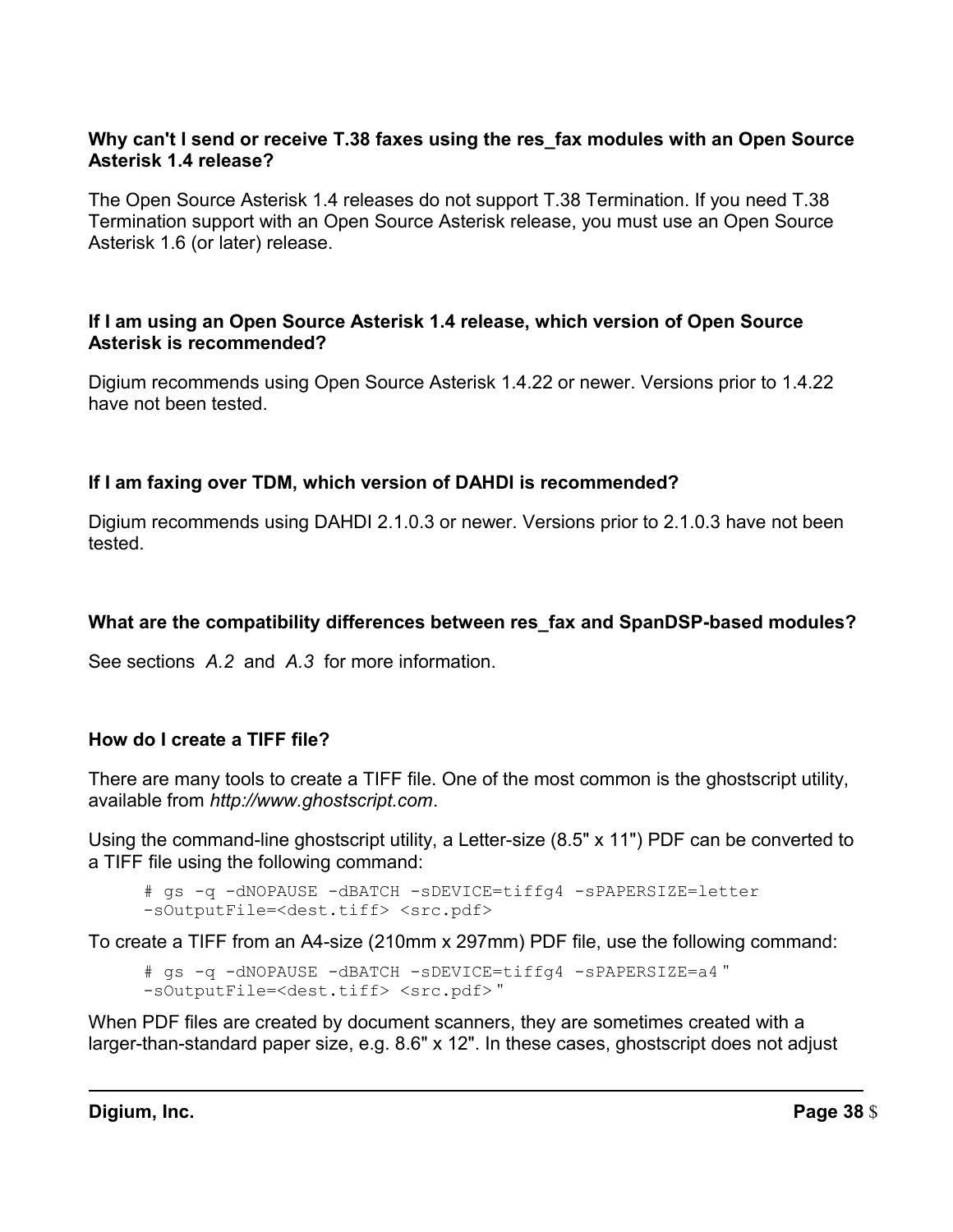the size to a Standard (Letter or A4), even if PAPERSIZE is specified. This will cause SendFAX to fail with the following error:

```
ERROR[31106]: res fax digium.c:2114 dgm fax start: FAX handle 0: failed to
queue document 'document name'
```
 To prevent this, the size of the TIFF file needs to be specified in pixels. The following command will create TIFF files with a correct width and length:

For Letter-size paper (8.5" x 11"):

```
# gs -q -dNOPAUSE -dBATCH -sDEVICE=tiffg4 -sPAPERSIZE=letter 
-g1728x2150 -sOutputFile=<dest.tiff> <src.pdf>
```
For A4-size paper (210mm x 297mm):

```
# gs -q -dNOPAUSE -dBATCH -sDEVICE=tiffg4 -sPAPERSIZE=a4 -g1680x2285 
-sOutputFile=<dest.tiff> <src.pdf>
```
 **Note:** Use of the -g option with PDF files smaller in size than either Letter or A4 should be avoided as its use will enlarge smaller PDFs.

# **Why can't I send T.38 faxes?**

 Be sure that you modified /etc/asterisk/sip.conf and uncommented 't38pt\_udptl = yes' because this option is disabled by default.

# **Why are my G.711 faxes getting canceled?**

 By default, the fax applications set up G.711 fax sessions. If T.38 is negotiated during a G.711 fax session, the G.711 fax session will be canceled and a new T.38 fax session will take over the fax transmission. The only exception is when T.38 has already been successfully negotiated before the fax application is called by Asterisk. In this case, a G.711 fax session will have never been created and the T.38 fax session will operate for the life of the fax transmission.

# **Why are my faxes negotiating T.38 instead of G.711?**

 There is no way to force G.711 when a SIP peer has UDPTL enabled and the far end also supports T.38. Asterisk will use T.38 instead of G.711 because T.38 is a more reliable form of communication. If you have UDPTL enabled in the [general] section of sip.conf and want to force G.711 for a specific peer, disable UDPTL from that peer's context.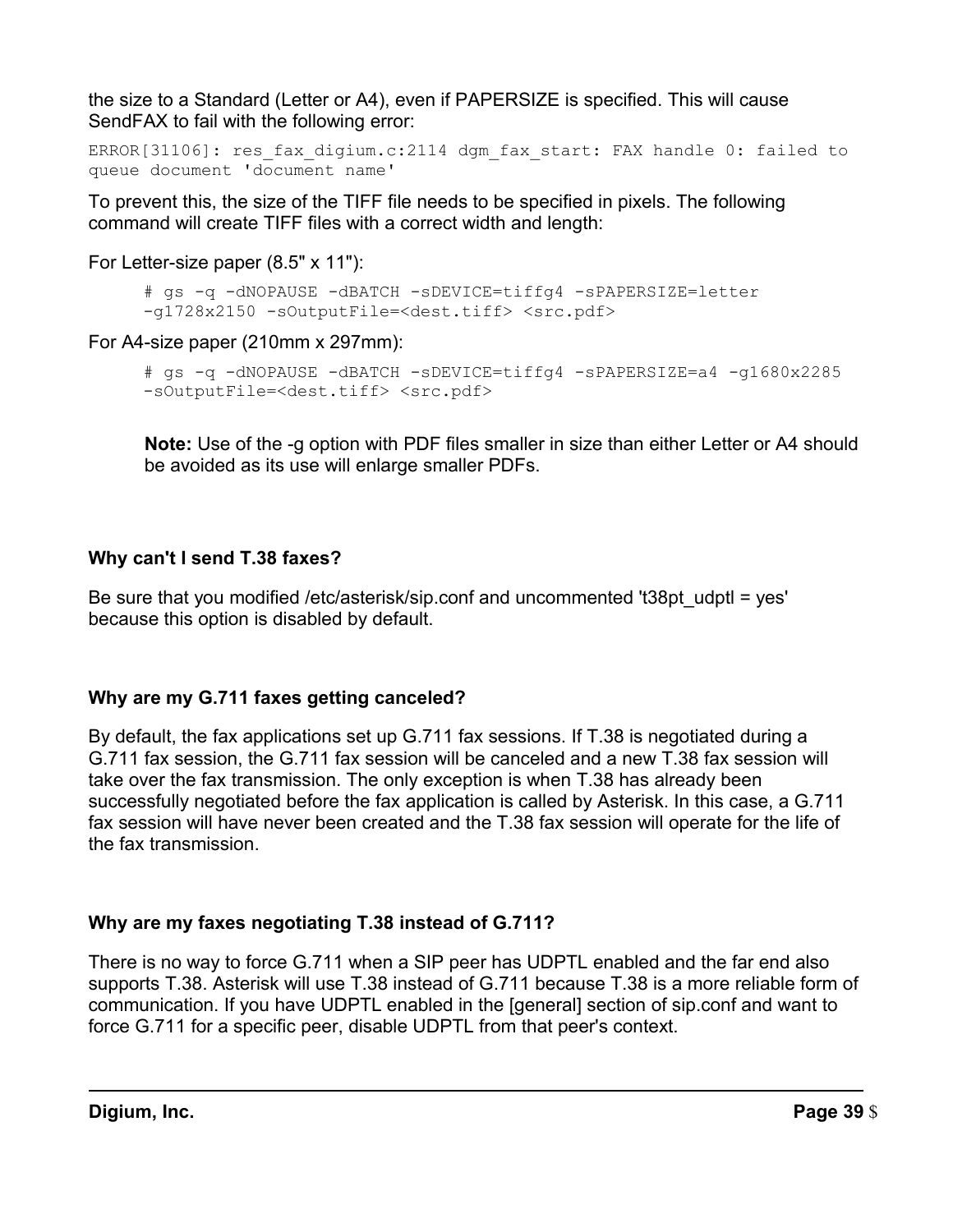### **Why do I get "Cannot create fax session – session limit exceeded" when attempting faxes?**

 You have exceeded the number of allowed Fax channels according to your available licenses. To purchase additional channel licenses, please visit *http://www.digium.com*.

### **Why do I get "Only one Free Fax For Asterisk channel is allowed. Ignoring additional licenses." when I load res\_fax\_digium?**

 Only one Free Fax For Asterisk channel is allowed per system. Once a Free Fax For Asterisk license is detected, all subsequent Free Fax For Asterisk licenses will be ignored. All Free Fax For Asterisk licenses are limited to 1 channel. If you need more fax channels, you must purchase additional channels from Digium and register the purchased Fax For Asterisk key to activate the additional channels.

# **Can the app\_fax.so and res\_fax.so Asterisk modules be loaded at the same time?**

No. If you attempt to load both of them at the same time, Asterisk will report the following:

WARNING[XXXXX]: pbx.c:XXXX ast register application2: Already have an" application 'SendFAX' " WARNING[XXXXX]: pbx.c:XXXX ast register application2: Already have an " application 'ReceiveFAX' "

 The recommended solution for this problem is to edit the */etc/asterisk/mdoules.conf* file to explicitly prevent the app\_fax.so Asterisk module from loading. An example is provided below.

noload => app\_fax.so

### **My res\_fax\_digium.so fails to load with "Error loading module 'res\_fax\_digium.so': /usr/lib/asterisk/modules/res\_fax\_digium.so: cannot restore segment prot after reloc: Permission denied". How do I resolve this?**

Disable SELinux using the steps below.

- 1. Edit the */etc/selinux/config* file.
- 2. Set SELINUX=disabled.
- 3. Reboot.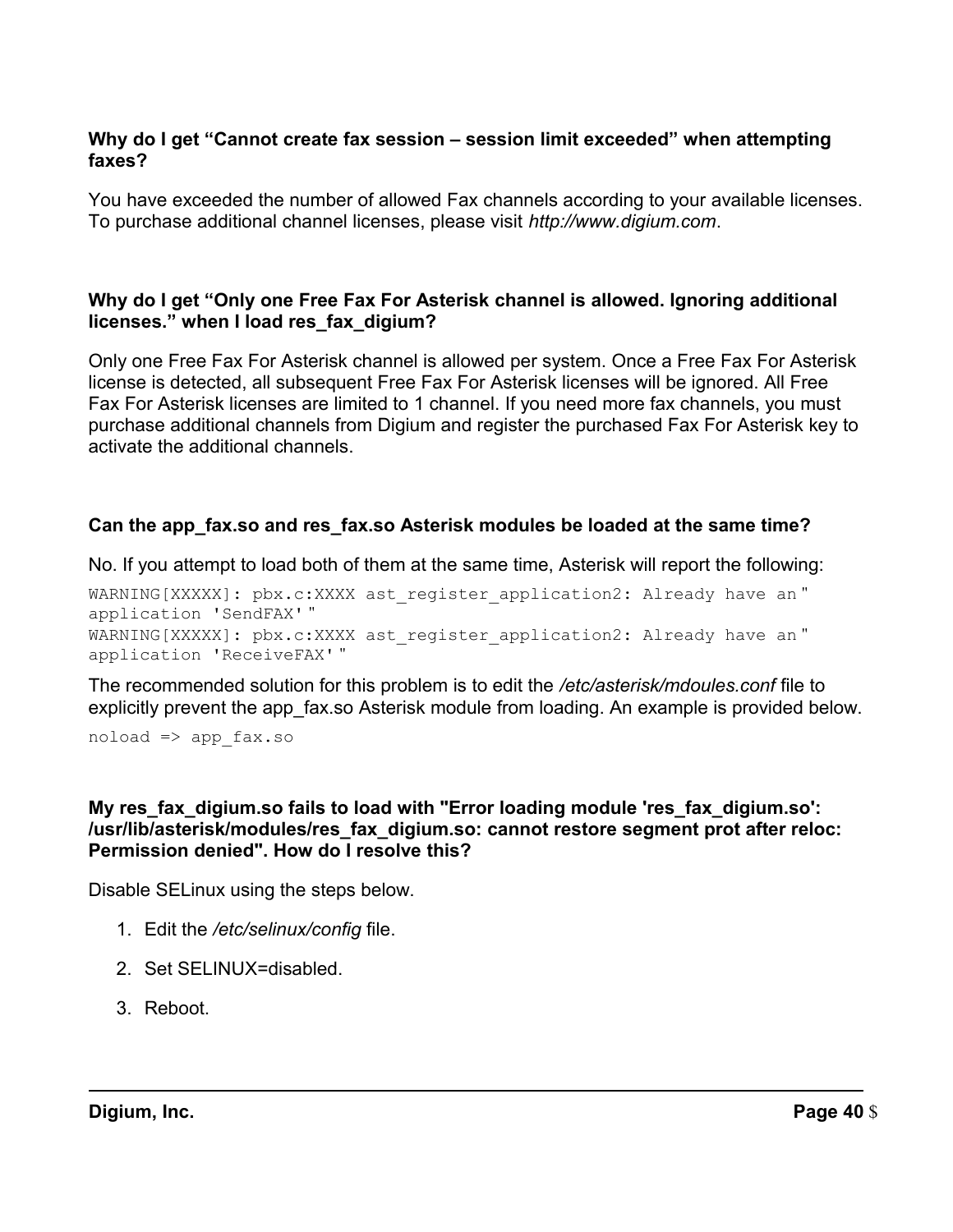# **What details should I submit to Technical Support when I am having fax problems?** \$

Support is only provided for customers of Fax For Asterisk.

For G.711 fax issues, perform the following steps:

- 1. ' At the Asterisk CLI, type "fax set debug on".
- 2. ' At the Asterisk CLI, type "core set verbose 6". Verbosity can be 6 or higher.
- 3. ' At the Asterisk CLI, type "fax show settings".
- 4. ' At the Asterisk CLI, type "fax show version".
- 5. ' At a command prompt, type "dahdi\_monitor <channel> -r <rx audio file> -t <tx audio>".
- 6. ' Redirect a manager session (with *call* class permissions) to a file.
- 7. ' Reproduce the issue.
- 8. ' Submit Asterisk CLI output, dahdi\_monitor recordings, and manager session output to Support.

For T.38 fax issues, perform the following steps:

- 1. ' At the Asterisk CLI, type "fax set debug on".
- 2. ' At the Asterisk CLI, type "core set verbose 6". Verbosity can be 6 or higher.
- 3. ' At the Asterisk CLI, type "fax show settings".
- 4. ' At the Asterisk CLI, type "fax show version".
- 5. ' Redirect a manager session (with *call* class permissions) to a file.
- 6. ' Reproduce the issue.
- 7. ' Submit Asterisk CLI and manager session output to Support.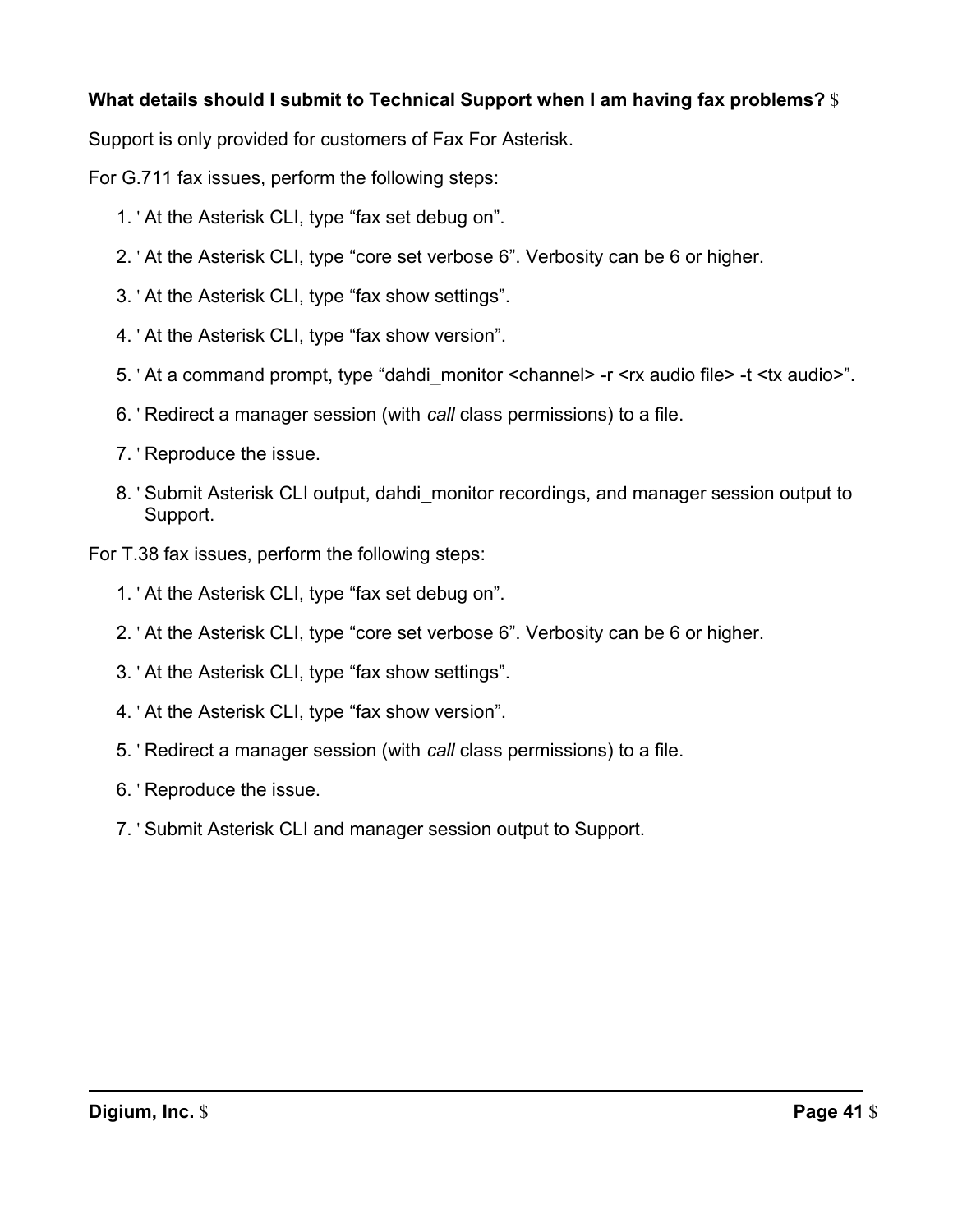# **Where can customers of Fax For Asterisk find answers to additional questions?**

There are several places to inquire for more information about Asterisk Digium products:

 Digium Technical Support (+1.256.428.6161), or Toll Free in the U.S. (1.877.344.4861), is ' available 7am-8pm Central Time (GMT -6), Monday - Friday. '

Asterisk users mailing list (*www.asterisk.org*, *lists.digium.com*) '

IRC channel **#asterisk** on (irc.freenode.net) '

# **Subscription Services Program**

 Digium is dedicated to supporting your Asterisk system by offering full technical support through our Subscription Services Program. Through this program, you can be at ease knowing that your business will always have access to the Asterisk experts. Pricing on Subscription Services may be obtained from your nearest reseller or you may call Digium Sales for referral to your nearest reseller at +1.256.428.6000 or e-mail sales@digium.com.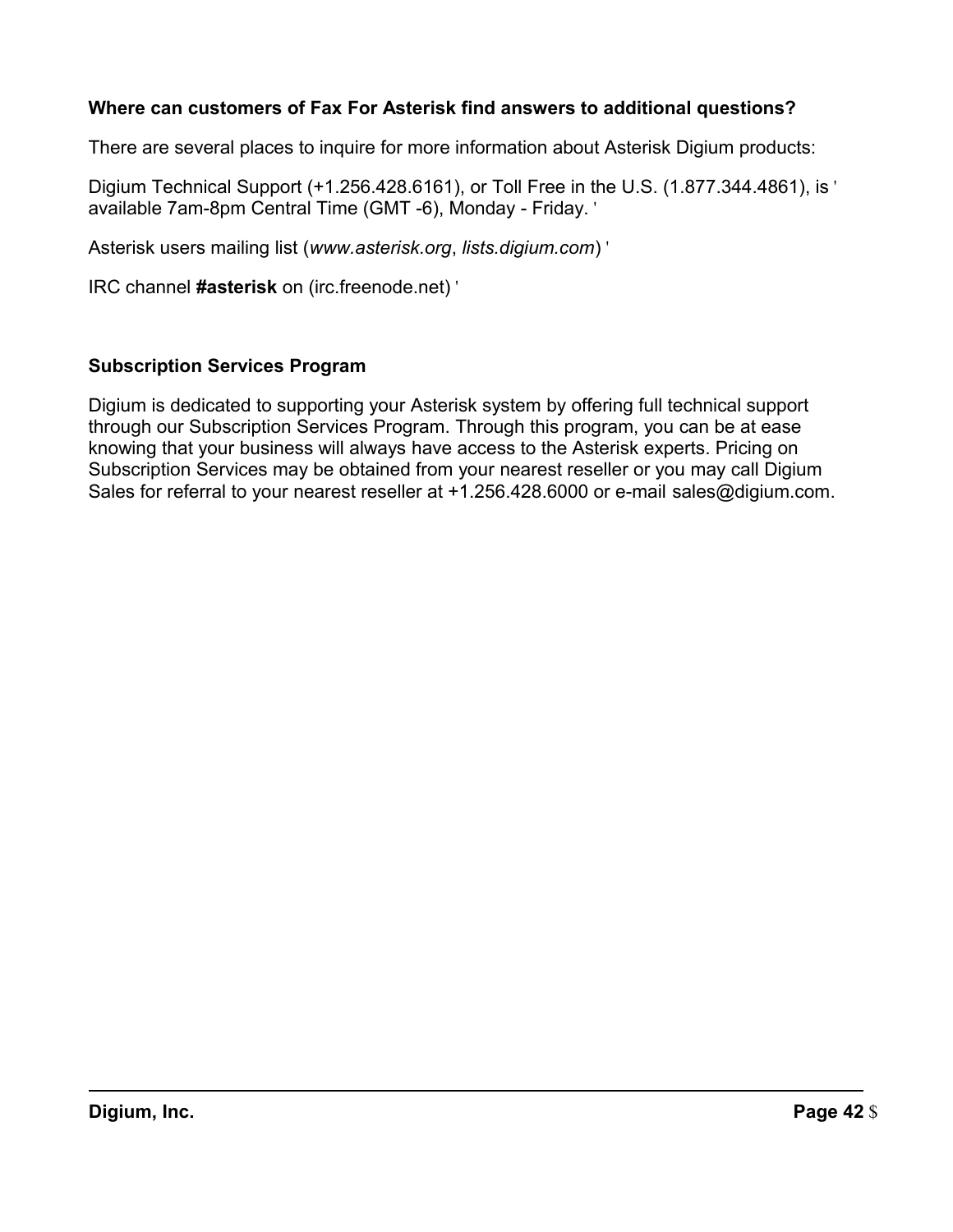# **A.1 Simple Fax Transmit / Receive** \$

The following is a dialplan example for a simple fax transmit and receive.

```
[fax-rx]"
exten => receive,1,NoOp(**** FAX RECEIVE ****) "
exten => receive,n,Set(GLOBAL(FAXCOUNT)=$[ ${GLOBAL(FAXCOUNT)} + 1 ]) "
exten => receive, n, Set (FAXCOUNT=${GLOBAL (FAXCOUNT) }) "
exten => receive,n,Set(FAXFILE=fax-${FAXCOUNT}-rx.tif) "
exten => receive,n,Set(GLOBAL(LASTFAXCALLERNUM)=${CALLERID(num)}) "
exten => receive,n,Set(GLOBAL(LASTFAXCALLERNAME)=${CALLERID(name)}) "
exten => receive,n,NoOp(**** SETTING FAXOPT ****) "
exten => receive,n,Set(FAXOPT(ecm)=yes) "
exten => receive, n, Set (FAXOPT (headerinfo) = MY FAXBACK RX) "
exten => receive, n, Set (FAXOPT (localstationid) = 1234567890) "
exten => receive,n,Set(FAXOPT(maxrate)=14400) "
exten \Rightarrow receive, n, Set (FAXOPT (minrate) = 2400) "
exten => receive,n,NoOp(FAXOPT(ecm) : ${FAXOPT(ecm)}) "
exten => receive,n,NoOp(FAXOPT(headerinfo) : ${FAXOPT(headerinfo)}) "
exten => receive,n,NoOp(FAXOPT(localstationid) : ${FAXOPT(localstationid)}) "
exten => receive,n,NoOp(FAXOPT(maxrate) : ${FAXOPT(maxrate)}) "
exten => receive,n,NoOp(FAXOPT(minrate) : ${FAXOPT(minrate)}) "
exten => receive,n,NoOp(**** RECEIVING FAX : ${FAXFILE} ****) "
exten => receive, n, ReceiveFAX(/home/dwayne/faxin/${FAXFILE}) "
; Hangup! Print FAXOPTs "
exten => h, 1, NoOp(FAXOPT(ecm) : ${FAXOPT(ecm)}) "
exten => h,n,NoOp(FAXOPT(filename) : ${FAXOPT(filename)}) "
exten => h,n,NoOp(FAXOPT(headerinfo) : ${FAXOPT(headerinfo)}) "
exten => h,n,NoOp(FAXOPT(localstationid) : ${FAXOPT(localstationid)}) "
exten => h,n,NoOp(FAXOPT(maxrate) : ${FAXOPT(maxrate)}) "
exten => h,n,NoOp(FAXOPT(minrate) : ${FAXOPT(minrate)}) "
exten => h,n,NoOp(FAXOPT(pages) : ${FAXOPT(pages)}) "
exten => h,n,NoOp(FAXOPT(rate) : ${FAXOPT(rate)}) "
exten => h,n,NoOp(FAXOPT(remotestationid) : \S{FAXOPT(remotestationid)}) "
exten => h,n,NoOp(FAXOPT(resolution) : ${FAXOPT(resolution)}) "
```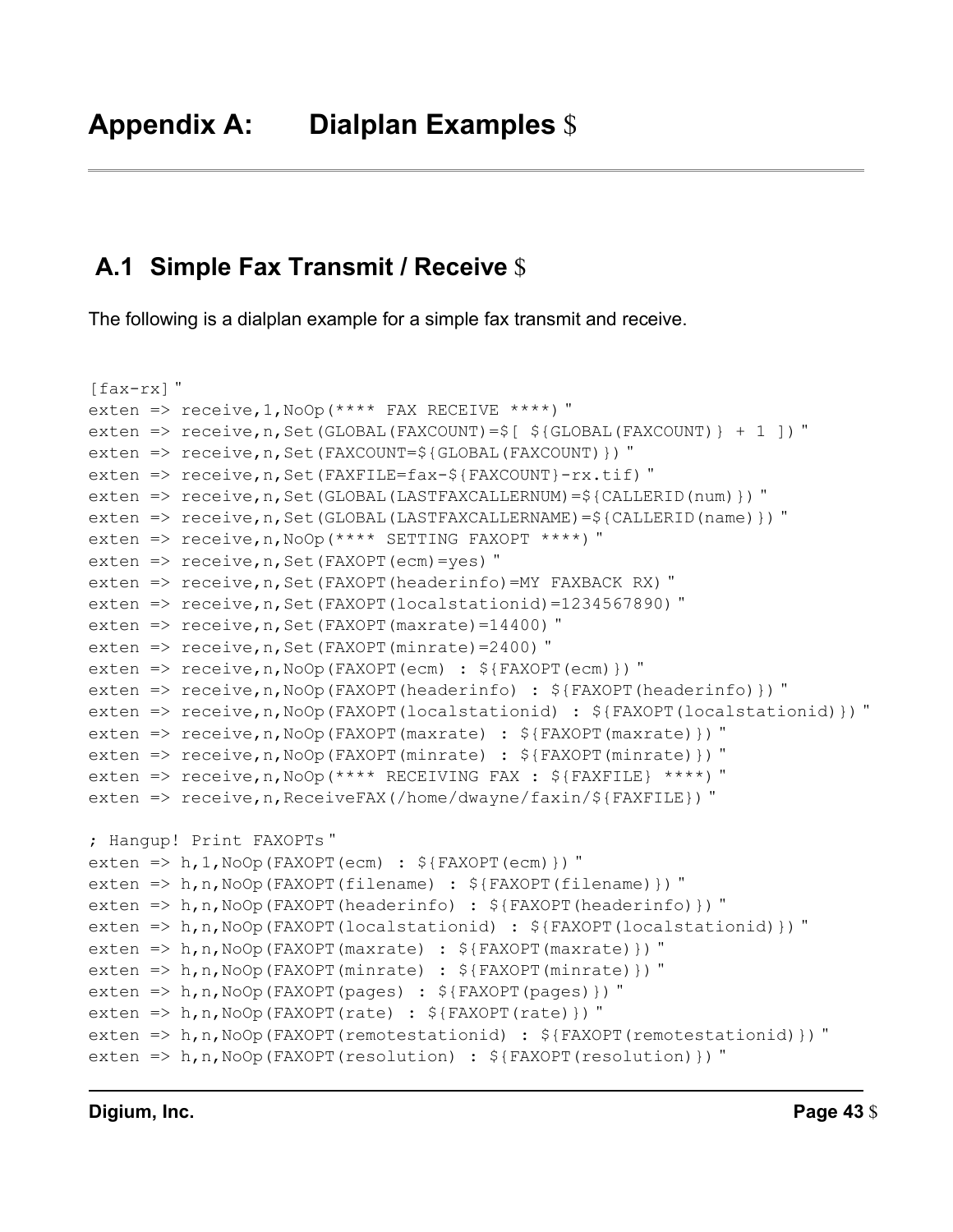```
exten => h,n,NoOp(FAXOPT(status) : ${FAXOPT(status)}) "
exten => h,n,NoOp(FAXOPT(statusstr) : ${FAXOPT(statusstr)}) "
exten => h,n,NoOp(FAXOPT(error) : ${FAXOPT(error)}) "
[fax-tx]"
exten => send, 1, NoOp(**** SENDING FAX ****) "
exten \Rightarrow send, n, Wait (6) "
exten => send, n, Set (GLOBAL (FAXCOUNT) = \S [ \S {GLOBAL (FAXCOUNT) } + 1 ]) "
exten => send,n,Set(FAXCOUNT=${GLOBAL(FAXCOUNT)}) "
exten => send, n, Set (FAXFILE=dw-faxout.tif) "
; Set FAXOPTs "
exten => send,n,NoOp(**** SETTING FAXOPT ****) "
exten \Rightarrow send, n, Set (FAXOPT (ecm) = yes) "
exten => send, n, Set (FAXOPT (headerinfo) =Fax from $"
{GLOBAL(LASTFAXCALLERNAME)} at ${GLOBAL(LASTFAXCALLERNUM)} was received.) "
exten => send, n, Set (FAXOPT (localstationid) = 1234567890) "
exten \Rightarrow send, n, Set (FAXOPT (maxrate) = 14400) "
exten \Rightarrow send, n, Set (FAXOPT (minrate) = 2400) "
; Send the fax "
exten => send,n,NoOp(**** SENDING FAX : ${FAXFILE} ****) "
exten => send,n,SendFAX(/home/dwayne/faxout/${FAXFILE},d) "
; Hangup! Print FAXOPTs "
exten => h, 1, NoOp(FAXOPT(ecm) : ${FAXOPT(ecm)}) "
exten => h,n,NoOp(FAXOPT(filename) : ${FAXOPT(filename)}) "
exten => h,n,NoOp(FAXOPT(headerinfo) : ${FAXOPT(headerinfo)}) "
exten => h,n,NoOp(FAXOPT(localstationid) : ${FAXOPT(localstationid)}) "
exten => h,n,NoOp(FAXOPT(maxrate) : ${FAXOPT(maxrate)}) "
exten => h,n,NoOp(FAXOPT(minrate) : ${FAXOPT(minrate)}) "
exten => h,n,NoOp(FAXOPT(pages) : \S{FAXOPT(pages)}) "
exten => h,n, NoOp(FAXOPT(rate) : \S{FAXOPT(rate)}) "
exten => h,n,NoOp(FAXOPT(remotestationid) : ${FAXOPT(remotestationid)}) "
exten => h,n,NoOp(FAXOPT(resolution) : ${FAXOPT(resolution)}) "
exten => h,n,NoOp(FAXOPT(status) : ${FAXOPT(status)}) "
exten => h,n,NoOp(FAXOPT(statusstr) : ${FAXOPT(statusstr)}) "
exten => h,n,NoOp(FAXOPT(error) : ${FAXOPT(error)}) "
[default]"
exten => fax, 1, NoOp (**** FAX DETECTED ****) "
exten \Rightarrow fax, n, Goto (fax-rx, receive, 1)"
```
# **A.2 Trunk, app\_fax, and SpanDSP 0.0.6**

Dialplan compatibility between Open Source Asterisk trunk using res\_fax/res\_fax\_digium and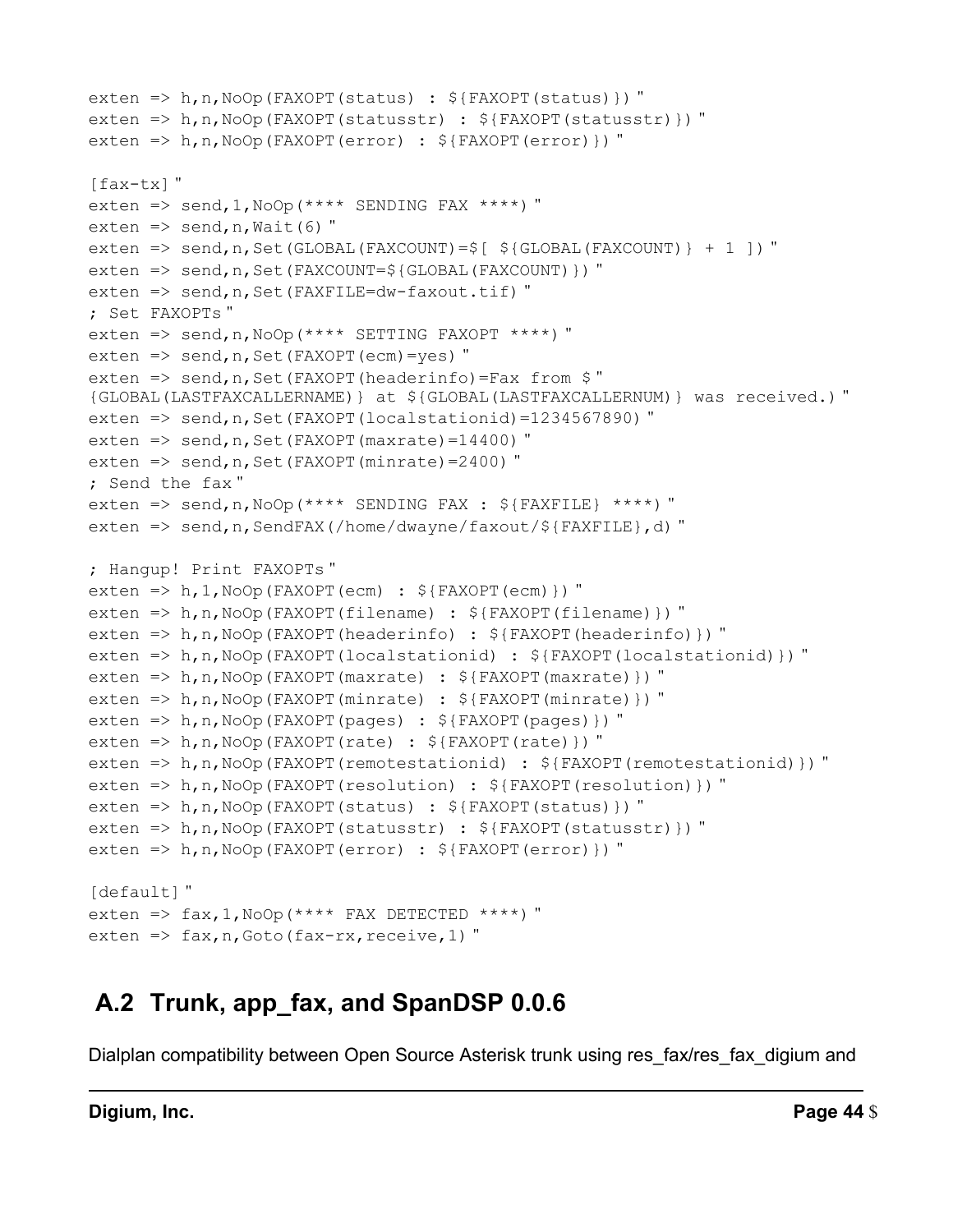app\_fax/SpanDSP-0.0.6 was tested using the dialplan below.

```
 
• Inconsistencies between applications:
```
- ◦ The FAXSTATUSSTRING channel variable is not used by the Open Source Asterisk trunk app\_fax module.
- ◦ The res\_fax/res\_fax\_digium modules do not currently support the ReceiveFAX 'c' (caller mode) option and the SendFAX 'a' (calling mode) arguments.

```
exten => 100, 1, Wait(1) "
exten \Rightarrow 100, n, Answer()"
exten => 100, n, Set (GLOBAL (FAXCOUNT) =\frac{5}{5} [ \frac{5}{5} (GLOBAL (FAXCOUNT) } + 1 ]) "
exten => 100, n, Set(FAXCOUNT=${GLOBAL(FAXCOUNT)}) "
exten => 100, n, Set (FAXFILE=fax-\S{FAXCOUNT}-rx.tif) "
exten => 100,n,Set(LOCALHEADERINFO=Receiving fax number ${FAXCOUNT}) "
exten => 100,n,Set(LOCALSTATIONID=${FAXCOUNT}) "
exten => 100,n,ReceiveFAX(${GLOBAL(FAXRXDIR)}/${FAXFILE}) "
exten => 111, 1, Wait(1) "
exten \Rightarrow 111, n, Answer()"
exten => 111, n, Set (GLOBAL (FAXCOUNT) =\frac{6}{3} [ \frac{2}{3} (GLOBAL (FAXCOUNT) } + 1 ]) "
exten => 111, n, Set (FAXCOUNT=\S{GLOBAL(FAXCOUNT)}) "
exten => 111, n, Set (LOCALHEADERINFO=Sending fax number ${FAXCOUNT}) "
exten => 111, n, Set (LOCALSTATIONID=${FAXCOUNT}) "
exten => 111, n, Set (NUMPAGES=\S{RAND(1,3)}) "
exten => 111, n, GotoIf(\S[\S{NUMPAGES} = 1]?send1page:) "
exten => 111, n, GotoIf(\frac{5}{5}[\frac{5}{5}[NUMPAGES} = 2]?send11pages:) "
exten => 111, n, GotoIf(\S[\S{NUMPAGES} = 3]?send20pages:) "
exten => 111, n(send20pages), Set(FAXFILE=${GLOBAL(FAX20PAGES)}) "
exten \Rightarrow 111, n, Goto (sendit) "
exten => 111, n(send11pages), Set(FAXFILE=${GLOBAL(FAX11PAGES)}) "
exten \Rightarrow 111, n, Goto (sendit) "
exten => 111, n(send1page), Set(FAXFILE=${GLOBAL(FAX1PAGE)}) "
exten => 111, n(sendit), SendFAX(${GLOBAL(FAXTXDIR)}/${FAXFILE}) "
exten => h,1,NoOp(FaxStatus : ${FAXSTATUS}) "
exten => h,n,NoOp(FaxStatusString : ${FAXSTATUSSTRING}) "
exten => h,n,NoOp(FaxError : ${FAXERROR}) "
exten => h,n,NoOp(RemoteStationID : ${REMOTESTATIONID}) "
exten => h,n,NoOp(FaxPages : ${FAXPAGES}) "
exten => h,n,NoOp(FaxBitRate : ${FAXBITRATE}) "
exten => h,n,NoOp(FaxResolution : ${FAXRESOLUTION}) "
```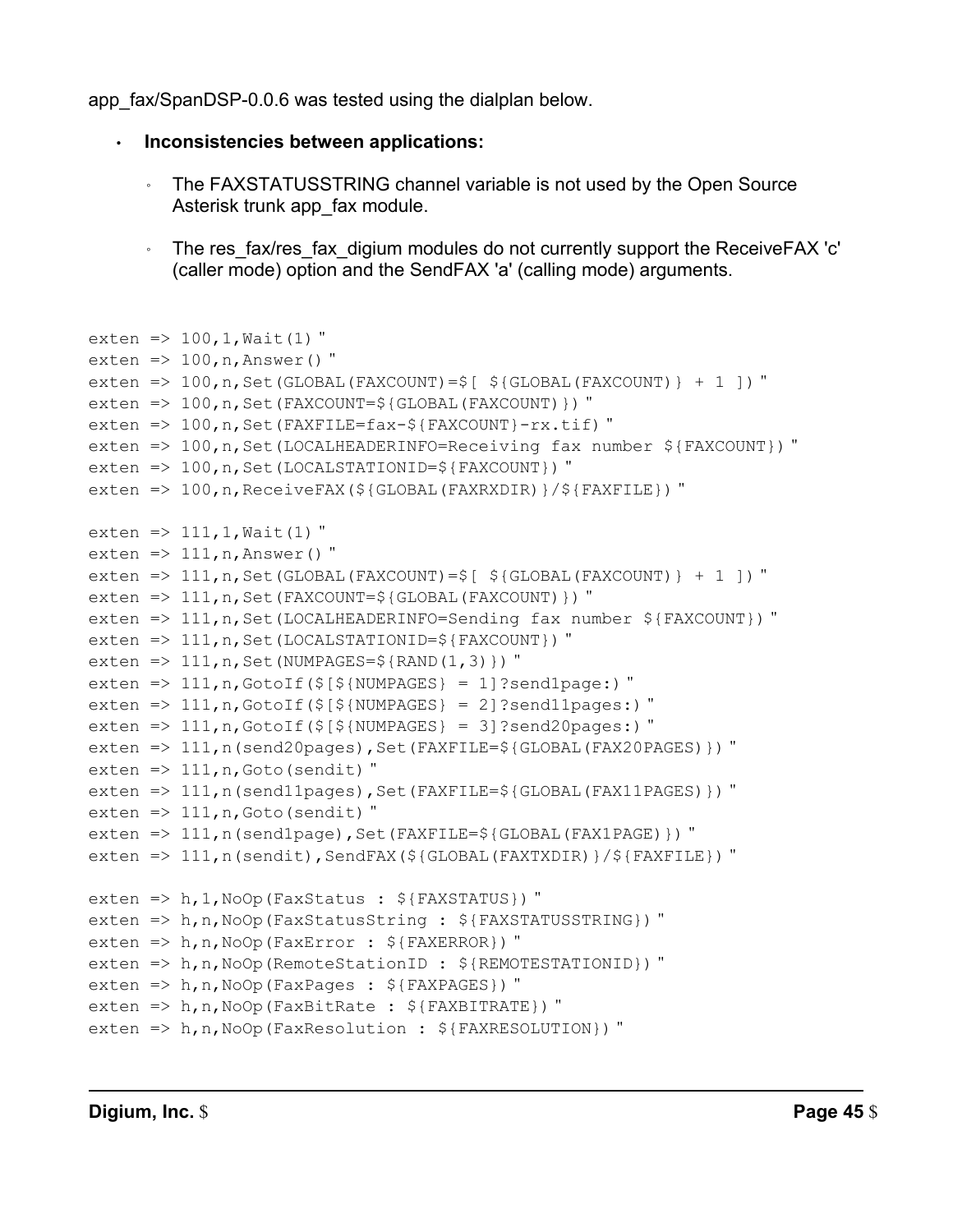# **A.3 Asterisk 1.4, agx-ast-addons, and SpanDSP 0.0.4**

 Dialplan compatibility of Asterisk 1.4 dialplans using agx-ast-addons with SpanDSP was tested.

- **Inconsistencies between applications:** 
	- ◦ The app\_rxfax and app\_txfax modules register "RxFAX" and "TxFAX" instead of "ReceiveFAX" and "SendFAX". To ease the conversion from SpanDSP-based fax applications to res\_fax on 1.4 versions of Asterisk *rxtxappnames=yes* can be specified in /etc/asterisk/res\_fax.conf. This configuration option will register "RxFAX" and "TxFAX" application names instead of "ReceiveFAX" and "SendFAX".
	- ◦ The app\_rxfax and app\_txfax modules use PHASEESTATUS and PHASEESTRING channel variables. These channel variables were added to the 1.4 version of res\_fax, and deprecated, to ease the conversion to res\_fax. The 1.4 versions of res\_fax will set PHASEESTATUS and PHASEESTRING to the same value as the FAXSTATUS and FAXSTATUSSTRING channel variables. The 1.4 versions of res\_fax will create all 4 channel variables (PHASEESTATUS, PHASEESTRING, FAXSTATUS, and FAXSTATUSSTRING) before the fax applications exit. The recommended dialplan modification is to move away from channel variables in favor of the FAXOPT dialplan function. The example below illustrates replacement of these channel variables.

```
exten => h,n,NoOp(FAXOPT(status) : ${FAXOPT(status)}) 
exten => h,n,NoOp(FAXOPT(statusstr) : ${FAXOPT(statusstr)})
```
 ◦ The res\_fax/res\_fax\_digium modules do not currently support the RxFAX 'c' (caller mode) option and the TxFAX 'a' (calling mode) arguments.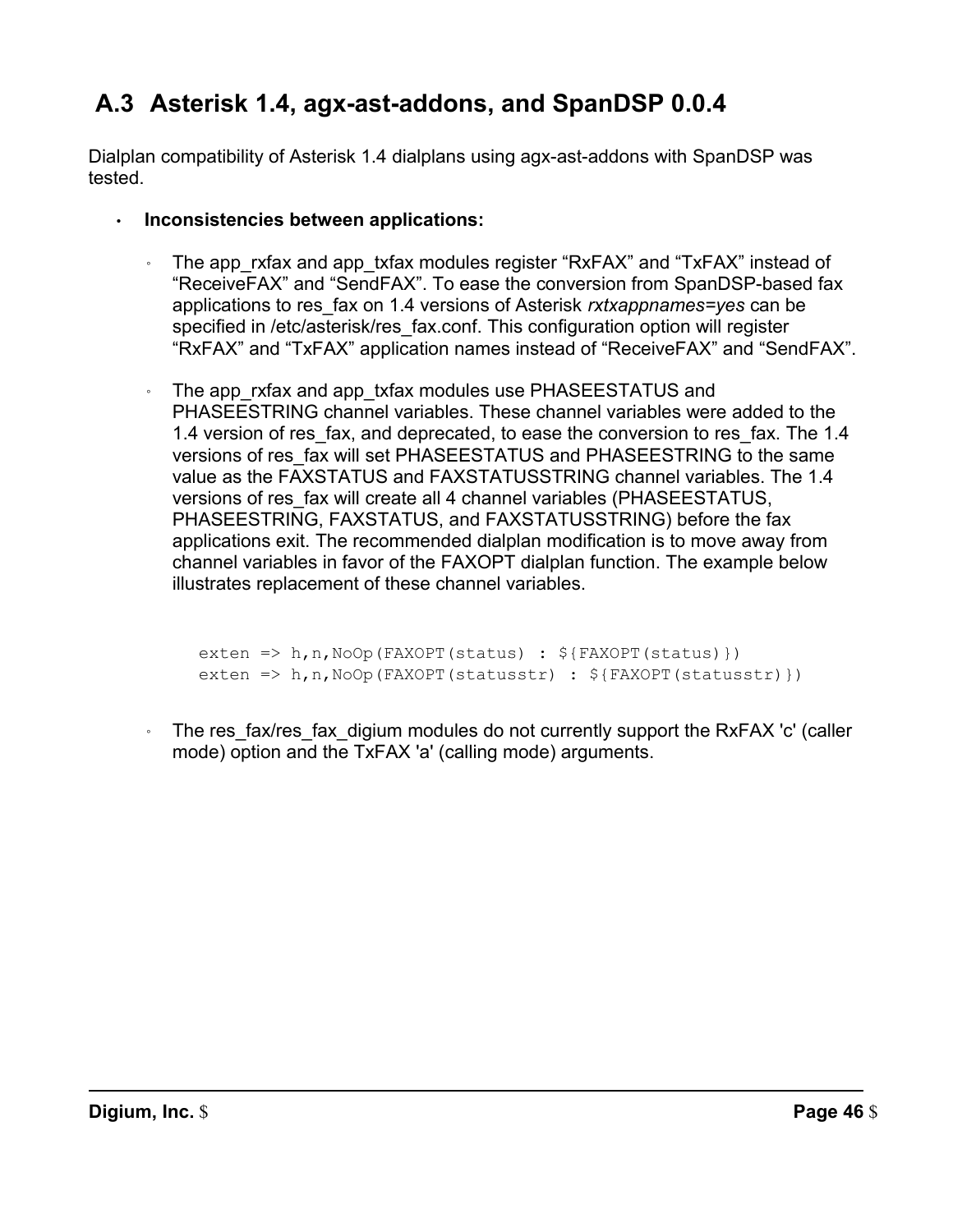The following is a list of components used for this comparison.

- Asterisk 1.4.22
- agx-ast-addons
	- svn URL: https://agx-ast-addons.svn.sourceforge.net/svnroot/agx-ast-addons
	- revision 40
- SpanDSP-0.0.4pre16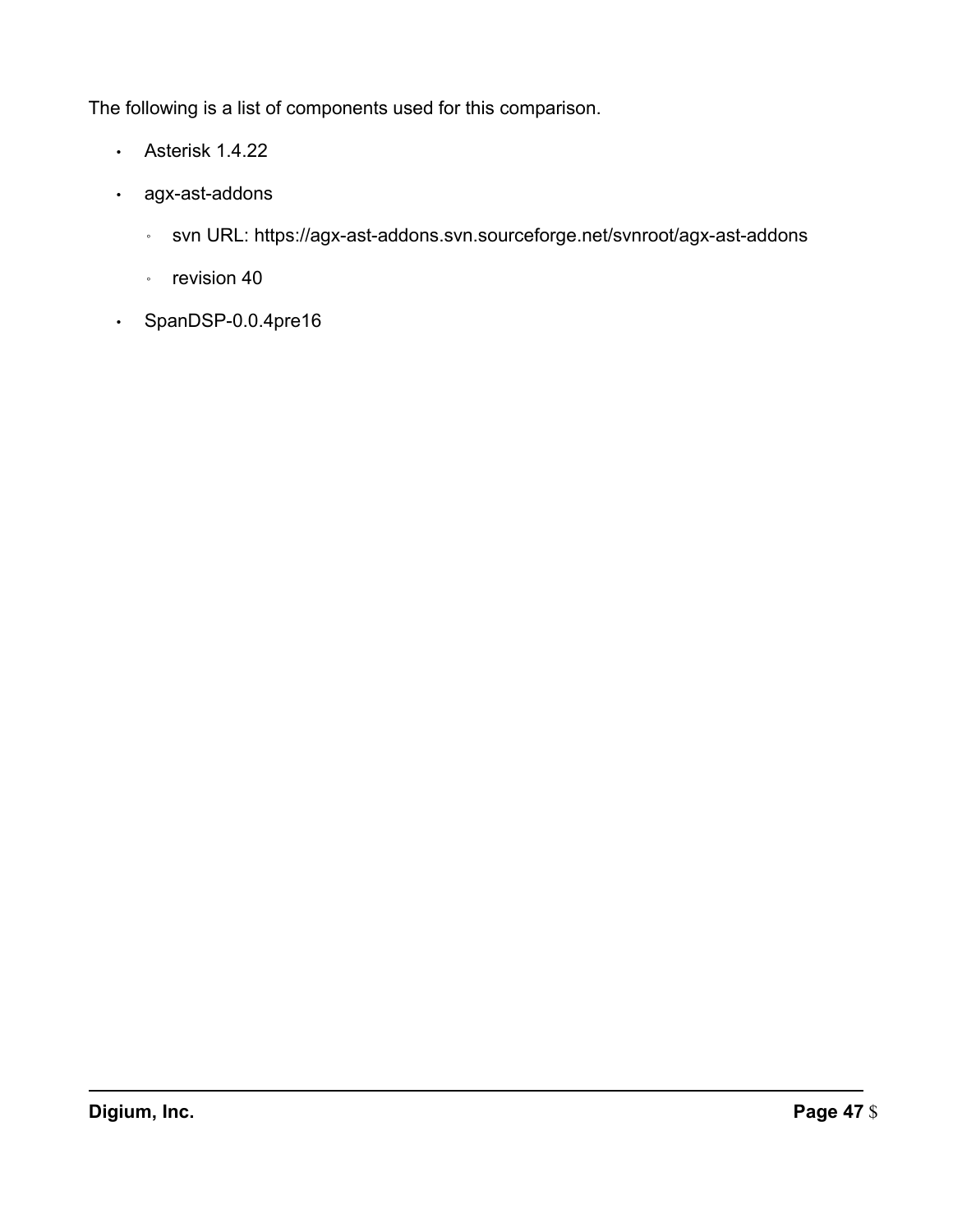### **ANSI** *American National Standards Institute*

An organization which proposes and establishes standards for international communications.

#### **asynchronous**

 Not synchronized; not timed to an outside clock source. Transmission is controlled by start bits at the beginning and stop bits at the end of each character. Asynchronous communications are often found in internet access and remote office applications.

#### **attenuation**

The dissipation of a transmitted signal's power as it travels over a wire.

#### **bandwidth**

 The capacity to carry traffic. Higher bandwidth indicates the ability to transfer more data in a given time period.

#### **bit**

The smallest element of information in a digital system. A bit can be either a zero or a one.

**bps** *bits per second* 

A measurement of transmission speed across a data connection.

### **broadband**

**Digium, Inc.** Page 48 \$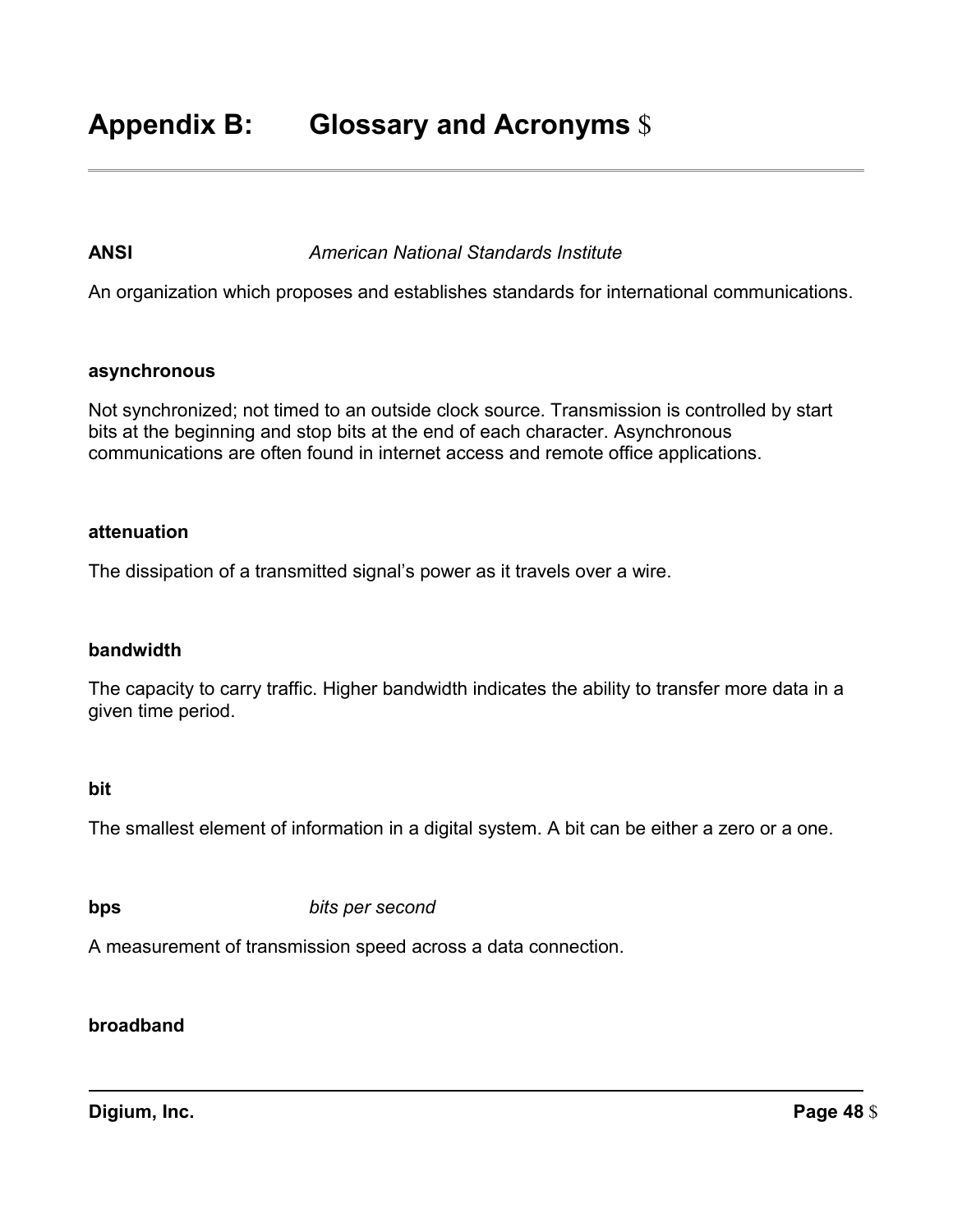Broadband transmission shares the bandwidth of a particular medium (copper or fiber optic) to integrate multiple signals. The channels take up different frequencies on the cable, integrating voice, data, and video over one line.

### **channel**

 A generic term for an individual data stream. Service providers can use multiplexing techniques to transmit multiple channels over a common medium.

# **Cat5**

 Category of Performance for wiring and cabling. Cat 5 cabling support applications up to 100 MHz.

# **Cat5E**

 Category of Performance for wiring and cabling. Category 5 Enhanced wiring supports signal rates up to 100 MHz but adheres to stricter quality specifications.

# **CLEC** *competitive local exchange carrier*

 A term for telephone companies established after the Telecommunications Act of 1996 deregulated the LECs. CLECs compete with ILECs to offer local service. See also LEC and ILEC.

# **CO** *central office*

 The CO houses local switching equipment. All local access lines in a particular geographic area terminate at this facility (which is usually owned and operated by an ILEC).

# **CPE** *customer premises equipment*

 Terminal equipment which is connected to the telecommunications network and which resides within the home or office of the customer. This includes telephones, modems, terminals, routers, and television set-top boxes.

**Digium, Inc.** Page 49 \$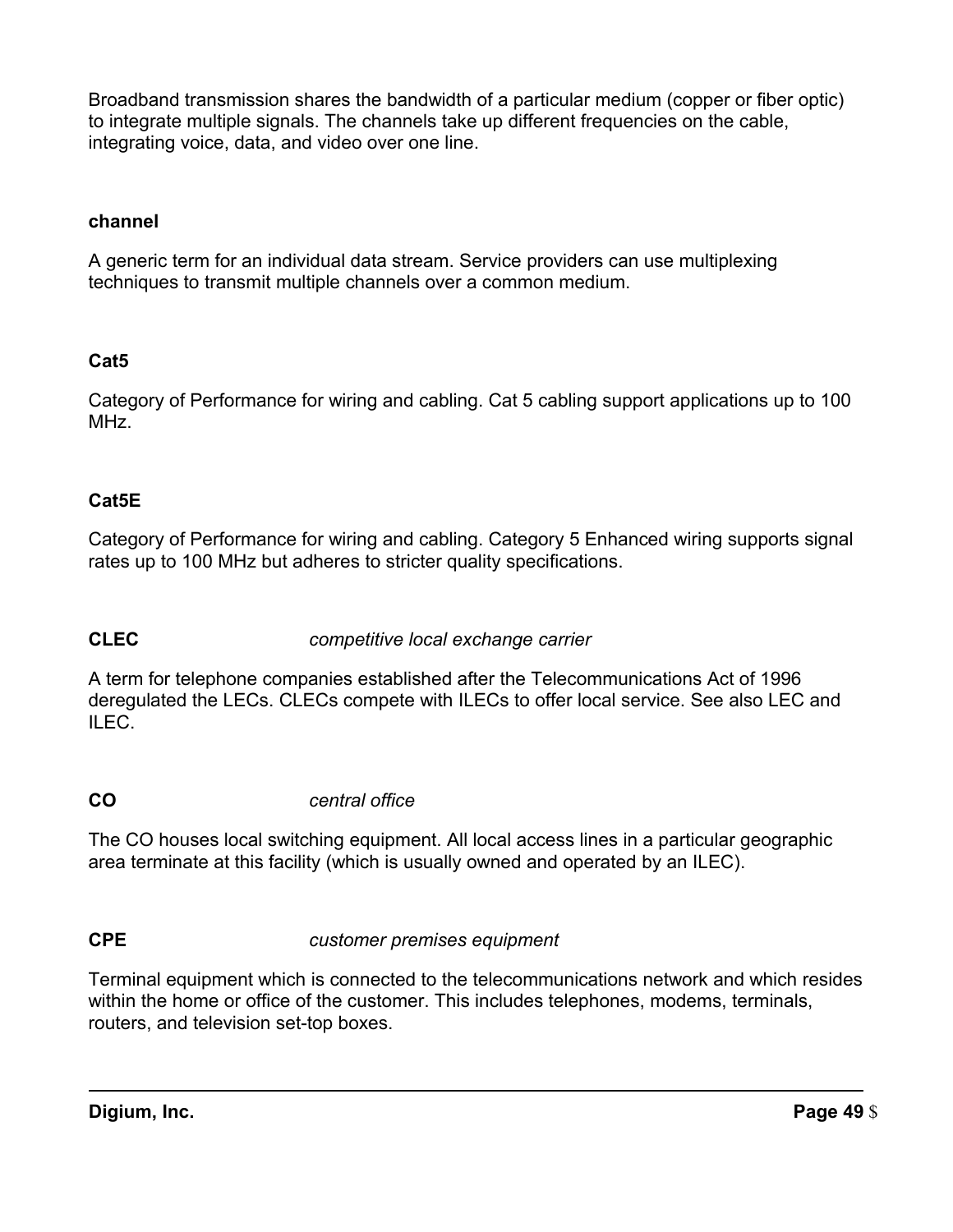# **DAHDI** *Digium Asterisk Hardware Device Interface*

 A telephony project dedicated to implementing a reasonable and affordable computer telephony platform into the world marketplace. Also, the collective name for the Digium-provided drivers for Digium telephony interface products.

# **DS0** *Digital Signal, Level 0*

 A voice grade channel of 64 Kbps. The worldwide standard speed for digitizing voice conversation using PCM (Pulse Code Modulation).

# **DS1** *Digital Signal, Level 1*

 1.544 Mbps in North America (T1) and Japan (J1) -up to 24 voice channels (DS0s), 2.048 Mbps in Europe (E1) - up to 32 voice channels (DS0s). DS1/T1/E1 lines are part of the PSTN.

### **DS3** *Digital Signal, Level 3*

 T3 in North America and Japan, E3 in Europe. Up to 672 voice channels (DS0s). DS3/T3/E3 lines are not part of the PSTN

# **DTMF** *Dual Tone Multi-Frequency*

Push-button or touch tone dialing.

# **E1**

 The European equivalent of North American T1, transmits data at 2.048 Mbps, up to 32 voice channels (DS0s).

# **E3**

 The European equivalent of North American T3, transmits data at 34.368 Mbps, up to 512 voice channels (DS0s). Equivalent to 16 E1 lines.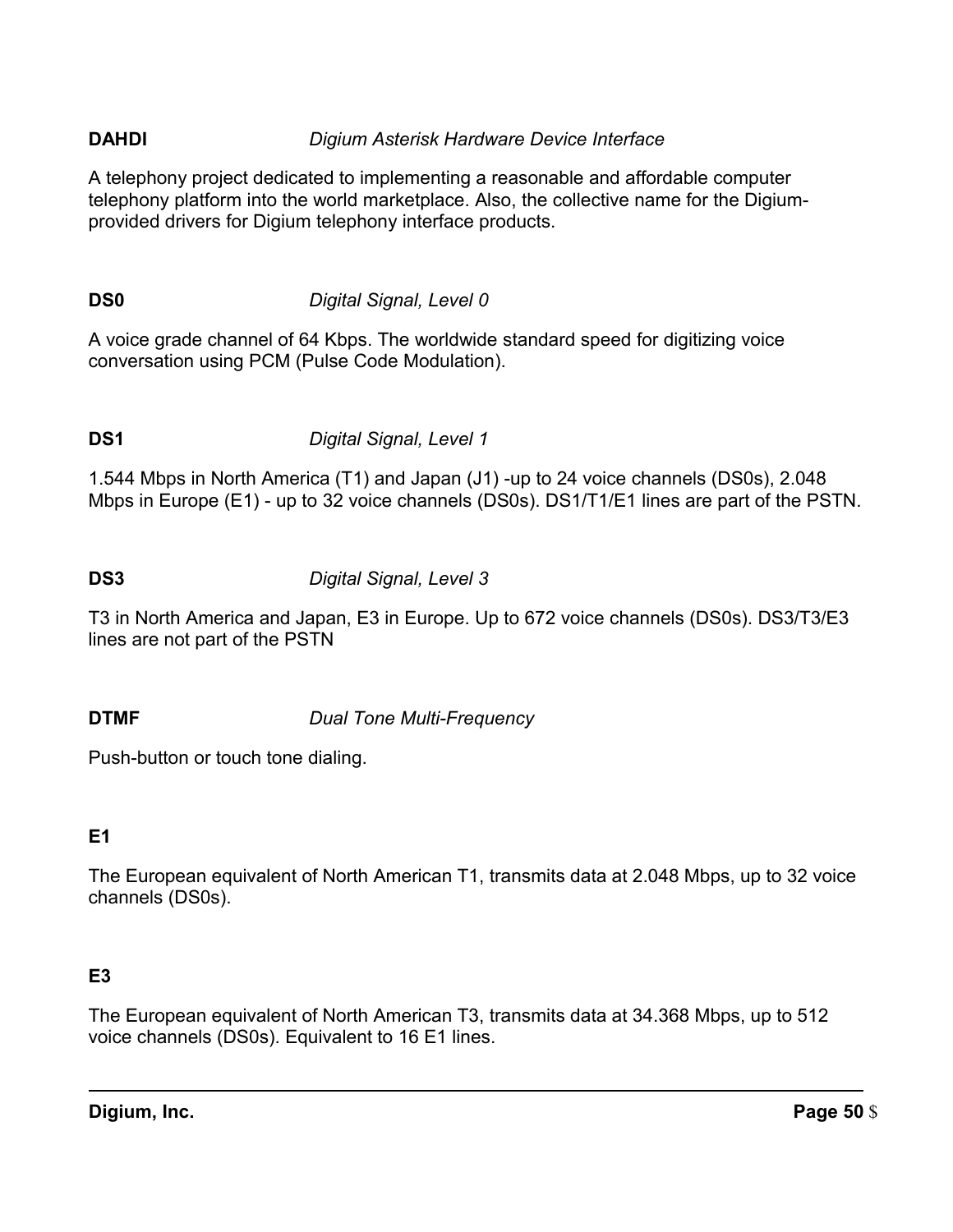**ECM** *Error Correction Mode* 9

**EMI** *Electromagnetic Interference* 

Unwanted electrical noise present on a power line.

### **Ethernet**

 Ethernet is a family of frame-based computer networking technologies for local area networks (LANs). It defines a number of wiring and signaling standards for the Physical Layer of the OSI networking model, through means of network access at the Media Access Control (MAC) / Data Link Layer, and a common addressing format.

### **full duplex**

Data transmission in two directions simultaneously.

 **FXO** *Foreign Exchange Office* 

Receives the ringing voltage from an FXS device.

 **FXS** *Foreign Exchange Station* 

Initiates and sends ringing voltage.

# **G.711**

 A recommendation by the Telecommunication Standardization Sector (ITU-T) for an algorithm designed to transmit and receive mulaw PCM voice and A-law at a digital bit rate of 64 Kbps. This algorithm is used for digital telephone sets on digital PBX.

**G.723.1** \$

**Digium, Inc.** Page 51 \$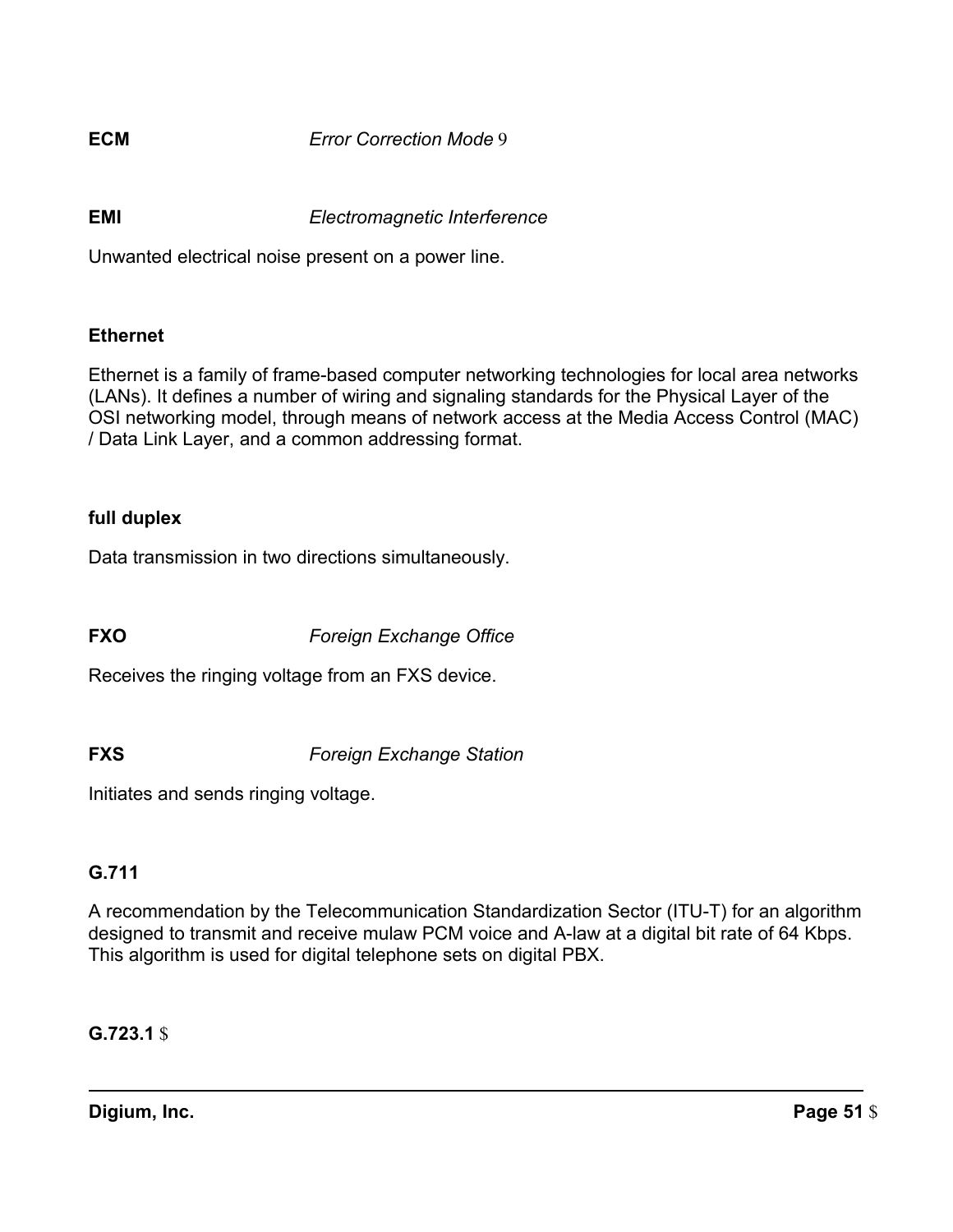A recommendation by the Telecommunication Standardization Sector (ITU-T) for an algorithm designed to transmit and receive audio over telephone lines at 6.3 Kbps or 5.3 Kbps.

### **G.729a**

 A recommendation by the Telecommunication Standardization Sector (ITU-T) for an algorithm designed to transmit and receive audio over telephone lines at 8 Kbps.

### **H.323**

 A recommendation by the Telecommunication Standardization Sector (ITU-T) for multimedia communications over packet-based networks.

### **half duplex**

Data transmission in only one direction at a time.

**IAX** *Inter-Asterisk eXchange* 

 The native VoIP protocol used by Asterisk. It is an IETF standard used to enable VoIP connections between Asterisk servers, and between servers and clients that also use the IAX protocol.

# **ILBC** *internet Low Bitrate Codec*

 A free speech codec used for voice over IP. It is designed for narrow band speech with a payload bitrate of 13.33 kbps (frame length = 30ms) and 15.2 kbps (frame length = 20 ms).

# **ILEC** *incumbent local exchange carrier*

 The LECs that were the original carriers in the market prior to the entry of competition and therefore have the dominant position in the market.

### **interface** \$

**Digium, Inc.** Page 52 \$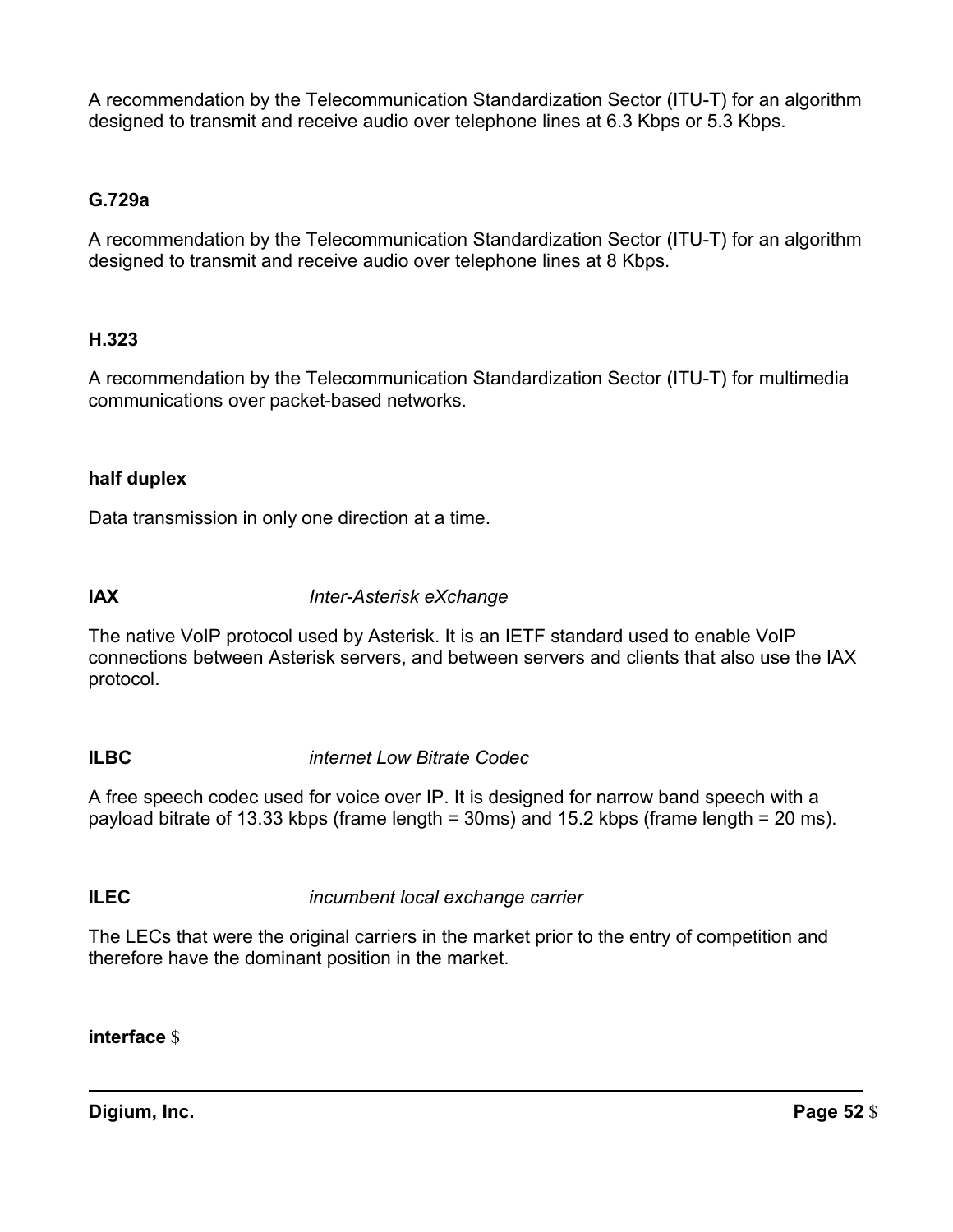A point of contact between two systems, networks, or devices. '

**ISO** *International Standards Organization* 9

**LED** *light-emitting diode* 

### **Linux**

 A robust, feature-packed open source operating system based on Unix that remains freely available on the internet. It boasts dependability and offers a wide range of compatibility with hardware and software. Asterisk is supported exclusively on Linux.

### **loopback**

 A state in which the transmit signal is reversed back as the receive signal, typically by a far end network element.

### **MAC address** *Media Access Control address*

 A quasi-unique identifier assigned to most network adapters or network interface cards (NICs) by the manufacturer for identification.

 **MGCP** *Media Gateway Control Protocol* 

### **multiplexing**

 Transmitting multiple signals over a single line or channel. FDM (frequency division multiplexing) and TDM (time division multiplexing) are the two most common methods. FDM separates signals by dividing the data onto different carrier frequencies, and TDM separates signals by interleaving bits one after the other.

**MUX** *multiplexer* 9

**Digium, Inc.** Page 53 \$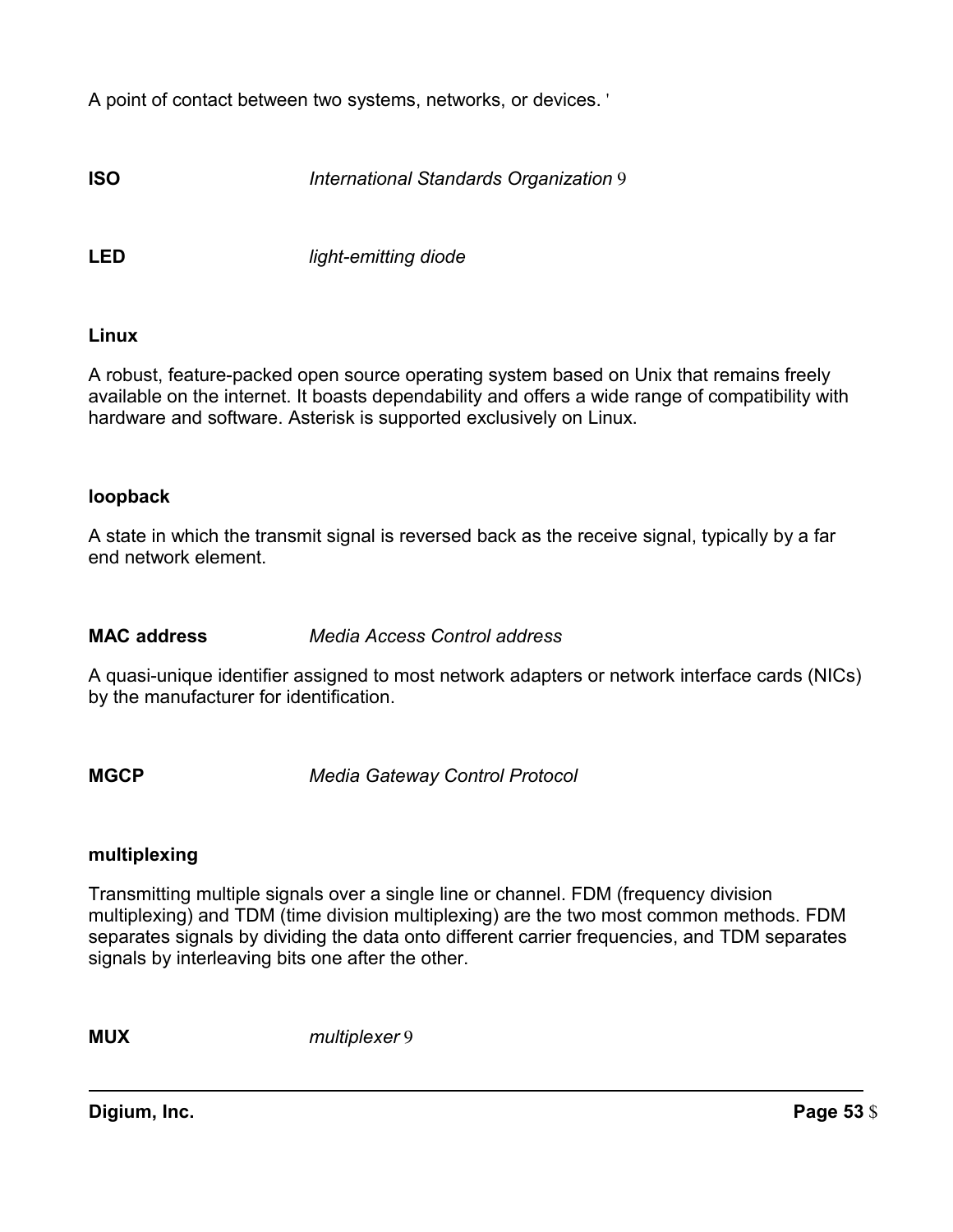A device which transmits multiple signals over a single communications line or channel. See multiplexing.

### **open source**

 Software distributed as source code under licenses guaranteeing anybody rights to freely use, modify, and redistribute the code.

**OSI Reference Model Open Systems Interconnection Reference Model** 

An abstract description for layered communications and computer network protocol design.

### **packet**

A formatted unit of data carried by a packet mode computer network.

**PBX** *private branch exchange* 

A smaller version of a phone company's large central switching office. Example: Asterisk.

 **PCI** *peripheral component interconnect* 

A standard bus used in most computers to connect peripheral devices.

 **PDF** *Portable Document Format* 

 A file format created by Adobe Systems Incorporated for document exchange. PDF is used for representing two-dimensional documents in a manner independent of the application software, hardware, and operating system.

### **POP** *point of presence*

 The physical connection point between a network and a telephone network. A POP is usually a network node serving as the equivalent of a CO to a network service provider or an interexchange carrier.

**Digium, Inc.** Page 54 \$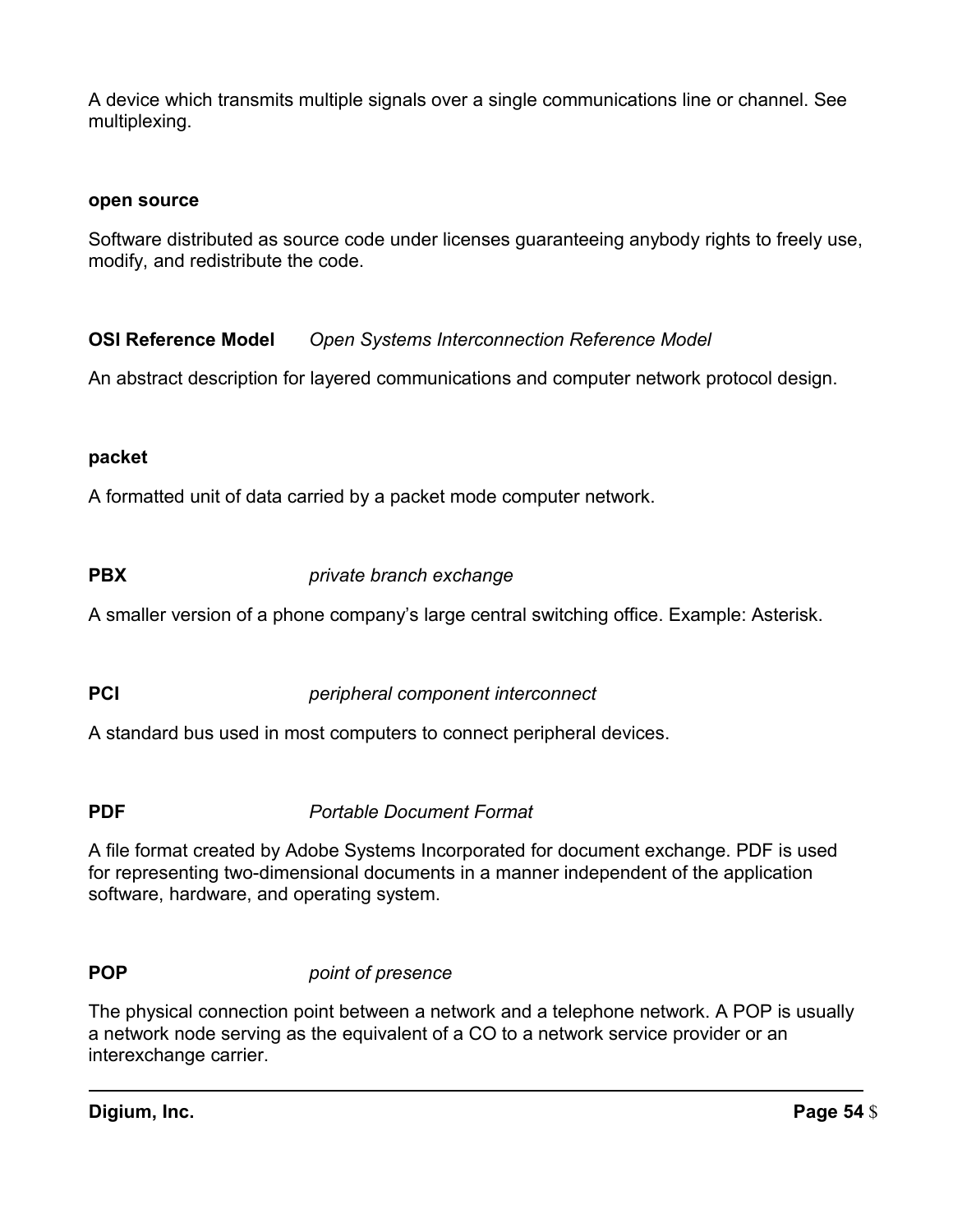# **POTS** *plain old telephone service*

 Standard phone service over the public switched telephone network (PSTN). This service provides analog bandwidth of less than 4 kHz.

# **PPP** *point-to-point protocol*

 Type of communications link that connects a single device to another single device, such as a remote terminal to a host computer.

# **PSTN** *public switched telephone network*

 The public switched telephone network (PSTN) is the network of the world's public circuit- switched telephone networks. Originally a network of fixed-line analog telephone systems, the PSTN is now almost entirely digital, and now includes mobile as well as fixed telephones.

### **QoS** *quality of service*

A measure of telephone service, as specified by the Public Service Commission.

# **RJ11**

 A six-pin jack typically used for connecting telephones, modems, and fax machines in residential and business settings to PBX or the local telephone CO.

 **SIP** *Session Initiation Protocol* 

 An IETF standard for setting up sessions between one or more clients. It is currently the leading signaling protocol for Voice over IP, gradually replacing H.323.

### **source code**

 Any collection of statements or declarations written in some human-readable computer programming language.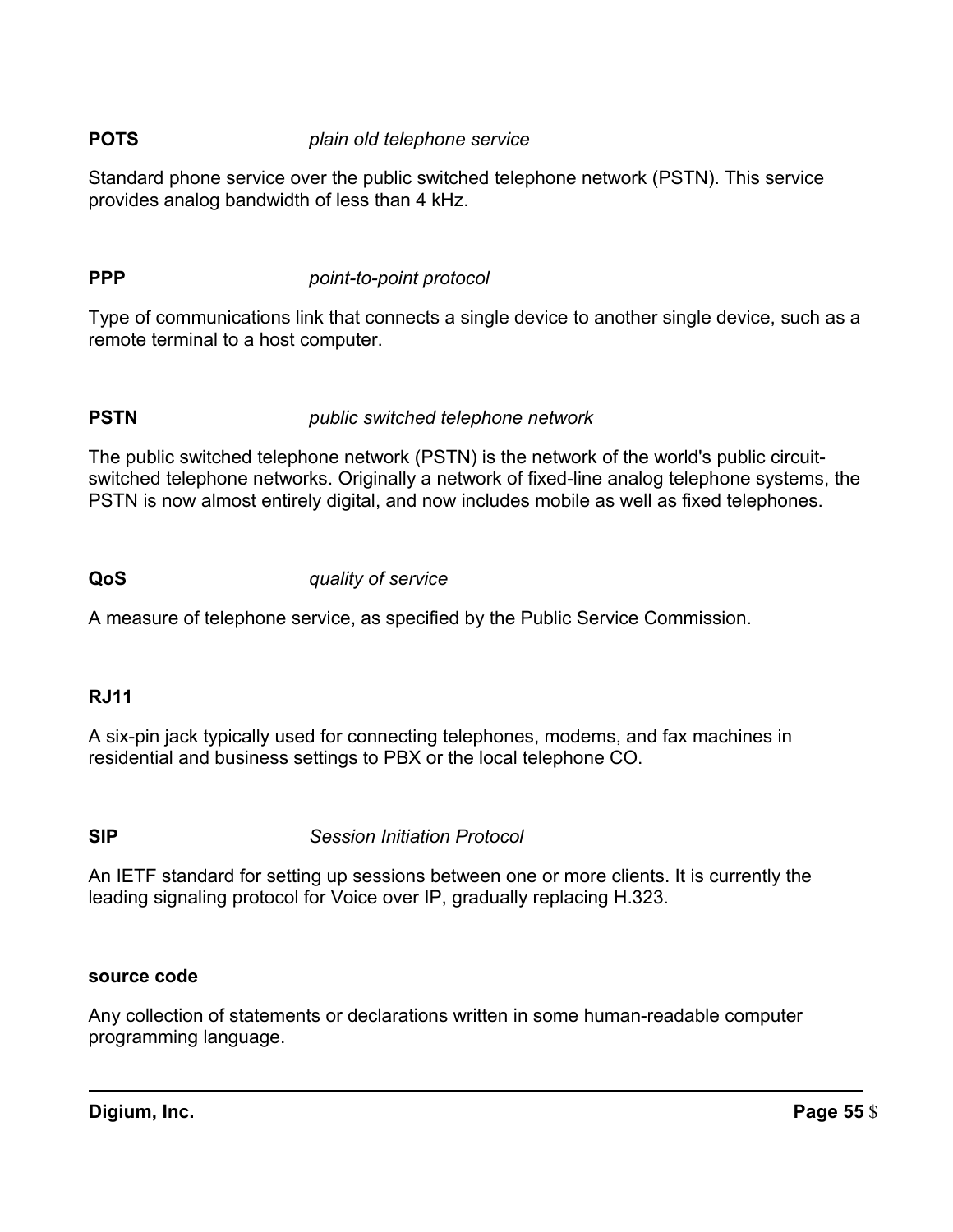# **T.30**

 A recommendation by the Telecommunication Standardization Sector (ITU-T) for Group 3 fax machines that specifies the handshaking, protocols, and error correction. T.4 and T.30 make up the complete standard for Group 3 fax.

### **T.38**

 A recommendation by the Telecommunication Standardization Sector (ITU-T) to permit faxes to be transported across IP networks between existing Group 3 fax terminals in real time.

# **T.4**

 A recommendation by the Telecommunication Standardization Sector (ITU-T) for Group 3 fax machines that specifies the page dimensions, resolutions, and compression scheme. T.4 and T.30 make up the complete standard for Group 3 fax.

# **T1**

 A dedicated digital carrier facility which transmits up to 24 voice channels (DS0s) and transmits data at 1.544 Mbps. Commonly used to carry traffic to and from private business networks and ISPs.

# **T3**

 A dedicated digital carrier facility which consists of 28 T1 lines and transmits data at 44.736 Mbps. Equivalent to 672 voice channels (DS0s).

 **TDM** *time division multiplexer* 

 A device that supports simultaneous transmission of multiple data streams into a single high-speed data stream. TDM separates signals by interleaving bits one after the other.

**telco** \$

**Digium, Inc.** Page 56 \$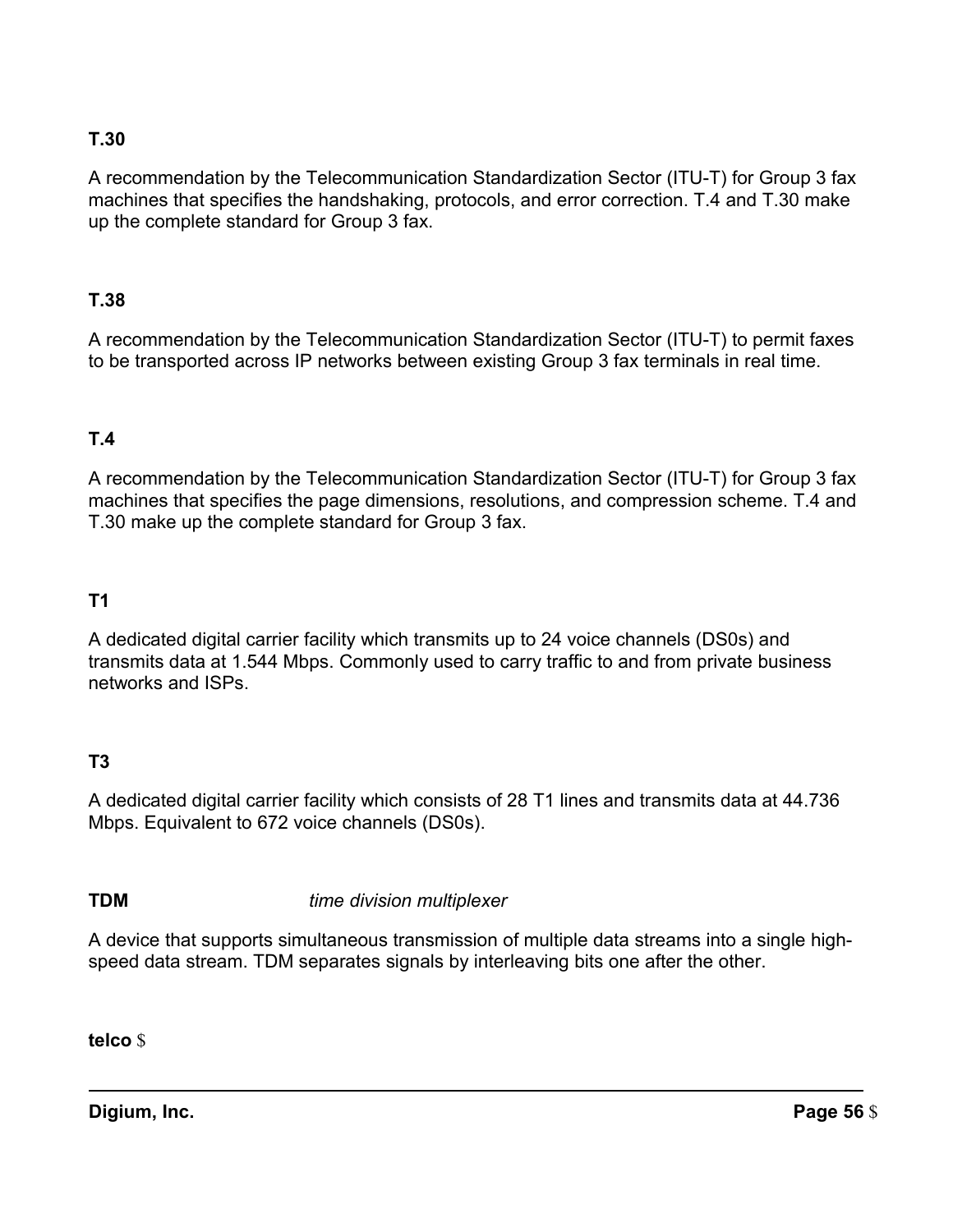A generic name which refers to the telephone companies throughout the world, including RBOCs, LECs, and PTTs.

# **TIFF** *Tagged Image File Format*

A file format for storing images.

# **tip and ring**

 The standard termination on the two conductors of a telephone circuit; named after the physical appearance of the contact areas on the jack plug.

# **twisted pair**

 Two copper wires commonly used for telephony and data communications. The wires are wrapped loosely around each other to minimize radio frequency interference or interference from other pairs in the same bundle.

**V** *volts* 

# **V.17**

 A recommendation by the Telecommunication Standardization Sector (ITU-T) that uses TCM modulation at 12,000 and 14,400 bps for Group 3 fax transmissions. It adds TCM to the V.29 standard at 7,200 and 9,600 bps to allow transmission over noisier lines.

# **V.21**

 A recommendation by the Telecommunication Standardization Sector (ITU-T) for asynchronous full-duplex communication between two analog dial-up modems using audio frequency-shift keying modulation (FSK) at 300 baud to carry digital data at 300 bit/s. It is a variant of the original Bell 103 modulation format.

**V.27ter** \$

**Digium, Inc.** Page 57 \$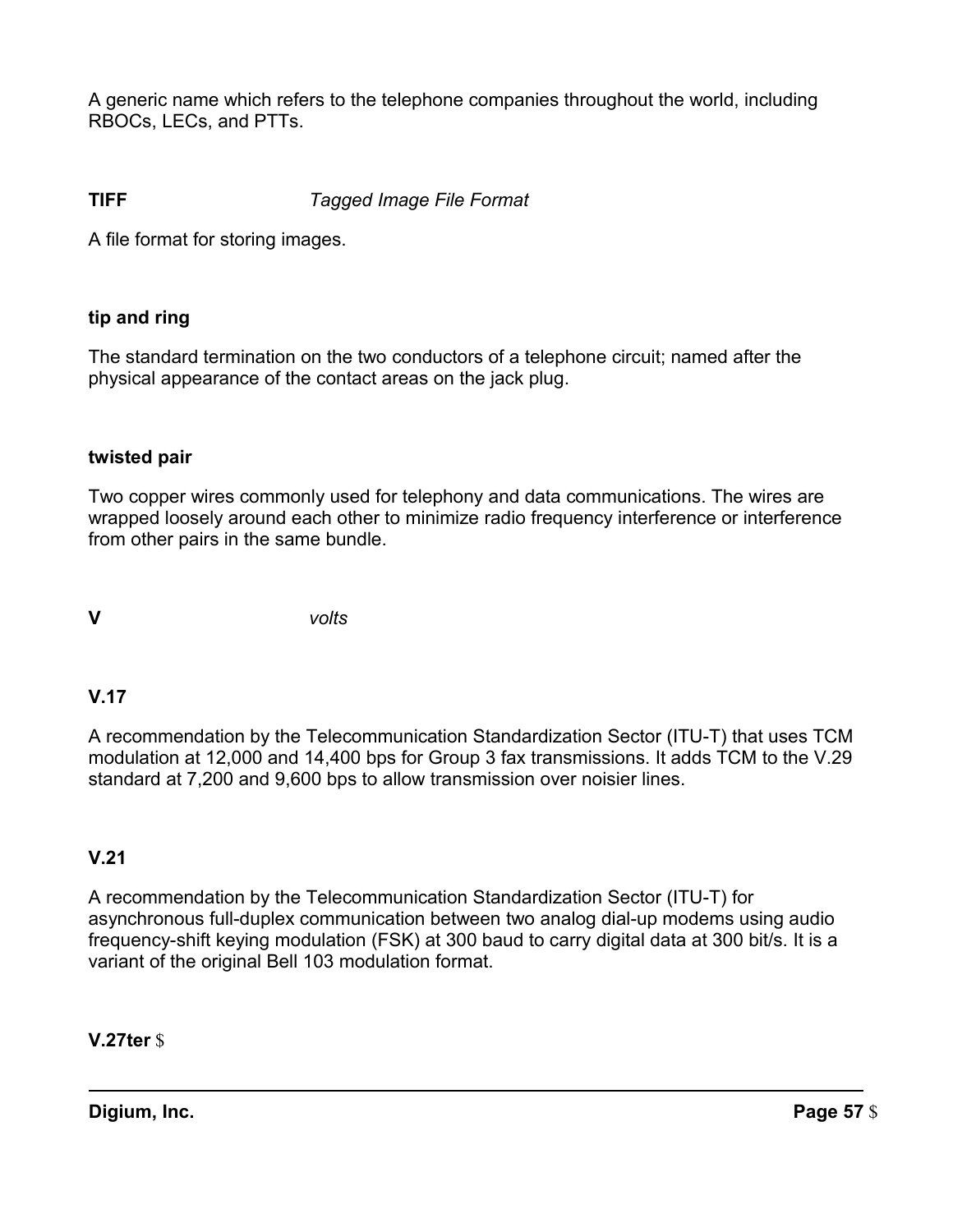A recommendation by the Telecommunication Standardization Sector (ITU-T) for synchronous 2,400 and 4,800 bps half-duplex modems using DPSK modulation on dial-up lines. It includes an optional 75 bps back channel. V.27ter is used in Group 3 fax transmission without the back channel.

# **V.29**

 A recommendation by the Telecommunication Standardization Sector (ITU-T) for full-duplex modems allowing synchronous 4,800, 7,200, and 9,600 bps transfer modes (PSK and QAM modulations). It has been adapted for Group 3 fax transmission over dial-up lines at 9,600 and 7,200 bps.

# **VoIP** *Voice over IP*

Technology used for transmitting voice traffic over a data network using the Internet Protocol.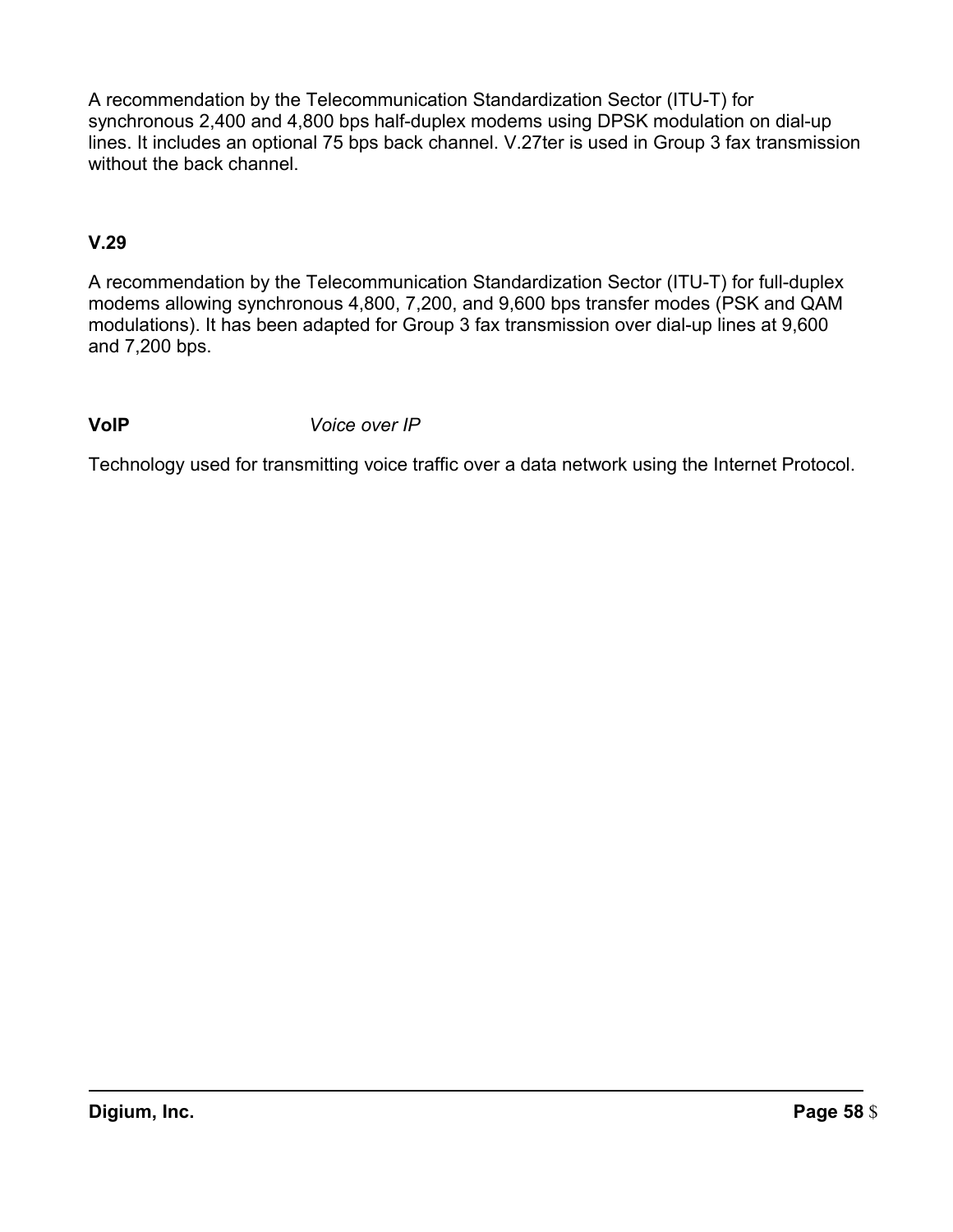# **Appendix C: DIGIUM END-USER PURCHASE AND LICENSE AGREEMENT**

### **July 2009**

# **IMPORTANT - PLEASE READ CAREFULLY**

 **1.** This Digium End-User Purchase and License Agreement (the "Agreement") is a legal agreement between Digium and its Affiliates (collectively referred to as "Digium") and the licensee, purchaser and end user respectively (hereinafter, "you", "You" or "your") of the Digium distribution media, software and related documentation (the "Software"), Digium services ("Services"), and any Digium computer electronics ("Hardware"), entitlements granted pursuant to a Subscription Agreement, and related manuals (collectively the "Products"). Affiliates means an entity which is (a) directly or indirectly controlling Digium; or (b) which is directly or indirectly owned or controlled by Digium. By downloading or installing the Software or installing the Hardware, you agree to and accept the terms and conditions of this Agreement. If you do not accept, or are not authorized to accept the terms and conditions of this Agreement, then you should not install the Software or Hardware and should remove any installed Software and Hardware from your computer.

 **2. GRANT OF LICENSE.** Subject to the terms and conditions of this Agreement, Digium grants you a non-exclusive, non-sublicenseable, non-transferable license to use the Software for internal business purposes and not for resale, sub license, leasing, or (except for those Products excluded in Section 2.1 of this Agreement) providing hosted services to third-parties. "Software" shall include any upgrades, updates, bug fixes or modified versions ("Upgrades") or backup copies of the Software supplied to you by Digium or an authorized reseller, provided you hold a valid license to the original Software and have paid any applicable fee for Upgrades. Notwithstanding the foregoing, you acknowledge that certain components of the Software may be covered by so-called "open source" software licenses ("Open Source Components"). Digium will provide a list of Open Source Components for a particular version of the Software upon your request. To the extent required by the licenses covering Open Source Components, the terms of such licenses will apply in lieu of the terms of this Agreement, and Digium hereby represents that only Open Source Components with licenses that intend to grant permissions no less broad than the license granted in this Section 2 are included in the Software. To the extent which the licenses applicable to Open Source Components prohibit any of the restrictions in this Agreement with respect to such Open Source Component, such restrictions will not apply . The Product Skype for Asterisk contains third party software that is licensed for use by Skype Software S.a.r.l under the terms of the Skype Business End User license at http://www.skype.com/go/business.eula for use with Skype communications products that are provided by Skype Communications S.a.r.l under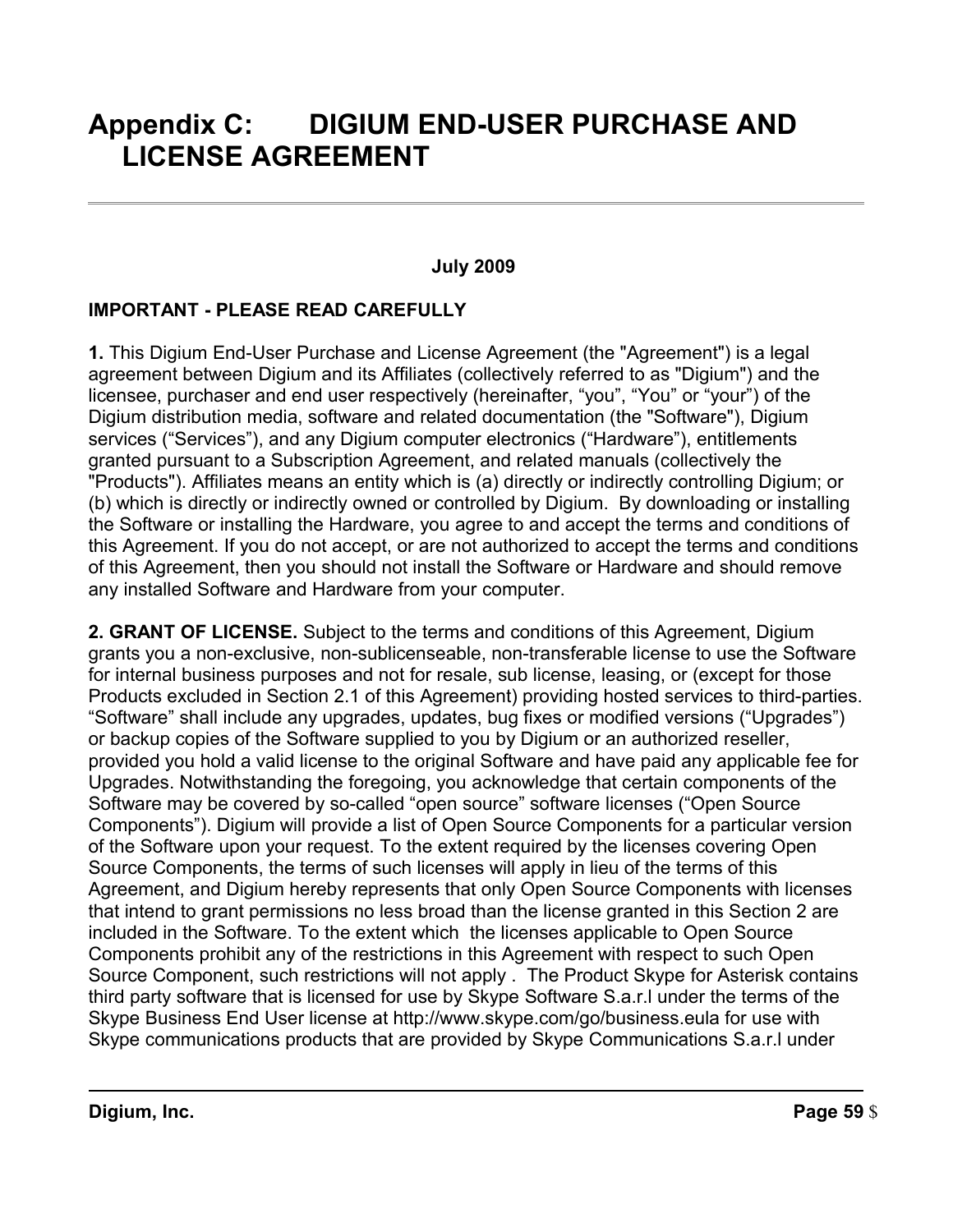the terms of the Skype Business Terms of Service at

 http://www.skype.com/go/business.terms. The Skype software is licensed, and the Skype products are provided, to end users for their own communication purposes only and any other use is strictly prohibited.

# **2.1 PRODUCTS EXCLUDED FROM HOSTED SERVICES RESTRICTION**

 The following Products are excluded from the hosted services restriction of Section 2 of this Agreement. For purposes of clarification, You are free to use the Products in this Section 2.1 to provide hosted services to third parties.

G.729 for Asterisk

FAX for Asterisk

HPEC for Asterisk

 **3. RESERVATION OF RIGHTS.** Except for the limited license rights expressly granted in this Agreement, Digium reserves all rights in and to the Software and any modifications thereto, including title, ownership, trademark, copyright, patent, trade secret and any other rights and interests. You will own only the Hardware (exclusive of Software embedded in the Hardware) and the physical media on which the Software and associated documentation are reproduced may be required to pay retroactively annual fees for all Products from the date of the lapse in order to reinstate such Services. Products that are provided or sold as demo or evaluation units, or are marked with the legend "For Evaluation Only" or a similar notation, are not authorized for commercial business use in production or deployment, but are made available only for demonstration or evaluation purposes, and may not be resold or transferred to any third party without prior written permission from Digium. and distributed. If you allow an existing Services or Subscription Agreement plan to lapse, you

 **4. EMERGENCY CALLS.** The Product Skype For Asterisk is excluded from this Section 4. Skype For Asterisk does not support any emergency calls and You acknowledge that if You are using Skype For Asterisk it is Your responsibility to purchase, separately from the Skype software and Skype Products, traditional wireless or fixed line telephone services that offer access to emergency services, as more explicitly referred to in the Skype Business End User License Agreement and the Skype Business Terms of Service. You understand and acknowledge that the Products may be used to implement, supplement, or replace telephone systems and telecommunications services, and that in some cases, certain government regulations may apply to their implementation or use; and compliance with such regulations is your sole responsibility. You understand and acknowledge that users of the system on which you install the Products may attempt to use that system to place emergency calls. You acknowledge and agree that: the Products must be properly configured for your system or application; that the nature of the Products and any networks they may operate upon allow many possible configurations; that such configuration may be beyond the scope of the documentation supplied with the Products; and that specialized experience and training may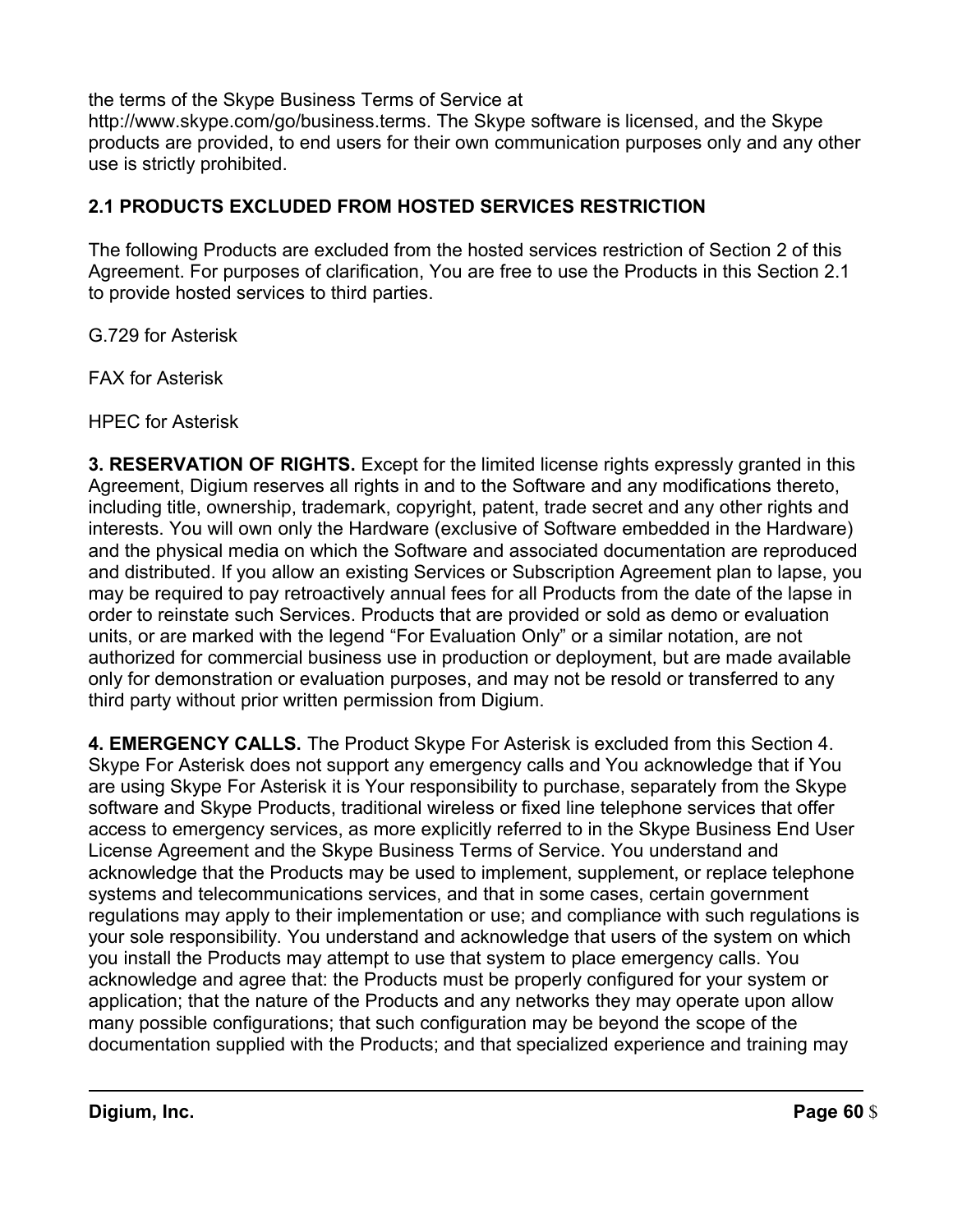be required to properly configure the Products. You acknowledge and agree that it is your sole responsibility to ensure that the Products and associated networks and systems are implemented and configured such that emergency calls are properly handled, and that any system or application based on the Products complies with all applicable laws and regulations. You acknowledge and agree that telephone and telecommunications systems can be complex and must be installed, implemented, and configured by the appropriate technically qualified personnel, and that you or your authorized agents have the qualifications necessary to properly implement and configure the Products to handle emergency calls, if applicable. You further acknowledge and agree that it is your sole and ongoing responsibility to ensure the proper operation of any emergency calling system based on the Products, including, but not limited to: initially and regularly testing the operation of the Products, including testing the operation with emergency services; notifying and training all users of any system on which the Products are installed how to use the system for emergency calls; and notifying such users of any and all limitations of your configuration and implementations of the Products and any network or system the Products are used on or with. By using the Products under this Agreement, you explicitly release Digium from any warranty, duty, liability, or obligation to train you or any users of your system regarding the proper configuration, operation, or use of the Products or any system or network they are used in conjunction with on which it is installed; to ensure that your configuration, implementation, or use of the Products provides for the proper handling or routing of emergency calls; or to ensure that your use of the Products is in compliance with any applicable laws and regulations.

# **5. LIMITATION OF LIABILITY.**

 To the maximum extent permitted by law, Digium is not liable under any contract, negligence, strict liability or other legal or equitable theory for any loss of use of the Products, inconvenience or indirect damages of any character, including but not limited to damages for copyright or patent infringement, whether special, incidental or consequential (including, but not limited to, loss of revenue or profit, work stoppage, computer failure or malfunction, failure of connected equipment or programs, loss of information or data or loss of goodwill) resulting from the use of the Products, relating to warranty service, or arising out of any breach of this Agreement, even if Digium has been advised of the possibility of such damages. The sole remedy for a breach of the foregoing limited warranty is repair, replacement or refund of the defective or non-conforming Product(s). The maximum liability of Digium under this Agreement is limited to the purchase price of the Product(s) which is the subject of the dispute. For purposes of clarification, to the maximum extent allowed by applicable law Digium is not liable in any amount for Excluded Product(s) as those Product(s) are provided at no charge. The foregoing express written warranties and remedies are exclusive and in lieu of any other warranties or remedies, express, implied or statutory.

# **6. WARRANTY.**

 The terms under which Digium's Products are warranted are defined in the Digium Standard Warranty Policy, available on www.digium.com, the terms of which are included herein and incorporated by this reference.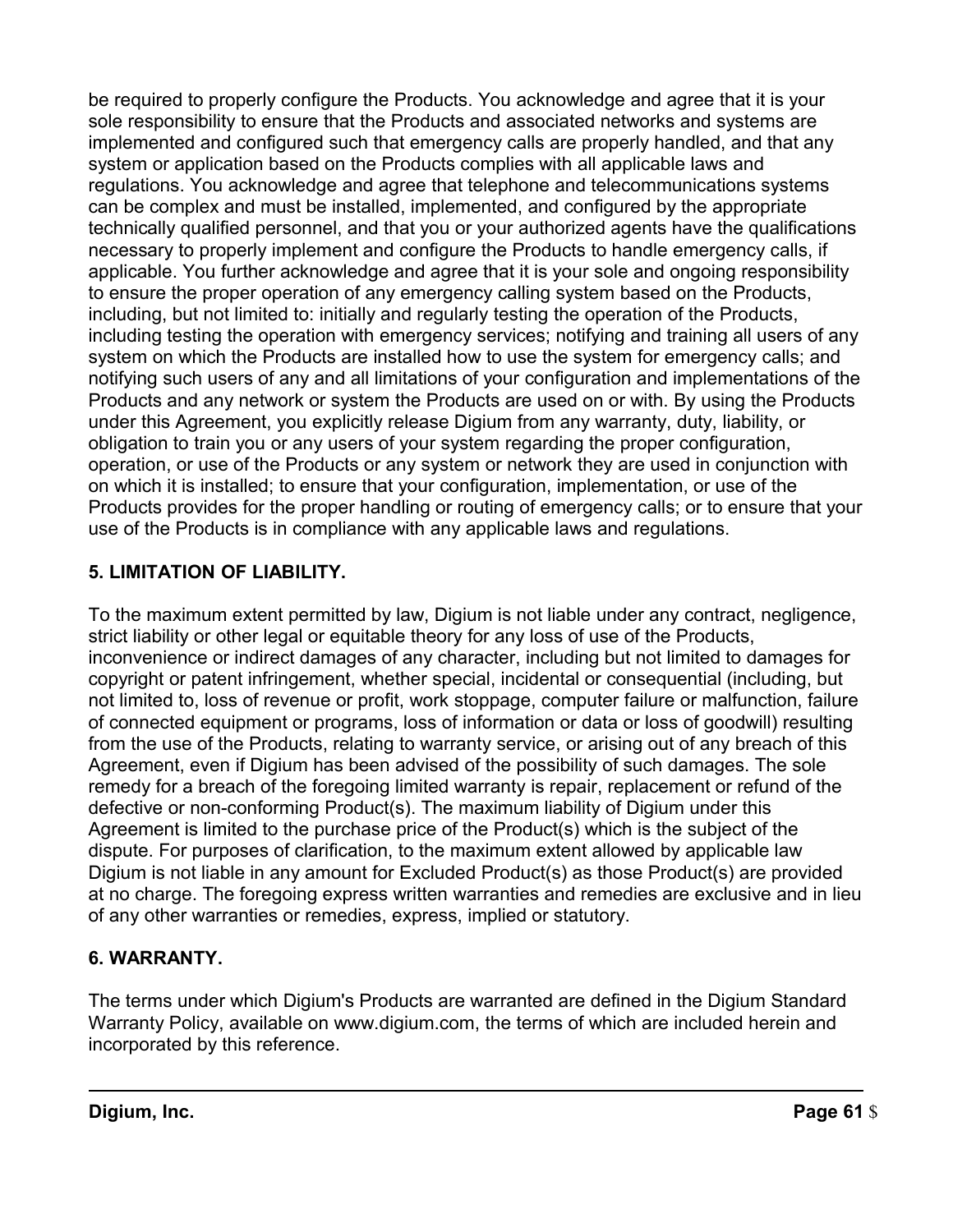# **6.1 WARRANTY EXCLUSIONS.**

 For purposes of clarification, certain Digium Products and Product families are not covered by Digium's Standard Warranty Policy ("Excluded Products"). FOR THE EXCLUDED PRODUCTS, TO THE MAXIMUM EXTENT ALLOWED BY APPLICABLE LAW, NEITHER DIGIUM, NOR ITS THIRD-PARTY LICENSORS OR SUPPLIERS, NOR ITS DIRECTORS, OFFICERS, EMPLOYEES, OR AFFILIATES MAKE ANY REPRESENTATIONS OR WARRANTIES OF ANY KIND TO ANY END USER, EITHER EXPRESS OR IMPLIED, WITH RESPECT TO THE PRODUCTS, INCLUDING, BUT NOT LIMITED TO WARRANTIES OR REPRESENTATIONS OF MERCHANTIBILITY, FITNESS FOR A PARTICULAR PURPOSE, OR NON-INFRINGEMENT, EXCEPT TO THE EXTENT OTHERWISE SPECIFICALLY AGREED IN WRITING BY SUCH PERSON OR ENTITY. TO THE MAXIMUM EXTENT ALLOWED BY APPLICABLE LAW, IN NO EVENT SHALL DIGIUM, ITS THIRD PARTY LICENSORS OR SUPPLIERS, NOR ITS DIRECTORS, OFFICERS, EMPLOYEES, AFFILLIATES OR LICENSORS BE LIABLE TO YOU FOR ANY DAMAGES OF ANY KIND, INCLUDING INCIDENTAL, CONSEQUENTIAL, OR ECONOMIC DAMAGE OR INJURY TO PROPERTY, LOST PROFITS OR LOST REVENUES, WEHTHER BASED ON CONTRACT, TORT (INCLUDING NEGLIGENCE) OR OTHER THEORY AND REGARDLESS OF WHETHER SUCH PERSON OR ENTITY SHALL BE ADVISED OR HAVE REASON TO KNOW OF THE POSSIBLITY OF SUCH DAMAGES, EXEPT TO THE EXTENT OTHERWISE AGREED IN WRITING BY SUCH PERSON OR ENTITY. The Excluded Products are defined in the follow subsections. All terms and conditions of this Agreement, apply to the Excluded Products as detailed in this Agreement.

# **6.1.1 PRODUCTS EXCLUDED FROM DIGIUM'S STANDARD WARRANTY POLICY**

 The following Excluded Products are not covered by Digium's Standard Warranty Policy and Digium expressly disclaims any liability arising from use of such Excluded Products pursuant to Section 6.1. :

Asterisk Desktop Assistant (ADA)

FAX for Asterisk

G.729 for Asterisk

HPEC for Asterisk

 **7. PROPRIETARY WORKS.** The Product(s) contain trademarks, trade secrets and/or copyrighted materials of Digium or its suppliers.

 **7.1** You agree not to reverse engineer, decompile, or disassemble the Software, nor defeat, bypass, remove or otherwise interfere with any licensing mechanism which may be provided in or with the Software, except to the extent such restriction is expressly prohibited by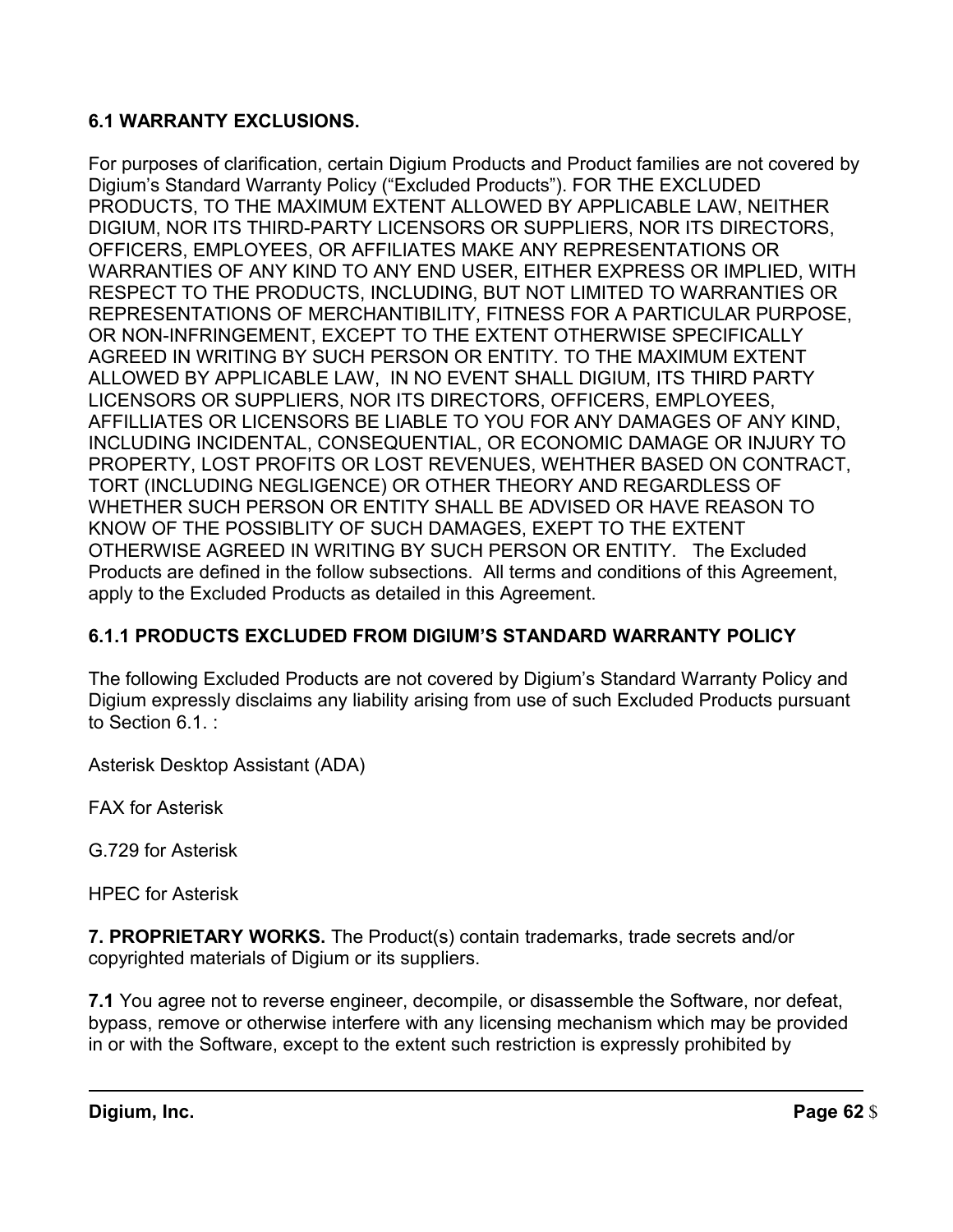applicable law. You shall not disclose or make available such trade secrets or copyrighted material (including any information pertaining to any licensing mechanism which may be provided in or with the Software) in any form to any third party nor remove any trademark notices, copyright notices, or licensing terms from the Software or any components therein.

 **7.2** You will not (except with regard to fair use or nominative use) without Digium written consent, use the name, trademarks, trade names or logos of Digium, or the name of any product or service of Digium, in any manner. If Digium grants you a right to use the aforementioned, you will do so only in strict compliance with Digium trademark policies.

 **8. TERMINATION.** This Agreement shall terminate upon either destruction of the Products or return of the Products by you to Digium. In the event of a breach of the scope of use permitted by the grant in Section 2, or if you do not comply with other materials terms and conditions of this Agreement, Digium shall have the right to immediately terminate this Agreement, in which case you must promptly destroy or return all Products to Digium. Notwithstanding the foregoing, the provisions of Sections 5, 6, 7, 8, 9, 10, 11, 12 and 13 shall survive termination of this Agreement.

 **9. EXPORT RESTRICTION.** You acknowledge that the Software, with the possible exception of certain third-party components, is of United States origin. The export and re-export of the Software is controlled by the United States Export Administration Regulations and such Software may not be exported or re-exported to Cuba, Iran, Iraq, Libya, North Korea, Sudan, Syria or any other country to which the United States embargoes goods. In addition, the Software may not be distributed to persons on the Table of Denial Orders, the Entity List, or the List of Specially Designated Nationals. By downloading or using a Digium Software Product, you are certifying that you are not a national of Cuba, Iran, Iraq, Libya, North Korea, Sudan, Syria or any other country to which the United States embargoes goods and that you are not a person on the Table of Denial Orders, the Entity List or the List of Specially Designated Nationals.

 **10. TRANSFER AND ASSIGNMENT.** This Agreement and the rights and obligations under it are not assignable by you without the prior written approval of Digium, voluntarily or by operation of law. Any attempt by you to assign this Agreement without such approval shall be void. This Agreement shall inure to the benefit of the successors and assigns of Digium. Notwithstanding the foregoing, you may move the Software to different internal computers to the extent consistent with the scope of license you have purchased to the Software.

 **11. U.S. GOVERNMENT USERS.** The Software and documentation qualify as "commercial items" as defined at 48 C.F.R. 2.101 and 48 C.F.R. 12.212. All Government users acquire the Software and documentation with only those rights herein that apply to non-governmental customers of Digium.

 **12. GOVERNING LAW AND JURISDICTION AND DISPUTE RESOLUTION.** This Agreement is to be construed in accordance with and governed by laws of the State of Alabama, excluding its conflict of law provisions. Digium and you agree to submit to the